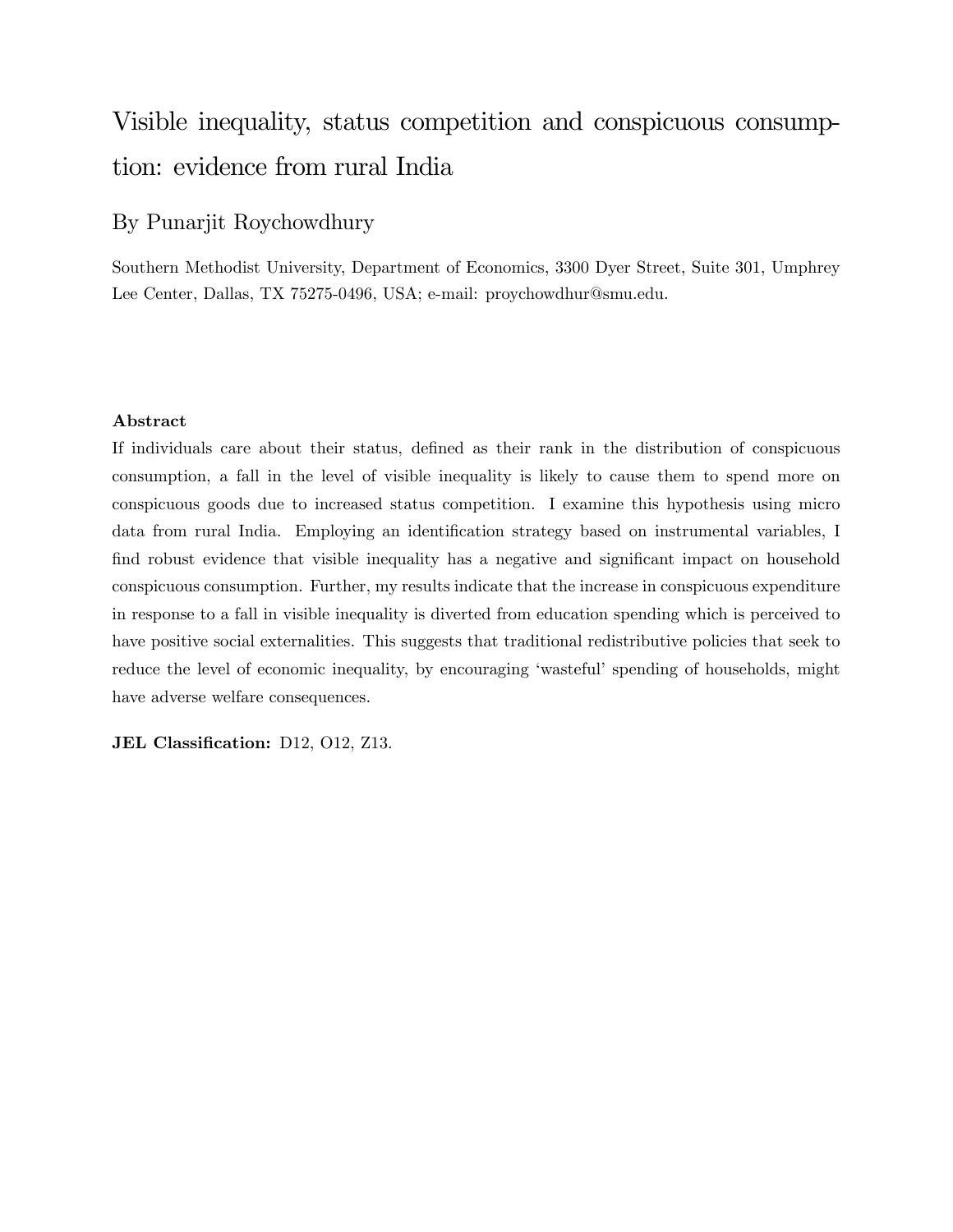# 1 Introduction

Social status has always been considered among the most compelling inducements of human behavior.<sup>1</sup> People care about social status not only for the sake of itself but also because high social status confers many material and non-material benefits (Truyts, 2010). As Weiss and Fershtman (1998, p. 802) put it:

A person of high status expects to be treated favorably by other individuals with whom he might engage in social and economic interactions. This favorable treatment can take many forms: transfer of market goods, transfer of non-market goods (through marriage, for instance), transfer of authority (letting the high status person be the leader), modified behavior (such as deference or cooperation) and symbolic acts (such as showing respect).

Although the idea of social status is somewhat abstract, one can loosely describe social status of individuals as their relative position in the society that can be 'displayed' to their peers. According to Veblen (1899), the chief way to 'display' social status is through conspicuous consumption, which refers to spending money or other resources on goods that are 'positional' and 'socially visible'.<sup>2</sup> Conforming to this argument, economists have traditionally modeled social status of individuals as their relative rank in the distribution of conspicuous consumption within their peer or reference group, with higher rank implying higher status (e.g. Frank, 1985; Robson, 1992).

Under the assumption that individuals derive positive utility from status tied to their rank in the distribution of conspicuous consumption, it can be argued that their incentive to consume conspicuous goods increases as the dispersion in conspicuous consumption expenditure within their reference group falls. Defining dispersion in conspicuous consumption expenditure as *visible* inequality,<sup>3</sup> this implies that there is likely to exist a negative relationship between conspicuous consumption expenditure of individuals and reference group visible inequality.

<sup>&</sup>lt;sup>1</sup>The idea that social status is a key motivator of human behavior goes back to the writings of early economists like Veblen (1899) and Duesenberry (1949) and sociologists such as Bourdieu (1979).

<sup>&</sup>lt;sup>2</sup> According to Hirsch (1976), positional goods are those for which social pressure affects choices more (e.g. clothing, cars, etc.). Socially visible goods are those that are easily observable in social interactions.

<sup>&</sup>lt;sup>3</sup>Visible inequality, as the term suggests, is the level of economic inequality that is socially visible since this is measured based upon conspicuous consumption which is purely a visible act.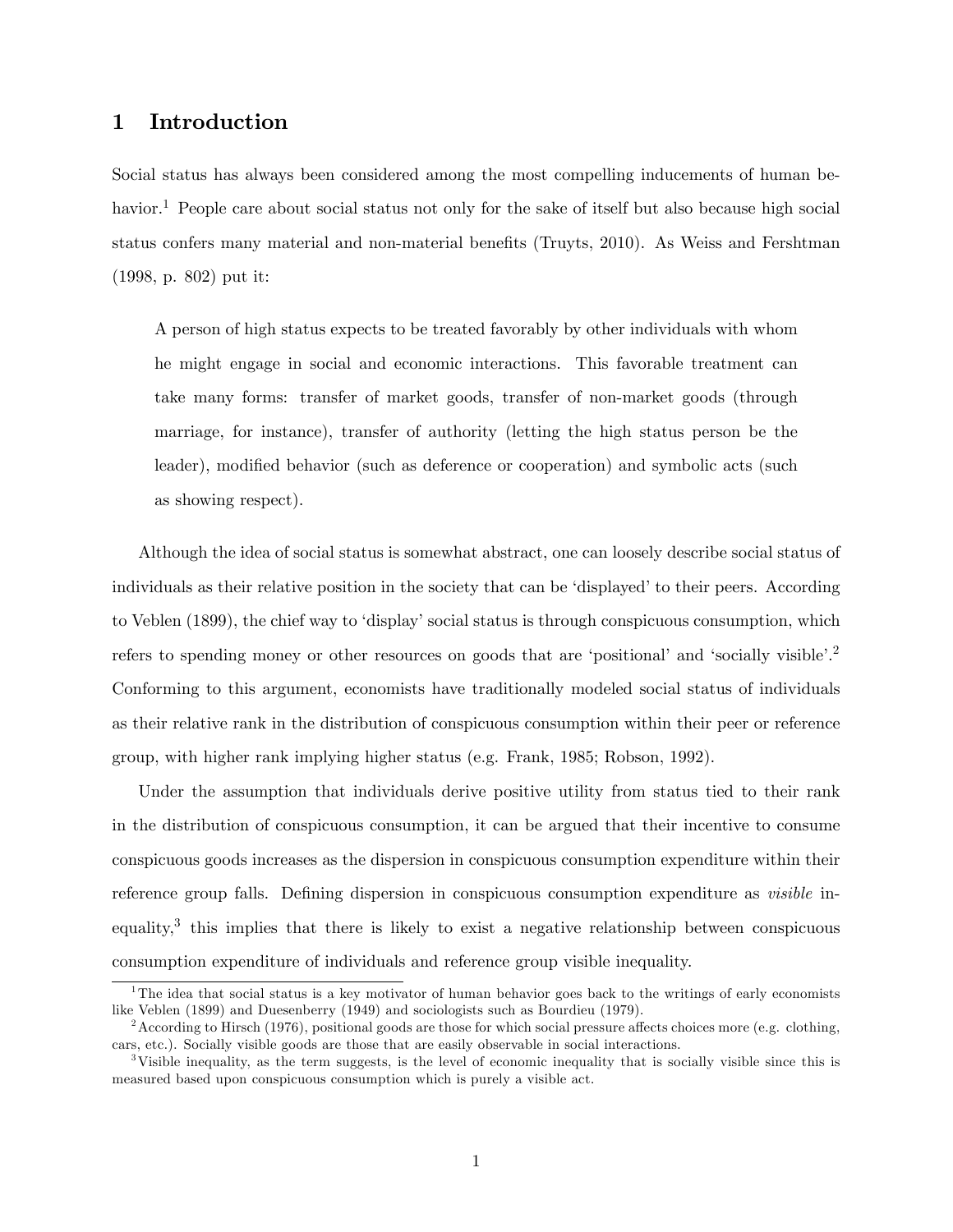The intuition underlying the argument above follows from an interesting paper by Hopkins and Kornienko (2009) and can be explained follows: A fall in the level of reference group visible inequality  $\sim$  or equivalently a compression of the within-reference group distribution of conspicuous  $\alpha$  consumption – increases individuals' marginal returns from investing in conspicuous goods since a given increase in conspicuous consumption now allows one to jump over more of one's contemporaries.<sup>4</sup> This, therefore, encourages those who belong to the lower end of the social ladder (i.e. the distribution of conspicuous consumption) to spend more on conspicuous goods in order to overtake the ones who are further up the social ladder in the contest for social status. This, in turn, strengthens the incentives for those belonging to the middle and higher end of the social ladder to acquire more conspicuous goods in order to defend their social status. Put more succinctly, if people are status concerned, a fall in the level of reference group visible inequality, by intensifying the degree of competition for social status, causes conspicuous consumption of every individual to rise.

Interestingly, the increase in the individuals' conspicuous expenditure in response to a fall in visible inequality not only represents inefficient transfers from spending on others goods (e.g. healthcare, education) and/or savings (Frank, 2000), but is also 'wasteful' from a social stand point (Hopkins and Kornienko, 2004). This is because, although everyone increases spending on conspicuous goods owing to higher status competition, any gain in status is cancelled out by the similarly increased expenditure of others. As Hopkins and Kornienko (2004) remark, this situation is very similar to the Red Queen effect in Lewis Carroll's 'Through the Looking Glass' in which 'it takes all the running you can do to keep in the same place.

In this paper, I empirically examine whether a fall in the level of reference group visible inequality  $-$  by augmenting status competition  $-$  causes conspicuous consumption of households to increase, particularly in a less developed country setting. To do so, I use household level data from rural India. I define a household's reference group as other households living in its village. Strikingly, I find that reference group visible inequality has a significant negative impact on household conspicuous consumption expenditure given permanent income and other demographic controls. More specifically, a one standard deviation decline in visible inequality within the reference group

<sup>4</sup> In other words, the marginal utility from investing in status is higher in a more densely packed reference group since the closer the individuals are together, the easier is it to get ahead of others in status.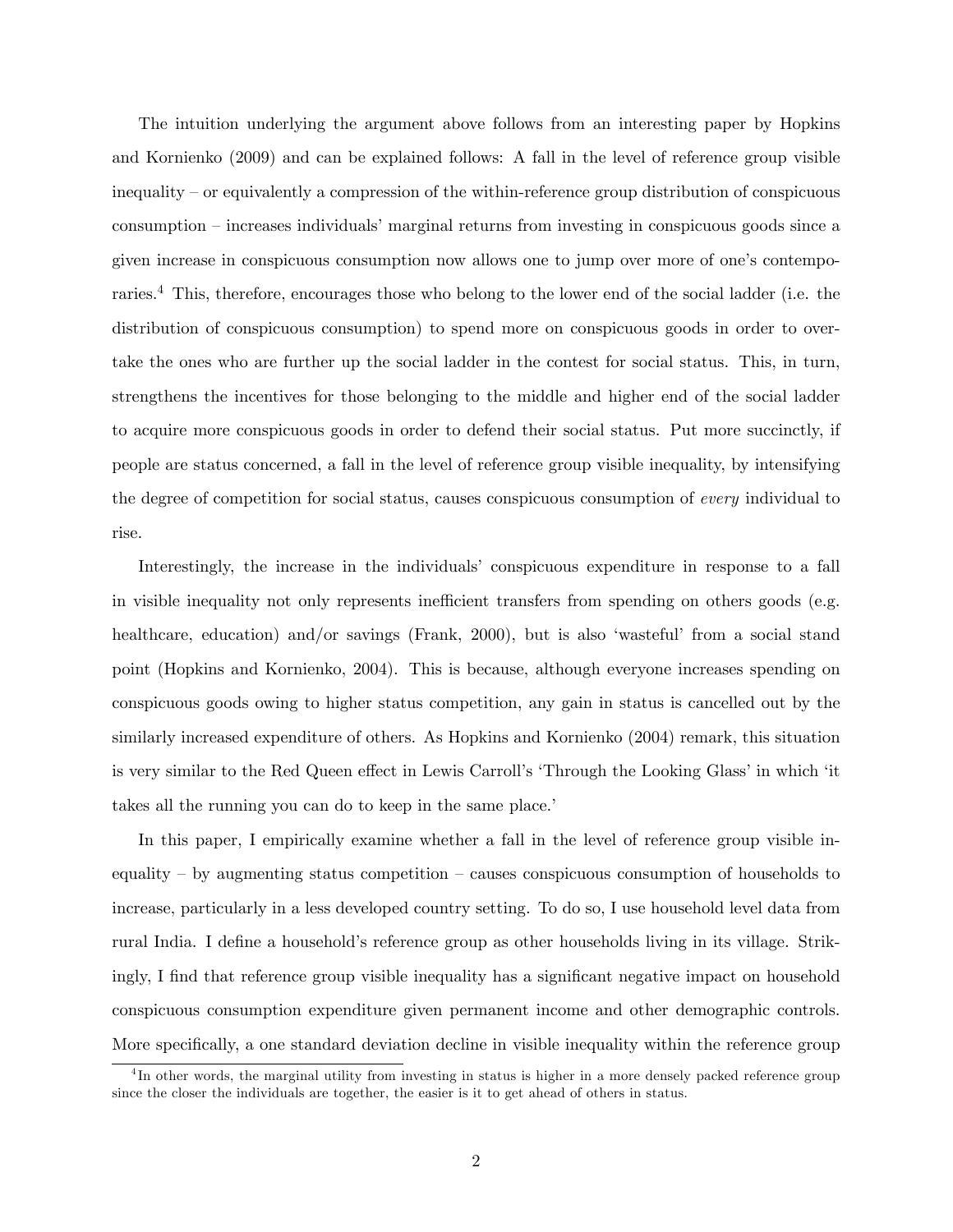causes household conspicuous spending to increase by roughly 15%. This clearly lends support to the hypothesis of status competition. I also find that the sign of the effect of visible inequality on conspicuous consumption is consistently negative across different subsamples (although the magnitude of the effect varies when the sample is cut in certain ways). Further, my results indicate that the higher conspicuous spending of the rural households is drawn from education spending. This is particularly a reason for concern since cutting down expenditure on education not only might cause households to become more economically vulnerable and less resilient to economic shocks in the long run, but it might also have severe negative social spillover effects. Thus, my findings suggest that public policies that are designed to reduce economic inequality might have serious unintended consequences.

Empirical evidence relating to conspicuous consumption is scarce. Charles et al. (2009) examine the impact of race on conspicuous consumption behavior in the context of the United States and show that Blacks and Hispanics devote larger shares of their expenditure bundles to conspicuous goods than do comparable Whites. Khamis et al. (2012), Kaus (2013) and Chai and Kaus (2013) provide additional evidence of the robust link between social identity and conspicuous consumption using data from developing countries like India and South Africa. Brown et al. (2011) empirically analyse the causes of a sharp increase in conspicuous consumption in recent years in China. Heffetz (2011), in an interesting paper, using data from the United States relates income elasticities of goods to their level of visibility. Friehe and Mechtel (2014) provide evidence on the ináuence of political regimes on the relative importance of conspicuous consumption using German data.

Of these studies, only Brown et al. (2011) and Chai and Kaus (2013) explore the idea of status competition as a possible explanation of their findings. These studies provide evidence of a link between reference group income inequality and conspicuous consumption of individuals and interpret the mechanism underlying this link as status competition. Their assumption, therefore, is that competition for status or rank that influences conspicuous spending of individuals, is primarily driven by within reference group income inequality. However, this approach is hampered by the fact that income of an individual is an opaque measure and unobserved by peers or neighbors (Hicks and Hicks, 2014). Therefore, attributing behavioral responses of individuals to income inequality within a reference group seems inappropriate since a prerequisite of a measure of inequality to trigger any sort of behavioral response must be that it is observable by individuals (so as to allow them to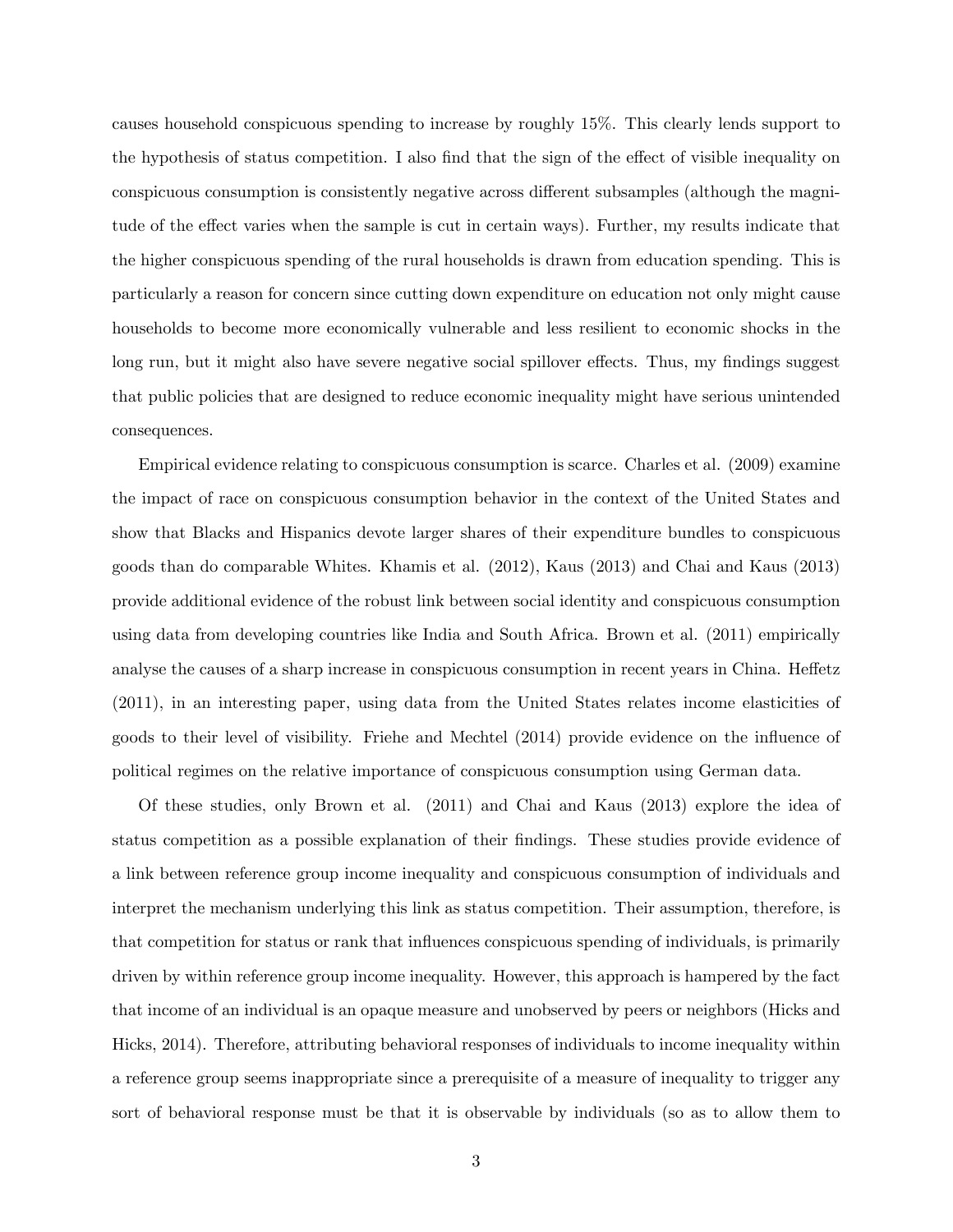condition their behavior on). Also, from an econometric perspective income inequality as the main explanatory variable is likely to generate problem of measurement error in the regression as income inequality, although is observable to the econometrician, is not something that households know.

The present paper circumvents this issue by focusing on visible inequality. This is likely to more appropriately match both theory and intuition, compared to use of income inequality to examine the inequality-status competition-conspicuous consumption relationship. Unlike income, conspicuous consumption of others in the reference group is visible. Hence an inequality metric based on conspicuous consumption, is what should actually be used to capture a behavioral response like status competition. The creation of this novel measure of inequality to examine how status competition ináuences conspicuous consumption is, in fact, the main contribution of this paper. Additionally, this paper extends the literature which looks at social preferences (such as desires for rank or status) and conspicuous consumption, specifically, in a less developed country context. As such, the results of this study are likely to be useful for the policymakers to design more effective redistributive programs and social safety nets to reduce economic inequality and alleviate poverty.

The paper unfolds as follows. In section two, I layout the basic econometric framework, describe the data, discuss various issues related to model identification and finally present the identification and estimation strategy. The results are presented in section three. The last section concludes.

## 2 Empirics

#### 2.1 Econometric Model

Consider an economy consisting of G non-overlapping social groups  $(g = 1, 2, ..., G)$  and let  $N_g$ denote the number of households  $(i = 1, 2, ..., N_g)$  that belong to the gth group. A social group also referred to as reference group or peer group - is defined as a structure in which households are potentially tied by a social link. I assume that household  $i$  who belongs to group  $g$  is excluded from his own reference group. Given this setting of social interactions, the main econometric model that I intend to estimate is the following: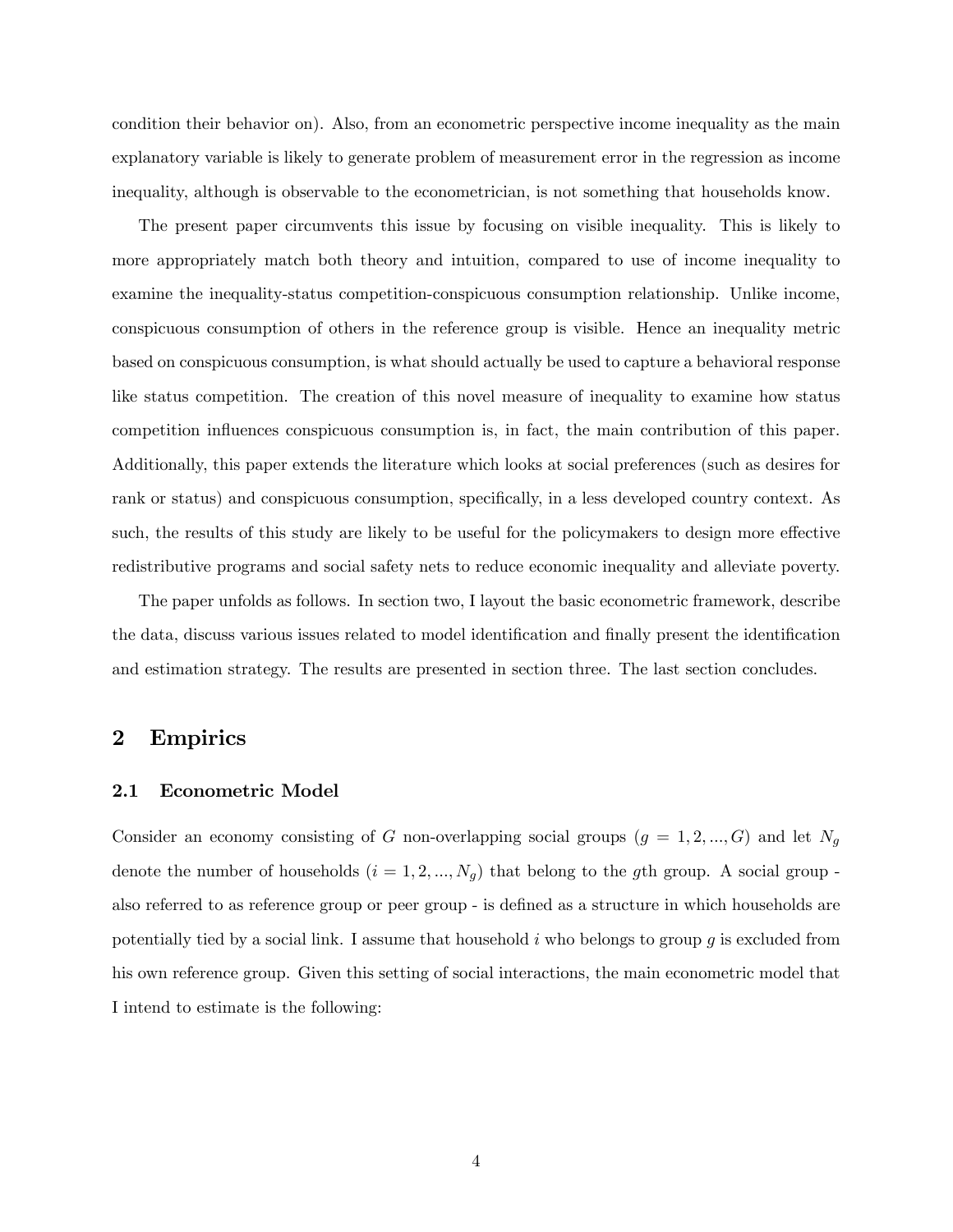$\ln(Conspicuous\ Community)_{ig} = \alpha + \beta(Visible\ Inequality)_{-ig} + \gamma \ln(Permanent\ Income)_{ig}$ 

$$
+ \mathbf{X}'_{ig} \lambda + \xi_{ig},
$$
  
\n
$$
i = 1, 2, \dots N_g; \ g = 1, 2, \dots, G.
$$
\n(1)

My dependent variable,  $ln(Conspicuous\ Community_{iq}$ , is the (log) annual expenditure on conspicuous goods of household  $i$  who belongs to group  $g$ . My variable of interest, (Visible Inequality)<sub>ig</sub>, is the reference group visible inequality faced by household i (the negative sign before the subscript denotes household  $i$  is excluded from his reference group). Since, in this paper, visible inequality refers to the dispersion of conspicuous consumption, I use the (log) standard deviation of conspicuous consumption  $(\ln \sigma (Conspicuous \in Osmanlı))$  calculated based upon conspicuous spending of all households belonging to a particular group except the focal household as my baseline measure of reference group visible inequality. I will use other inequality metrics to measure visible inequality (namely, coefficient of variation and Gini index) as robustness checks for my baseline results.

The control variables include (log) *Permanent Income*<sup>5</sup> of household i and a vector of demographic characteristics  $X$ , which include variables that might be correlated with household consumption expenditure. The error term  $\xi_{ig}$  reflects other unobservable characteristics associated with  $i$ . It is likely to consist of two components

$$
\xi_{ig} = \mu_g + \varepsilon_{ig} \tag{2}
$$

where  $\mu_g$  and  $\varepsilon_{ig}$  are group- and household-specific components of the error respectively.

In equation (1), the parameter of interest is  $\beta$  which measures the effect of reference group visible inequality on conspicuous spending of households. A nonzero  $\beta$  coefficient implies that households conspicuous expenditure depends on the level of reference group visible inequality. Note that if  $\beta$  < 0, conspicuous spending of households declines with reference group visible inequality, which

<sup>&</sup>lt;sup>5</sup>I control for permanent income instead of current income because current income comprises of a transitory as well as a permanent component and it is only the permanent component of current income that impacts consumption expenditure (Modigliani and Brumberg,1954; Friedman, 1957).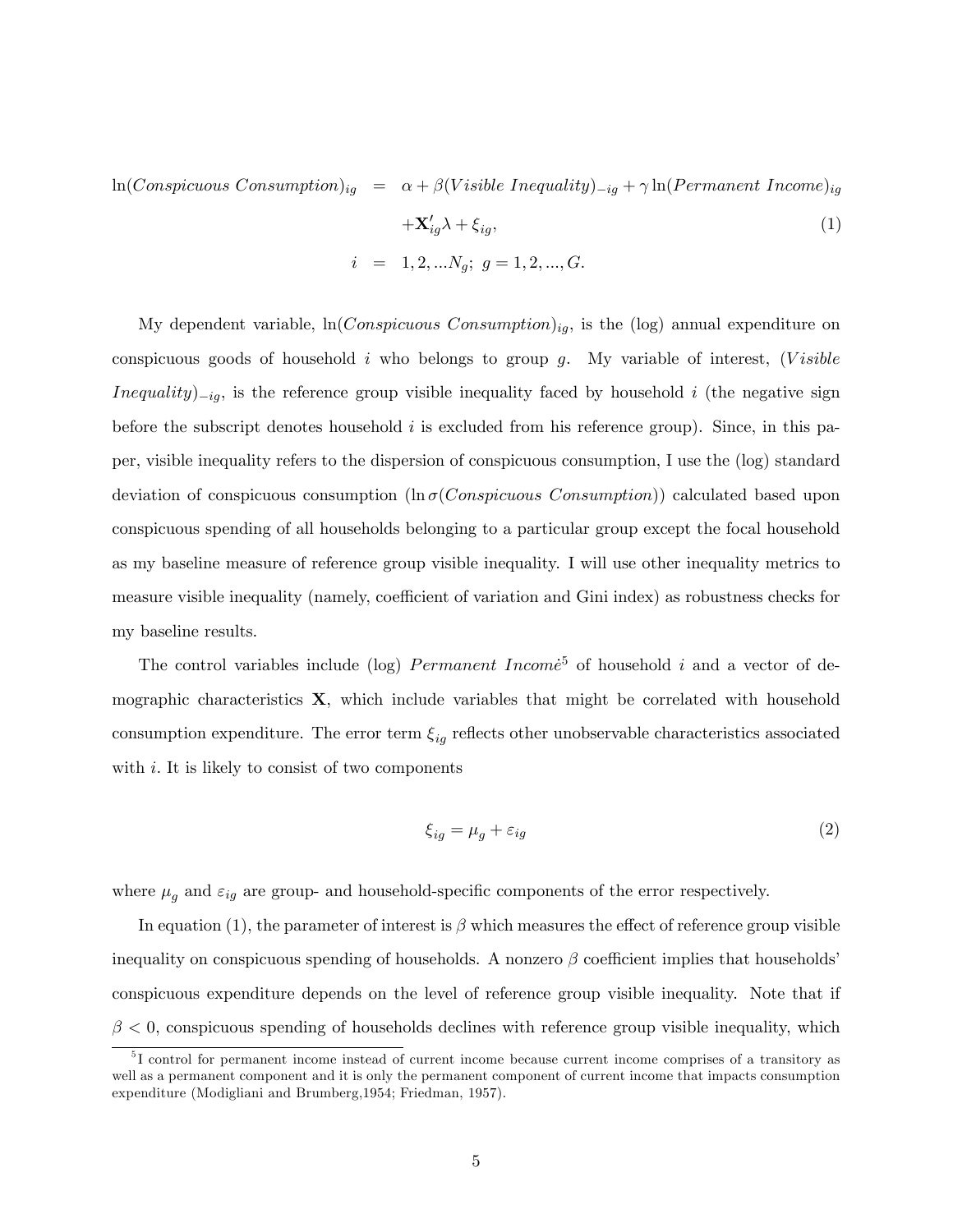is consistent with the status competition hypothesis.

#### 2.2 Data

#### 2.2.1 The Indian Human Development Survey (IHDS) 2005

This paper uses the rural sub-sample of the India Human Development Survey (IHDS) 2005 which is a nationally representative household survey conducted by the National Council for Applied Economic Research (NCAER) in New Delhi and University of Maryland (Desai, Reeve and NCAER, 2009).

The IHDS survey - conducted between November 2004 and October 2005 - covers 41,554 households in 1,503 rural villages and 971 urban neighborhoods located throughout India.<sup>6</sup> The rural sub-sample of the IHDS covers 26,734 households. As pointed out by Khamis et al. (2012), the main advantage of using this survey is that it includes many questions that are not asked in the larger and more commonly used Indian household survey, the National Sample Survey (NSS). In particular, detailed questions on income and consumption expenditure are asked in the IHDS which are important for my analysis.

#### 2.2.2 Conspicuous Consumption

There are forty-seven consumption categories in the IHDS. Thirty of the consumption categories, which are frequently purchased items, use a thirty day time frame while the other seventeen use a three hundred and sixty Öve day time frame. I convert all expenditures to the annual time frame before estimation.

Conspicuous consumption is understood as the use of money or other resources to display one's high social status in relation to others (Veblen, 1899). Goods that are particularly suited to this objective should (i) be readily observable, and (ii) give the impression that individuals who consume more of them are, on average, better off than those who consume less of them. To determine the composition of the conspicuous consumption basket, Khamis et al. (2012) conducted an online survey in India. This survey was modeled after the conspicuous goods surveys conducted

<sup>&</sup>lt;sup>6</sup>The survey covered all the states and union territories of India except Andaman and Nicobar, and Lakshadweep. These two account for less than 0.05 percent of Indiaís population. The data is publicly available from the Data Sharing for Demographic Research program of the Inter-university Consortium for Political and Social Research (ICPSR).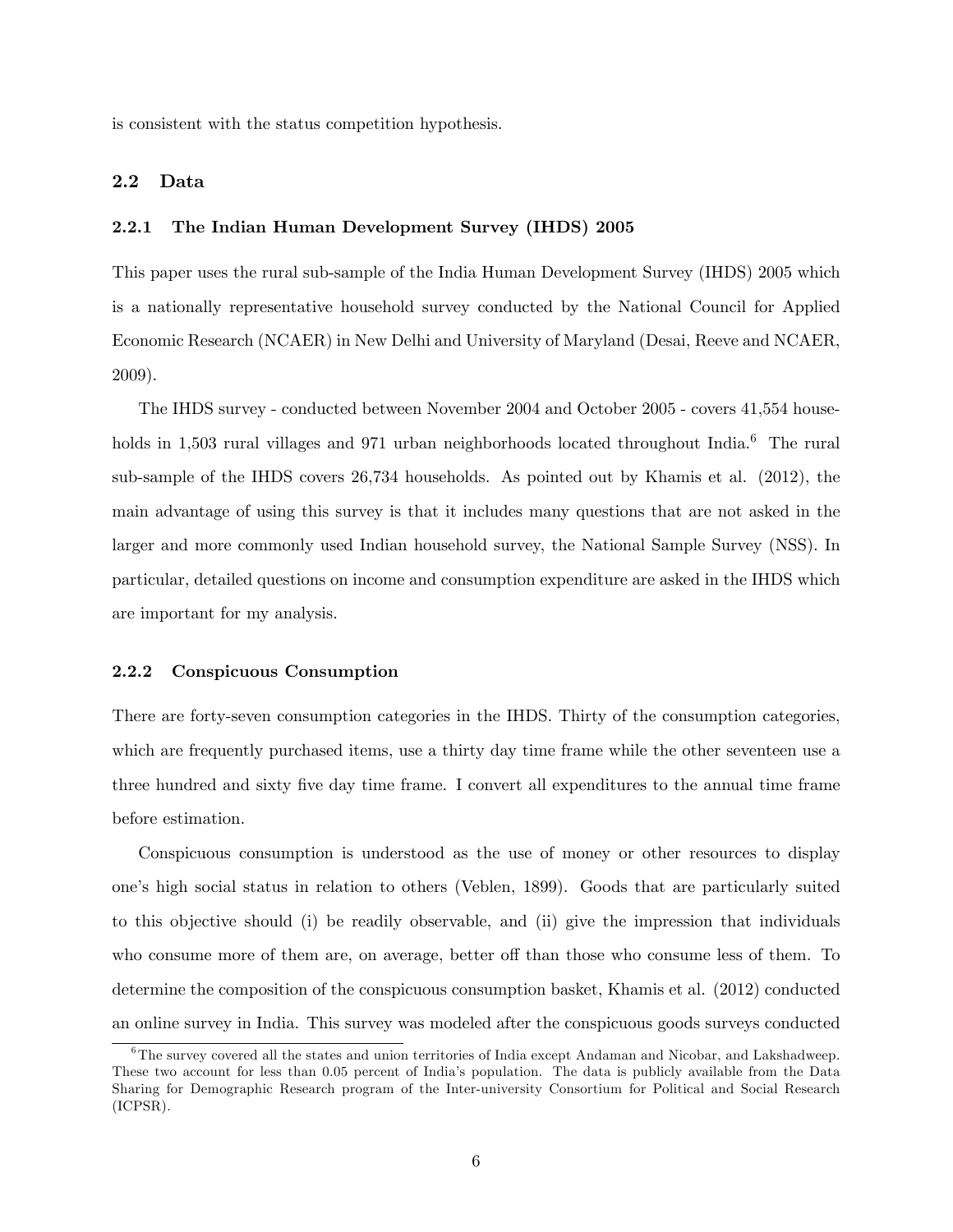by Charles et al.  $(2009)$  and Heffetz  $(2011)$  – both of which were carried out in the United States.

In this paper I adopt Khamis et al.'s (2012) definition of conspicuous goods since to my knowledge this is the first and, until now, the only survey conducted in India. Moreover, this survey was designed specifically to determine the conspicuousness of the consumption goods covered in the IHDS. Based on Khamis et al.ís (2012) survey, I consider conspicuous consumption to consist of personal transport equipment, footwear, vacations, furniture and Öxtures, social functions, repair and maintenance, house rent and other rents, entertainment, clothing and bedding, jewelry and ornaments, recreation goods and personal goods. Conspicuous consumption does not include goods and services with little or no visibility and/or limited status effects, such as food consumed at home, insurance premiums, books, tobacco, education and health expenditures. I will use the definitions of conspicuous consumption proposed by Charles et al.  $(2009)$ , Heffetz  $(2011)$  and Friehe and Mechtel (2014) as robustness checks for my baseline analysis (Table SA1 in the Supplementary Appendix provides a list of the conspicuous goods as per each definition).

#### 2.2.3 Reference Group

Given the lack of information on the structure of relevant social interactions in the IHDS data, I assume that the peer group or the reference group of a household is comprised of all other households in its village. The latent assumption is that a household's own village serves as the selfevaluative space that it uses to make social comparisons and assess its relative economic position. This is probably a reasonable assumption given that villages are basically small geographic units<sup>7</sup> populated by households who are 'similar' in many dimensions and are exposed to similar geographic and institutional conditions (Singer, 1981). Moreover, social interactions are also more likely to take place among people living in the same locality which may in turn affect household decision making (Akerlof, 1997).<sup>8</sup> Consequently, the reference group visible inequality corresponding to a particular household is computed as the (log) standard deviation of conspicuous consumption expenditure of all other households in its village.

<sup>&</sup>lt;sup>7</sup>The average area of villages included in the IHDS 2005 is approximately 3.3 square miles.

 $8C$ ojocaru (2014) summarizes various empirical studies confirming that reference groups that are used by individuals for social comparisons are indeed local.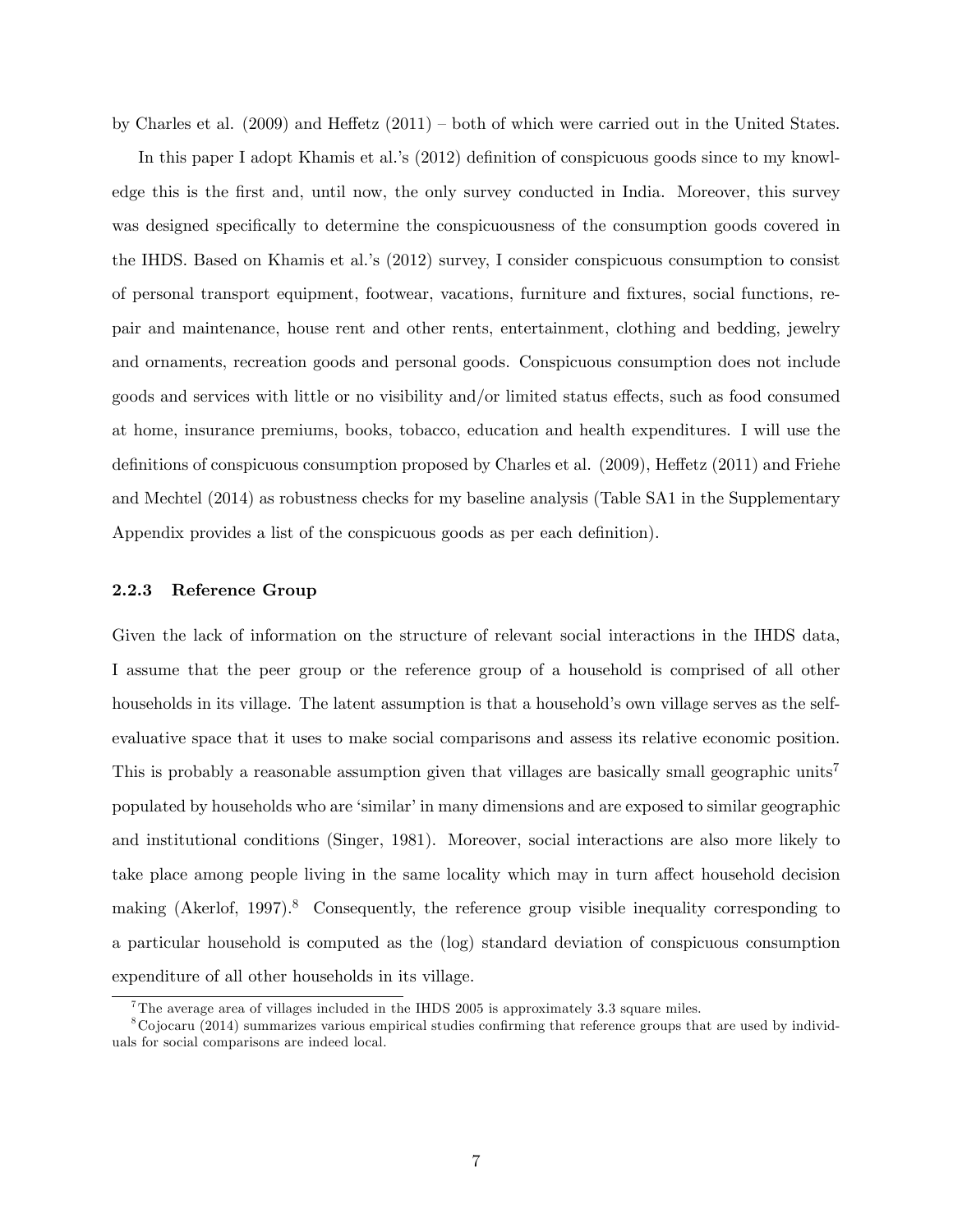#### 2.2.4 Permanent Income and Demographics

IHDS reports current income of households which is the sum total (for each household) of wages and salaries, non-farm business income, net agricultural income, remittances, property and other income and public benefits.<sup>9</sup> I, however, need a measure of permanent income which is extremely difficult to get from survey data. Previous literature has generally relied on proxying permanent income by using one or more of the following variables: average current income, education level (Dynan et al., 2004), total consumption expenditure (Charles et al., 2009; Khamis et al. 2012), etc. Following these studies, I use total consumption expenditure as a proxy for permanent income.

The set of demographic controls can be classified into two categories: characteristics of household heads and socioeconomic features of households. Characteristics of household heads include age, quadratic in age, gender, marital status, literacy status and educational attainment (if literate). Also a set of dummy variables indicating caste/religious affiliation are included: Brahmin, non-Brahmin high caste, other backward caste (OBC), Dalit, Adivasi, Muslim, Christian, and a combined category for Sikhs and Jains.

The socioeconomic features of households that are used as controls are: household size, number of years they have been living in their current village, official socioeconomic status (i.e. whether the household can officially be categorized as 'poor'),<sup>10</sup> proportion of children, adolescents and adults in the household, number of married household members and binary variables indicating the extent of media exposure of men, women and children in the household.<sup>11</sup>

 $9$ Each of these incomes are in turn constructed from more than fifty different sources of income queried in the survey.

<sup>&</sup>lt;sup>10</sup>The classification of households into 'poor' and 'non-poor' socioeconomic groups is based on the definition of poverty line used in the IHDS. The poverty line varies by state and urban/rural residence. It is based on 1970s calculations of income needed to support minimal calorie consumption and has been adjusted by price indexes since then.

<sup>&</sup>lt;sup>11</sup>To capture media exposure of households, the IHDS asks every household head how often do men, women and children in the household (i) listen to the radio, (ii) read the newspaper and (iii) watch TV. Household heads had to respond either by saying 'Never'  $(=0)$ , 'Sometimes'  $(=1)$  or 'Regularly'  $(=2)$ . Based on this question, I create my variables of media exposure. In particular, I create three dummy variables capturing media exposure of each group (i.e. men, women and children) in the household. The dummy takes a zero value if a particular group neither reads newspaper, nor listens to radio, nor watches TV, and takes a value 1 otherwise. Note that it is important to include these variables in my analysis as previous studies have documented significant impact of social media exposure on consumption-savings decisions of households (see for e.g. Schor, 1998).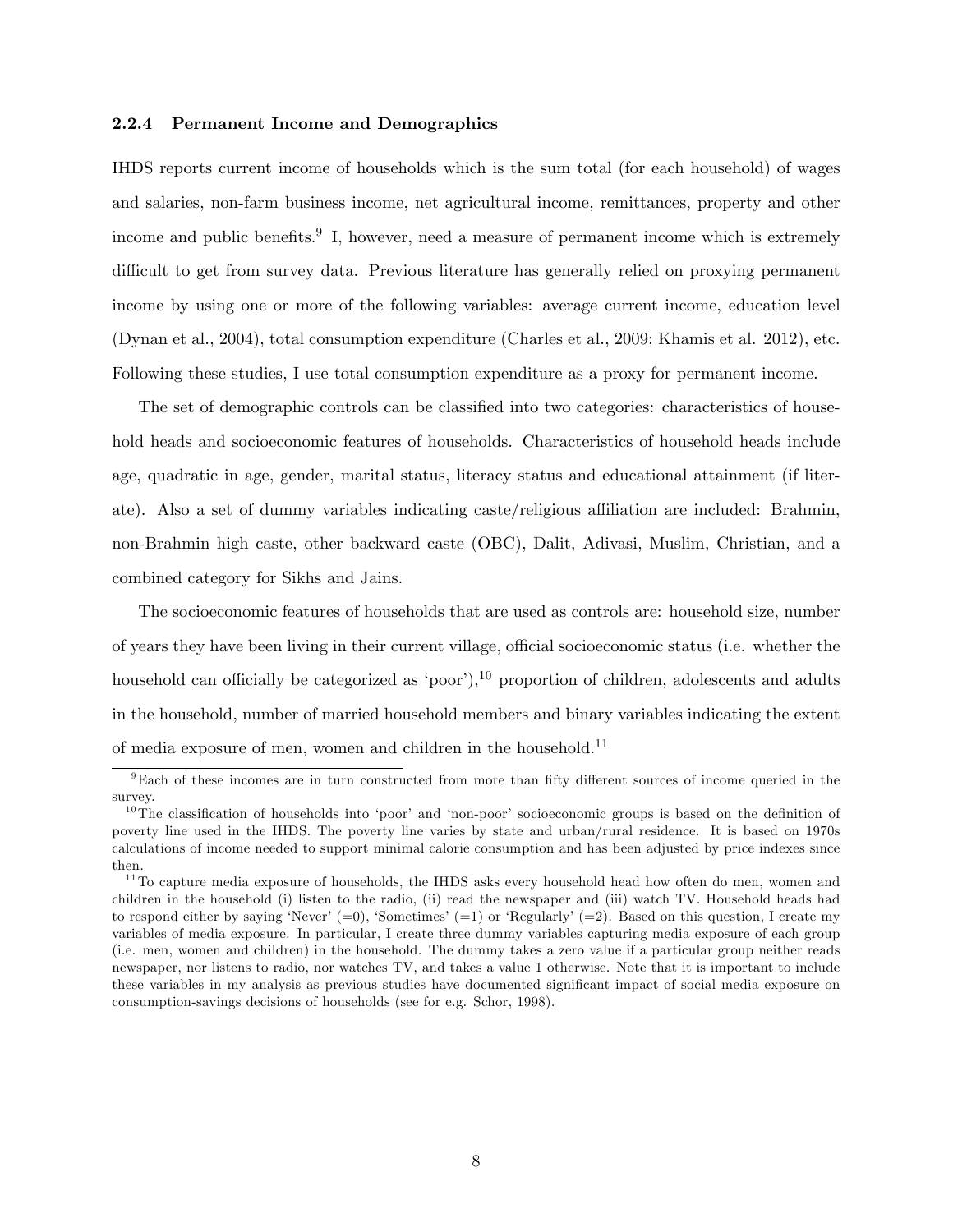#### 2.2.5 Analytic Sample

My estimation sample consists of 23,471 households from 1,468 villages located across 277 districts: these are households in the IHDS where I have individual level information for household heads and for which household head is between 18 and 65 years of age, annual household current income is more than or equal to zero but less than Rs. 1,000,000 (equivalent to \$16,667), annual household total consumption expenditure is more than zero but less than Rs. 1,000,000, annual household conspicuous consumption expenditure is more than or equal to zero, information on householdís literacy level and educational attainment are non-missing and finally the household lives in a village with not less than three (sampled) members.<sup>12</sup>

Table 1 presents the descriptive statistics of all the variables used in the analysis. The mean annual household conspicuous consumption expenditure is around Rs. 8,200 (equivalent to \$126). The mean of within reference group standard deviation of annual household conspicuous spending (i.e. visible inequality) is around Rs.13,500 (equivalent to \$208). The mean annual total household consumption is around Rs. 45,000 (equivalent to \$692). On average, 13% of total household consumption expenditure represents conspicuous consumption. The mean annual household current income is around Rs. 40,000 (equivalent to \$615). Each household, on average, has five members. The mean age of household head is 44. Around 91% of the households are male-headed and of all the household heads, 60% are literate and 88% are married. The caste/religion-composition of the analytic sample is as follows: 18% of the households are members of high castes, 33% belong to OBC, 23% are Dalits, 11% are Adivasis, 9% are Muslims, 1% are Sikhs/Jains and the rest are Christians. Finally, the average number of households sampled from each village included in my analytic sample is 18 (implying that, on an average, a typical household's reference group consists of 17 households).

#### 2.3 Identification Issues

There are several challenges in identifying the parameters of my baseline econometric model. Firstly, there may be some unobservable environmental attributes that are specific to reference groups

 $12$  Households with zero conspicuous consumption expenditure and zero total consumption expenditure are incoporated in the analysis by using the inverse hyperbolic sine transformation (Burbidge et al., 1988) since these variables enter the empirical model in logarithmic form. See Friedline et al. (2015) for detailed description of this approach.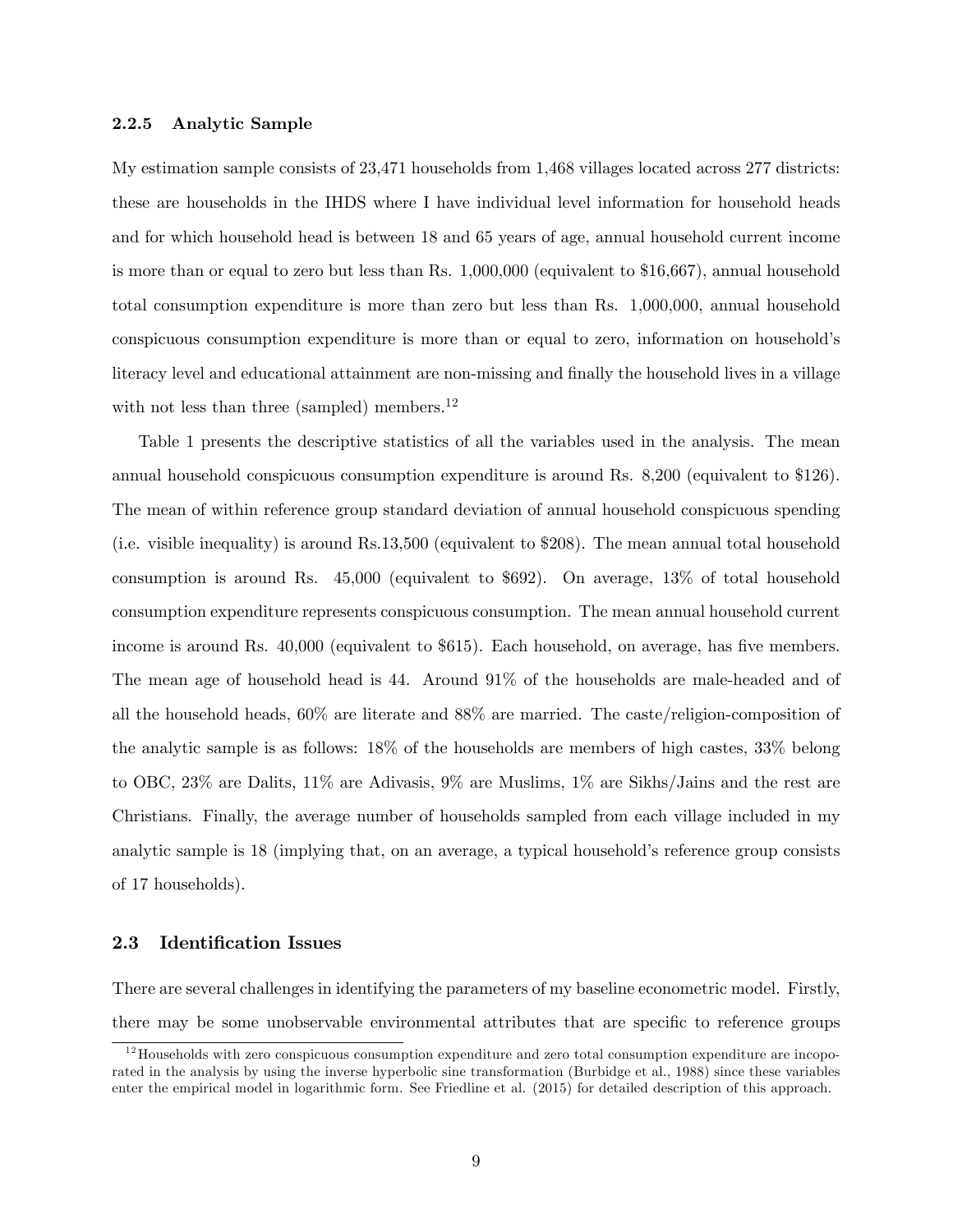and/or common to all members of a particular group. Econometrically, this would imply existence of non-zero correlation between the group unobservables,  $\mu_g$ , and reference group visible inequality,  $(Visible\ Inequality)_{-ig}$ , (and possibly other regressors) in the baseline econometric model. If there are such unobserved heterogeneity across reference groups, then the ordinary least squares (OLS) estimates of the effect of reference group visible inequality on household conspicuous consumption may be biased.

Secondly, reference groups may not be exogenous. This problem arises if households self-select into reference groups with specific objectives (Falk and Knell, 2004). Nesse (2004) argues that motivated to satisfy particular psychological desires, individuals can create their own social groups. One way of doing this is typically via migration or residential relocation (Stark and Taylor, 1991). For instance, a poor person living in a prosperous village, to reduce his feeling of relative deprivation, might want to relocate to a less prosperous village. Frequently there is such positive selection in which 'similar' people join or are assigned to the same group (Sacerdote, 2011). This positive selection could cause substantial upward bias in the estimated magnitude of the effect of reference group visible inequality on household conspicuous consumption.

Thirdly, reference group visible inequality is, by definition, endogenous. To see this consider a reference group g consisting of three households  $i, j$  and k with conspicuous consumption  $c_{ig}$ ,  $c_{jg}$  and  $c_{kg}$  respectively. Note that  $c_{ig}$  depends on  $c_{jg}$  and  $c_{kg}$  through i's reference group visible inequality. Likewise,  $c_{jg}$  ( $c_{kg}$ ) depends on  $c_{ig}$  ( $c_{ig}$ ) and  $c_{kg}$  ( $c_{jg}$ ). Thus an unobserved household specific shock that affects  $c_{jg}$  (call it  $\varepsilon_{jg}$ ) also affects  $c_{ig}$ . In other words,  $\dot{c}_{ig}$  is correlated with  $\varepsilon_{jg}$ . Therefore, the reference group visible inequality faced by  $j$  (that depends on  $c_{ig}$ ) will be correlated  $\varepsilon_{jg}$ . Analogous correlation will exist between reference group visible inequality faced by households  $i(k)$  and unobserved shock specific to household  $i(k)$ . This correlation between the household specific error term and visible inequality renders the OLS estimates of parameters of the baseline regression model biased.

Finally, notice that apart from visible inequality, there is also another source of endogeneity in my model. This is due to the fact that I have conspicuous consumption as my dependent variable and total consumption expenditure (proxying permanent income) as one of my controls. Since conspicuous consumption is a part of total consumption expenditure, any unobserved idiosyncratic shock that affects conspicuous consumption will also affect total consumption, in turn, implying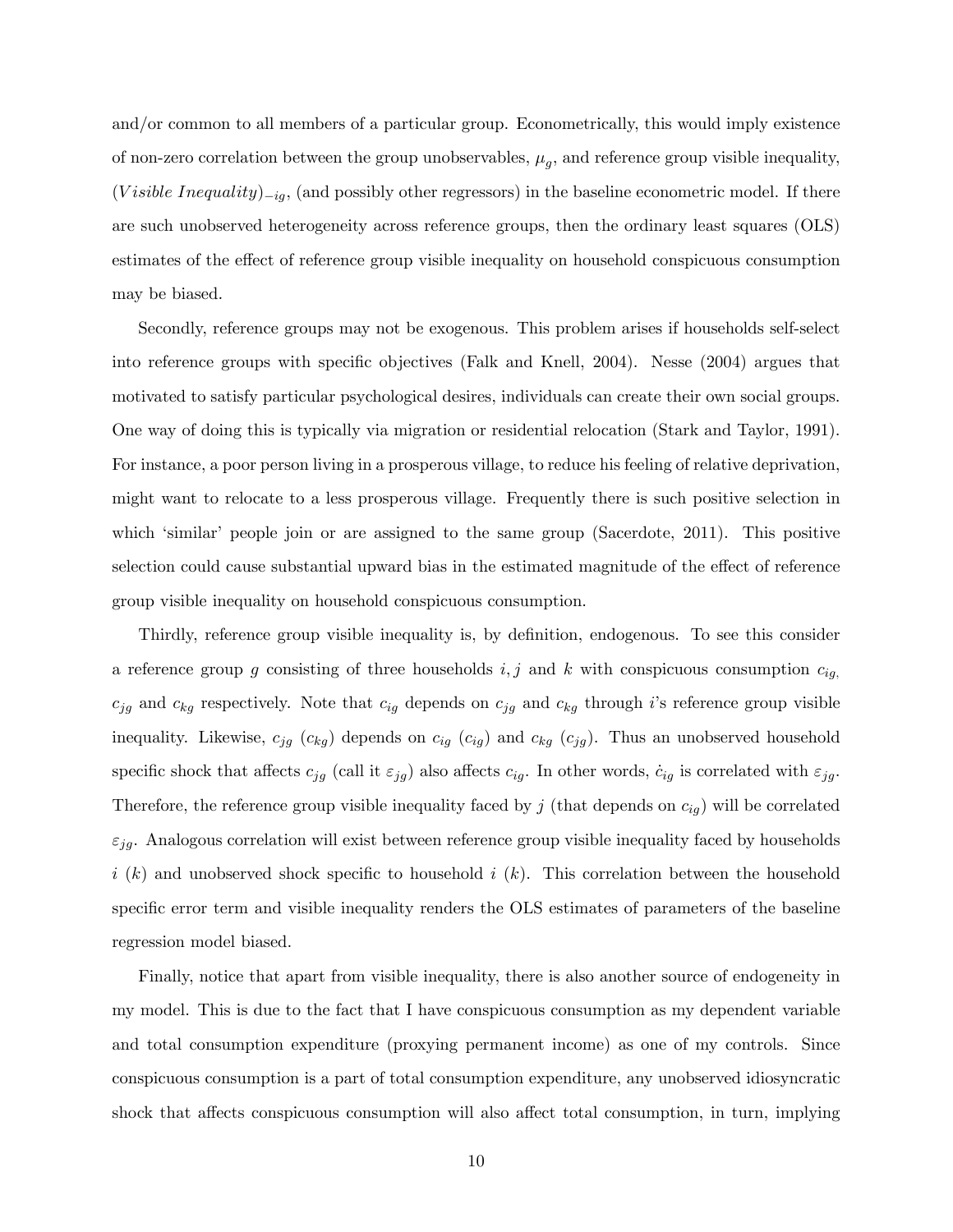the existence of a non-zero correlation between the error term and total consumption.

### 2.4 Identification Strategy

To achieve model identification, I implement an approach based on instrumental variables  $(IV)$ . I instrument reference group visible inequality by measures of reference group income inequality and reference group educational inequality. More precisely, I use (log) standard deviation of reference group income, standard deviation of reference group literacy status (whether literate or not) and (log) standard deviation of reference group educational attainment (number of years of education) as instruments for (log) standard deviation of reference group conspicuous consumption which measures the reference group visible inequality.<sup>13</sup> The instruments work well under three conditions. First, own income, own literacy status and, own educational attainment should be significantly correlated with own conspicuous spending—as a result,  $(log)$  standard deviation of peer income, standard deviation of peer literacy status, and (log) standard deviation of peer educational attainment should affect (log) standard deviation of peer conspicuous consumption. Second, income, literacy status and educational attainment should be household specific and should not affect conspicuous spending decisions of other households, even those located in the same village. Third, village level unobservables affecting conspicuous consumption, if present, should be uncorrelated with the exogenous characteristics of the households.

I argue that the first two conditions are likely to hold in my setup due to the following reasons. Firstly, income, literacy status and educational attainment, undoubtedly, are crucial determinants of own conspicuous consumption. Secondly, peer income and peer educational characteristics are typically opaque measures as argued by Hicks and Hicks (2014), and hence, are not visible to a household. In other words, people are typically unaware of others' income and educational characteristics even if they live in the same village (or neighborhood). Hence it is not possible for households to condition their own conspicuous spending decisions on these peer attributes. Finally, even if peer income, peer literacy status and peer educational attainment are assumed to be partially visible, it is hard to think of channels (that are distinct from peer group visible inequality) through which these peer attributes affect households' own conspicuous spending.<sup>14</sup>

 $^{13}$ A similar strategy is used widely in estimation of spatial econometric models (Gibbons et al., 2015) and models of social interaction (Gaviria and Raphael, 2001; Helmers and Patnam, 2014; McVicar and Polanski, 2014).

 $14$ In the Supplementary Appendix, I allow reference group income inequality to have a direct effect on household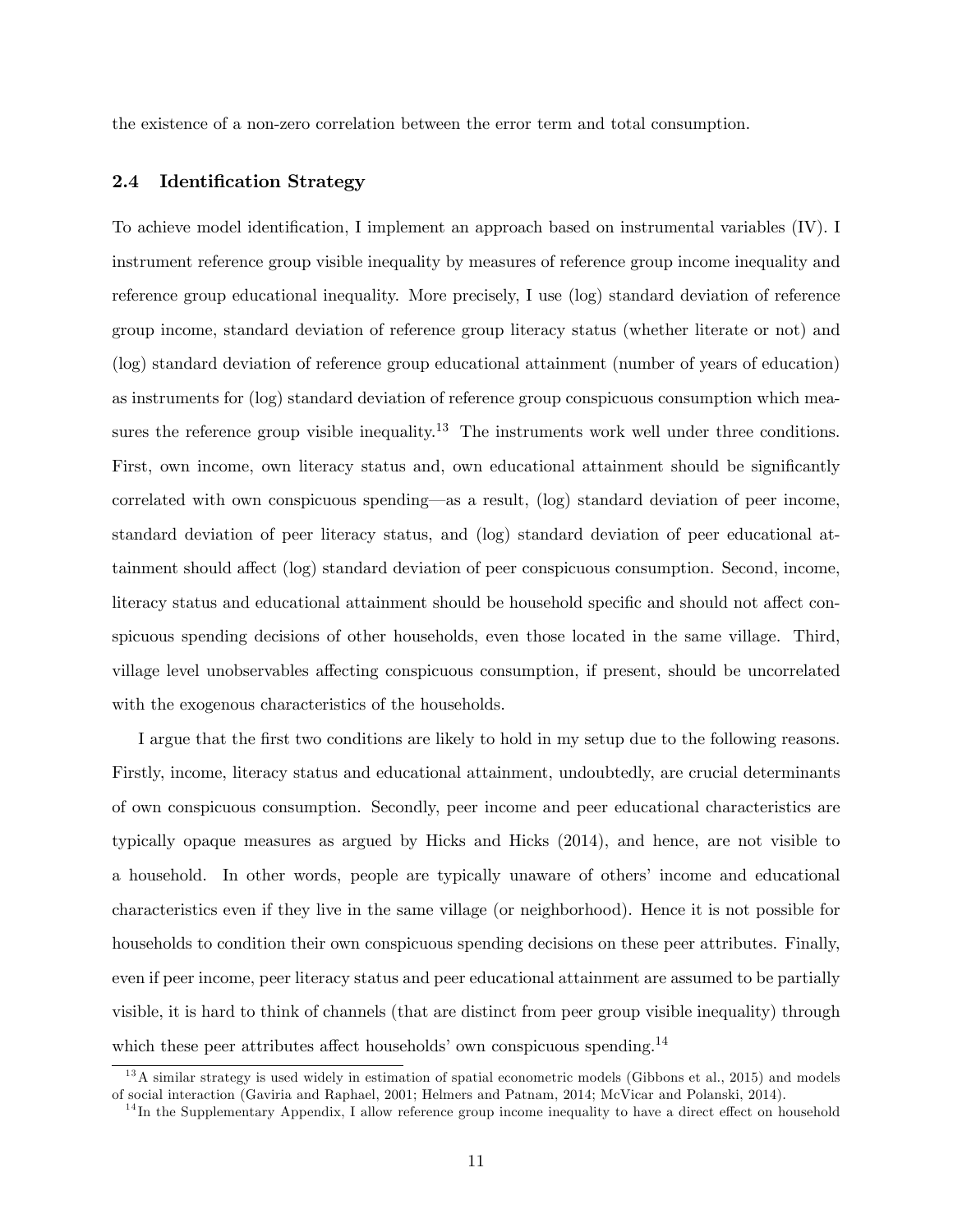Unlike the first two conditions, the third condition required for the proposed set of instruments to be valid may not always hold in practice. This is especially true if there is the possibility of households self-selecting into villages via migration. But this, perhaps, is not a cause of concern in my case, given that the spatial mobility is extremely low in India (Munshi and Rosenzweig, 2009). In fact, as Ravallion and Lokshin (2005) argue, people in rural India typically live in the same village or nearby for most of their lives. However, even in absence of a self-selection into villages, one might argue that there might be some other village specific characteristics correlated with the characteristics of the households living in it. To alleviate this concern, I incorporate a full set of district fixed effects. Districts, which represent administrative divisions of an Indian state, are clusters of several villages located in the same geographical area.<sup>15</sup> The logic behind including the district fixed effects is that these would capture the unobserved heterogeneity at the level of districts. Since villages within a particular district are likely to be 'similar',  $^{16}$  the incorporation of the district fixed effects should be sufficient for the above discussed IV strategy to produce unbiased parameter estimates even allowing for village-specific unobservables to be correlated with the regressors.<sup>17</sup>

I also need to instrument (log) total consumption expenditure - used as a proxy for household permanent income - which is endogenous due to the reasons mentioned previously. Following Charles et al. (2009) and Khamis et al. (2012), I use a vector of income controls to instrument for total consumption expenditure. This vector consists of (log) current income and an indicator variable for whether current income takes the value zero.

To establish the validity of my instruments and rule out any ëweak instrumentsí concern, I carry out all the standard IV diagnostic tests which are described in details below.

conspicuous spending to examine whether this instrument works even if the exclusion restriction is not satisfied.

 $15$  In India, as of 2014, there are 29 states and, on an average, there are 23 districts in each state.

 $16$  In India, districts are divided on the basis of ethical, cultural and social interaction rather on the basis of easiness or prosperity (Indian National Census, 2011). As such, villages within a particular district are likely to be similar along observable and unobservable ethical and cultural dimensions.

 $17$ This amounts to saying that for the IV strategy to work, correlated unobservables may be present at the district level but not at the village level. Also note that, my identification strategy ensures that it is not the 'price effect' that is driving my result. This is because my IV strategy will produce consistent parameter estimates even when there are unobserved differences in prices of conspicuous goods across villages. In fact, if prices are the only omitted village level characteristics, I do not even need to use district fixed effects since prices, presumably, are uncorrelated with the demographic characteristics of households.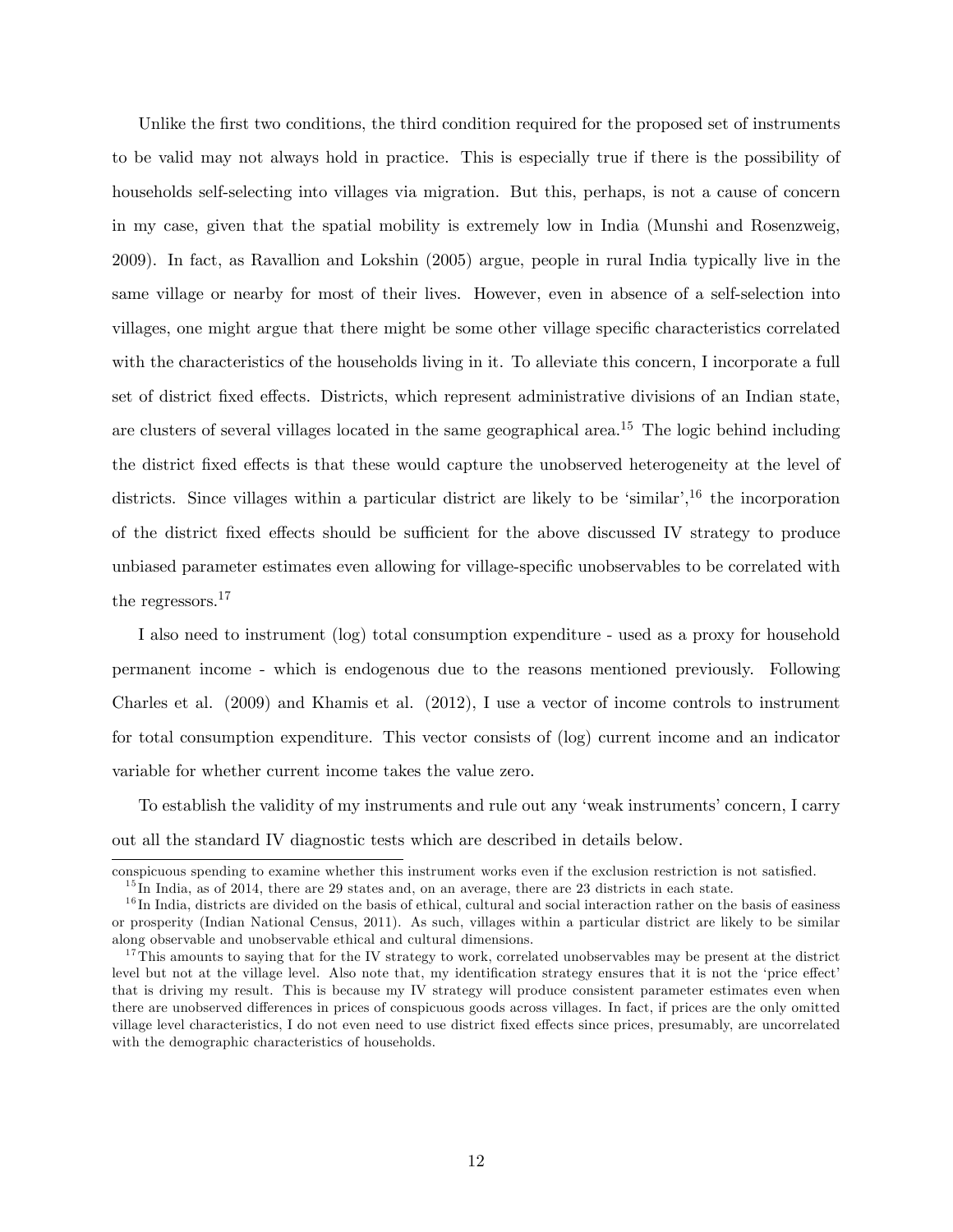#### 2.5 Model Estimation and Diagnostic Tests

I estimate my baseline model by the technique of Generalized Method of Moments (GMM) clustering standard errors at the state level.<sup>18</sup> Since my model is overidentified, I report the two-step GMM estimates or optimal GMM estimates, which is the most efficient GMM estimator for overidentified models with heteroscedastic errors of unknown form (for a detailed overview of the two-step GMM see Cameron and Trivedi, 2005 and Baum et al., 2007).

Several diagnostic tests are conducted to assess the reliability and efficiency of the two-step GMM. Firstly, I report Hansen's (1982) J statistic, which is an overidentification test for the validity of the instruments. The joint null hypothesis of this test is that the instruments are valid instruments (i.e. uncorrelated with the error term), and that the excluded instruments are correctly excluded from the estimated equation. A rejection of the null hypothesis casts doubt on the validity of the instruments. Next, I report the Kleibergen and Paapís (2006) rk LM test which seeks to test whether that the excluded instruments are correlated with the endogenous regressors. The null hypothesis of this test is that the minimum canonical correlation between the endogenous variables and the instruments is not statistically different from zero. Rejection of the null hypothesis indicates that the model is identified. Further, since IV estimates based on weak instruments are biased towards OLS estimates (Bound et al., 1995; Staiger and Stock, 1997; Stock et al., 2002), I report Angrist and Pischke's (2009) multivariate F-statistic from the first stage regressions which is the test to examine strength of instruments in a model with multiple endogenous variables. Following Staiger and Stock (1997), researchers usually use an F-statistic value of 10 (or higher) as an indication of a strong instrument.

<sup>&</sup>lt;sup>18</sup>I cluster standard errors at the state level (instead of village or district level) following the proposal of Cameron and Miller (2015). They recommend using bigger and more aggregate clusters, up to and including the point at which there is concern about having too few clusters. For instance, if the dataset includes individuals within counties within states, Cameron and Miller (2015) recommend clustering at the state level since if there is within-state crosscounty correlation of the regressors and errors, then ignoring this correlation (for example, by clustering at the county level) would lead to incorrect inference.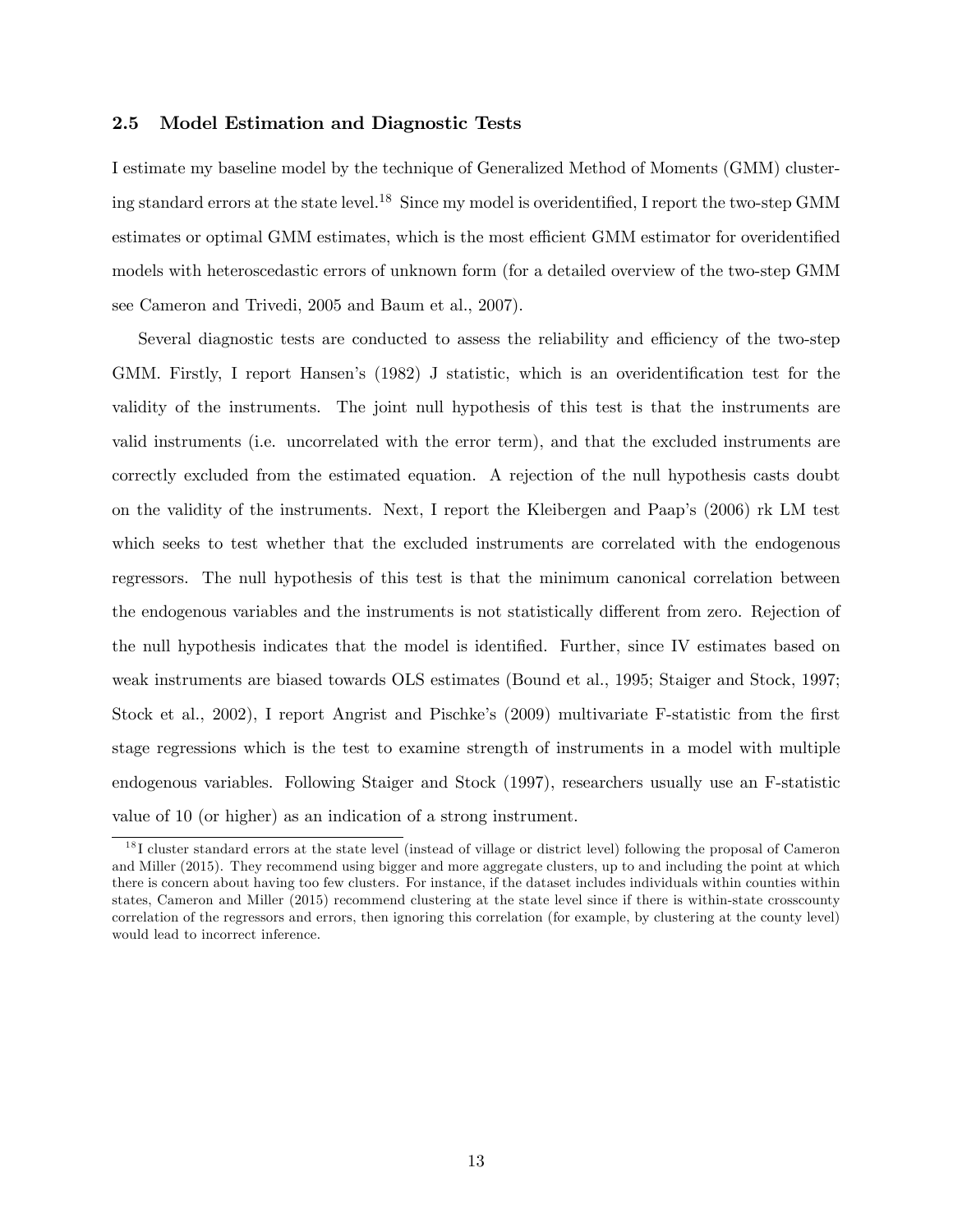# 3 Results

#### 3.1 Main Results

Table 2 reports the two-step GMM estimates of my baseline econometric model. I report results of several specifications. My preferred specification is the one which includes the full set of demographic controls and district fixed effects, in addition to reference group visible inequality and household permanent income, as the right hand side variables. The results of my preferred specification is reported in column 4. Column 1 reports the results for the specification in which I do not include any district fixed effects or demographic controls other than permanent income. Column 2 reports the results for the specification in which I control for permanent income and other household characteristics but do not include district dummies. Column 3 reports the regression results when district fixed effects are included as regressors but not the vector of demographic controls.<sup>19</sup>

First, notice that each specification performs fairly well in terms of the Hansen's (1982) overidentification test, Kleibergen and Paap's (2006) rk LM test for underidentification as well as Angrist and Pischke's  $(2009)$  multivariate F test to assess the strength of the instruments. More precisely, in three out of four specifications - including my preferred specification (column 4) - based on the Hansenís (1982) J statistic, I am strongly unable to reject the joint null hypothesis that the instruments are uncorrelated with the error term, and that the excluded instruments are correctly excluded from the estimated equation. I can, however, only weakly reject this joint null hypothesis in the second specification. Next, across all specifications reported, the estimated Kleibergen and Paap's (2006) rk LM statistic allows me to clearly reject the null hypothesis that the instruments are uncorrelated with the endogenous regressors and that the model is not identified. Finally, the multivariate F-statistic (Angrist and Pischke, 2009) computed for each endogenous variable lies well above 10 across all specifications, which clearly indicates that none of the specifications suffer from the weak instrument problem.

In terms of actual two-step GMM estimates, I find a negative and statistically significant impact of visible inequality on conspicuous spending across all specifications with magnitudes of the coefficients ranging between  $-0.07$  (s.e.  $= 0.03$ ) and  $-0.13$  (s.e.  $= 0.05$ ). Notice that the magnitudes of these coefficients are economically significant as well, since these coefficients of visible inequality can

 $^{19}$  See Tables SA2 and SA3 in the Supplementary Appendix for OLS and IV first-stage results.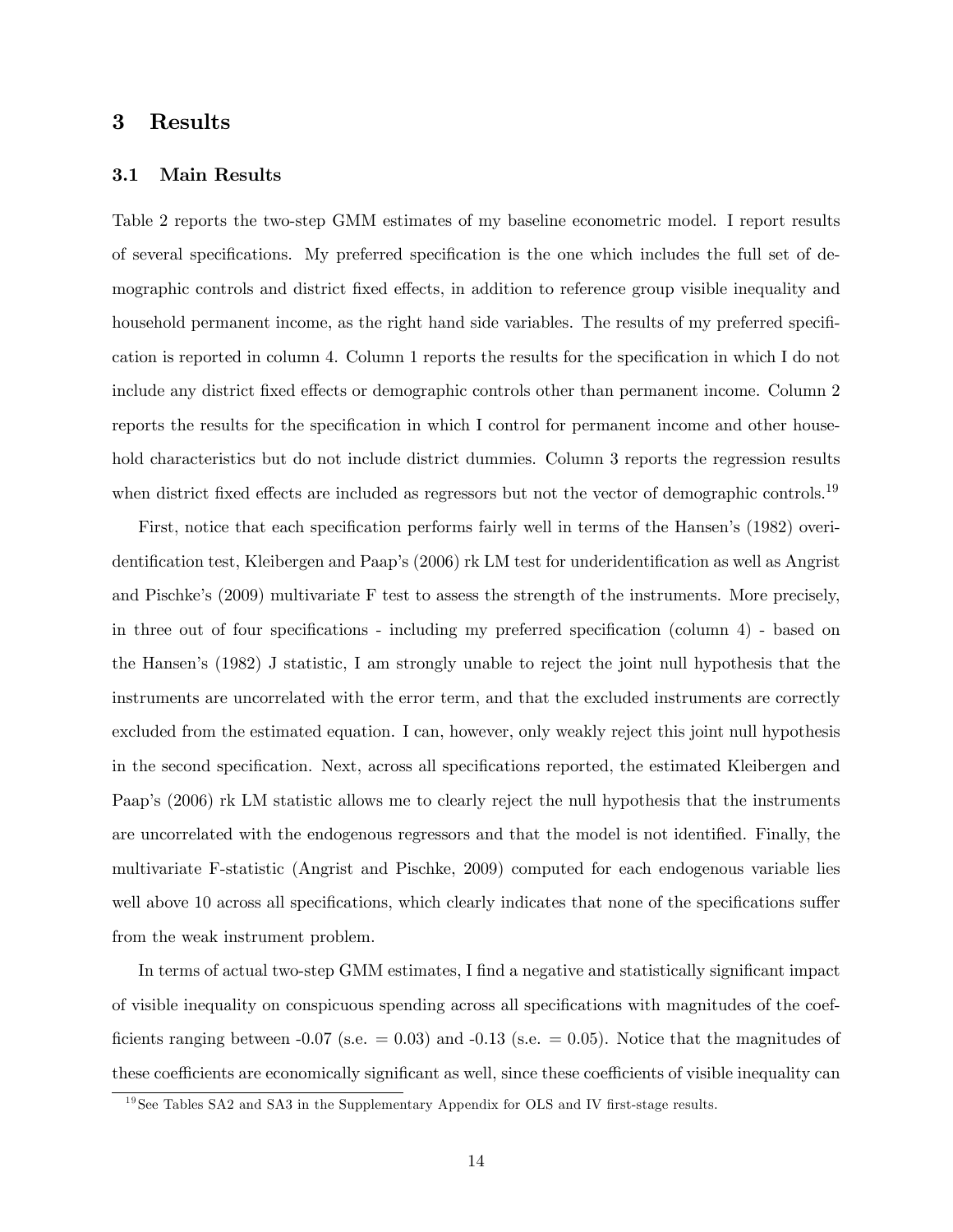be interpreted as elasticities given that both conspicuous expenditure as well as visible inequality are in logarithms.

To get a deeper sense of the economic significance of these estimated elasticities, I calculate the impact of a standard deviation change in visible inequality on household conspicuous expenditure. Judging from the specification in column 4, evaluated at the sample mean, a one standard deviation decline in (log) visible inequality (roughly 1.30) implies 0.11 log points increase in conspicuous consumption expenditure, which translates into an increase in the level of conspicuous consumption expenditure by roughly a factor of 1.15 ( $=\exp(1.30 \times 0.11)$ ), or 15%. This implies that a household spending close to the mean level of Rs. 8,200 (\$126) on conspicuous goods will increase its spending by Rs. 1,230 (\$19) to a level close to Rs. 9,500 (\$146) in response to a one standard deviation fall in (log) visible inequality. Overall, thus, my results suggest the existence of a negative relationship between reference group visible inequality and household conspicuous consumption expenditure. This is in conformity to the hypothesis of status competition.

#### 3.2 Subsample Analysis

Table 3 reports the results of the estimation carried out to examine the effect of reference group visible inequality on conspicuous consumption expenditure of households when the estimation sample is cut in different ways. This allows me to examine if the relation between reference group visible inequality and household conspicuous spending are different for some sub-populations than others.

I find that the sign of the effect of visible inequality on household conspicuous consumption is consistently negative across all the different subsamples.<sup>20</sup> However, the magnitude of this effect seems to vary across subsamples when the sample is split along certain dimensions. For example, the impact of visible inequality on conspicuous consumption is much higher for households headed by younger individuals (i.e. those who are below 45 years of age, which is the median age of the households in the working sample) and/or unmarried individuals compared to those that are headed by relatively older and/or married individuals. This may be because younger and/or unmarried people, given their greater involvement in marriage and other social markets as they search for

 $20$ That the effect of visible inequality on conspicuous consumption is negative for the subsample that includes relatively poor households as well as for that which includes relatively rich households is, in particular, noteworthy. This is because the status competition hypothesis predicts that a fall in reference group visible inequality would cause an increase in conspicuous consumption for everyone in the reference group. Thus, this finding enhances the credibility of the hypothesized mechanism.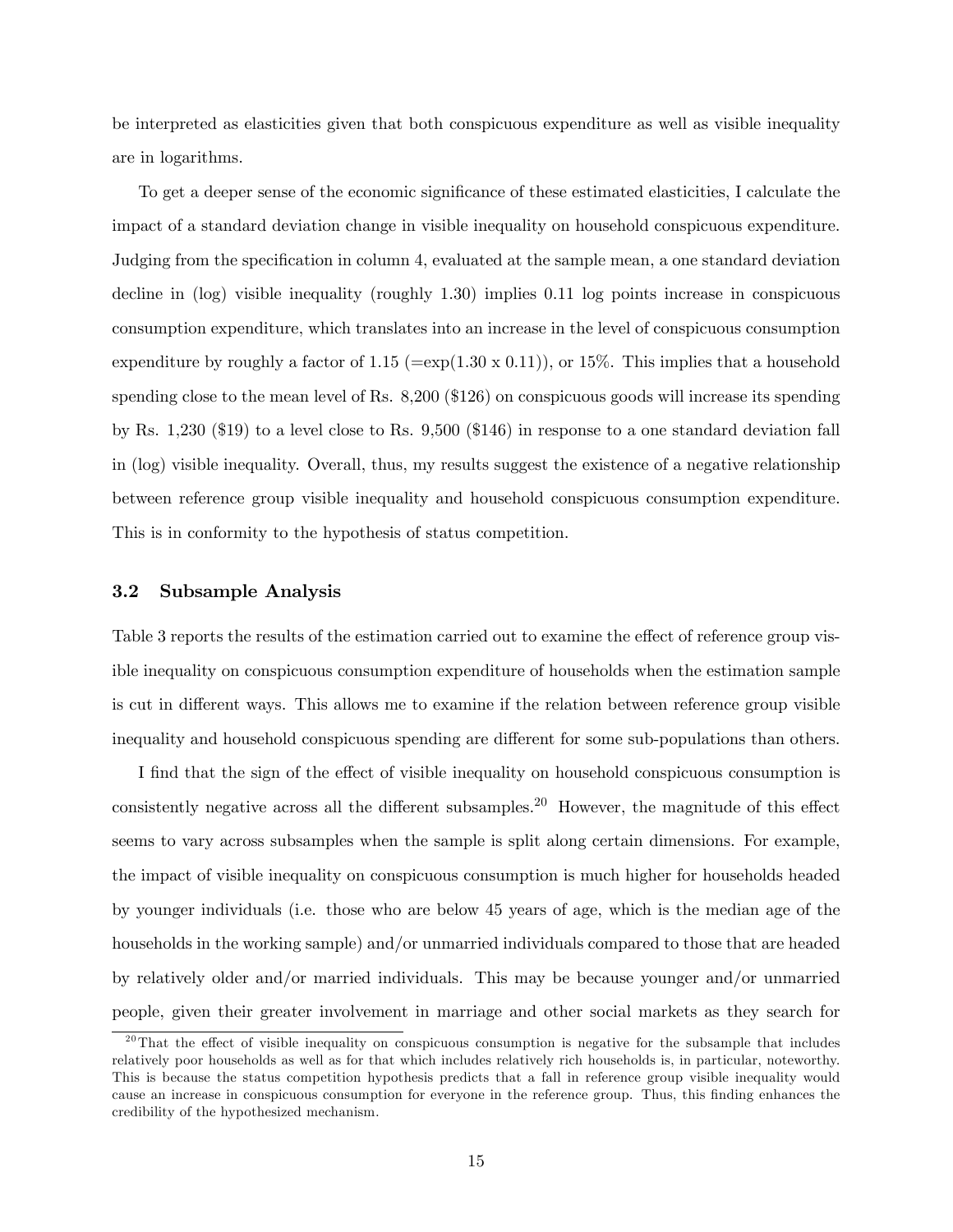spouses, are likely to be more concerned than the married people about outsider's assessment of their social status (Hopkins and Kornienko, 2004; Charles et al., 2009) and hence respond more to status competition brought about by a fall in the level of visible inequality. Additionally, the subsample analysis reveals a clear gender dimension in the impact of visible inequality on conspicuous consumption: The increase in conspicuous consumption in response to a fall in visible inequality is substantially more for female headed households than male headed ones. Thus, female headed households seem to be more responsive to status competition compared to male headed households. On a broader level this indicates that women, compared to men, might have a lower level of self-control and are, therefore, more susceptible to social pressure.

#### 3.3 Non-Conspicuous Consumption

If households spend more on conspicuous goods in response to a fall in reference group visible inequality, on what expenditures do they spend less? The intertemporal budget constraint implies that the observed higher spending on conspicuous goods must come from another component of current consumption and/or from future consumption (i.e. current savings) and/or from taking up more loans. Table 4 looks at the impact of reference group visible inequality on spending of households on other consumption categories. Along with conspicuous consumption, these consumption categories compose the universe of consumption expenditures in the IHDS. The coefficients in Table 4 come from a regression identical to that reported in column 4 of Table 2, except that the dependent variable is now the log of the particular non-conspicuous consumption category.

I find that households spend significantly less on education in response to a fall in reference group visible inequality. The effect of reference group visible inequality on expenditure on food and health expenditure are not significant.<sup>21</sup> This indicates that the higher conspicuous spending of rural households owing to greater status competition is diverted from education spending.

#### 3.4 Robustness Checks

To assess the robustness of the estimated impacted of reference group visible inequality on household conspicuous consumption, I carry out a series of robustness checks. Strikingly, I find that my main

 $^{21}$ However, note that that since more than 30% of the sampled rural households report zero health expenditure, the fit of the model with  $ln(Health)$  as the dependent variable is extremely poor, and hence the findings based on it may not be very reliable.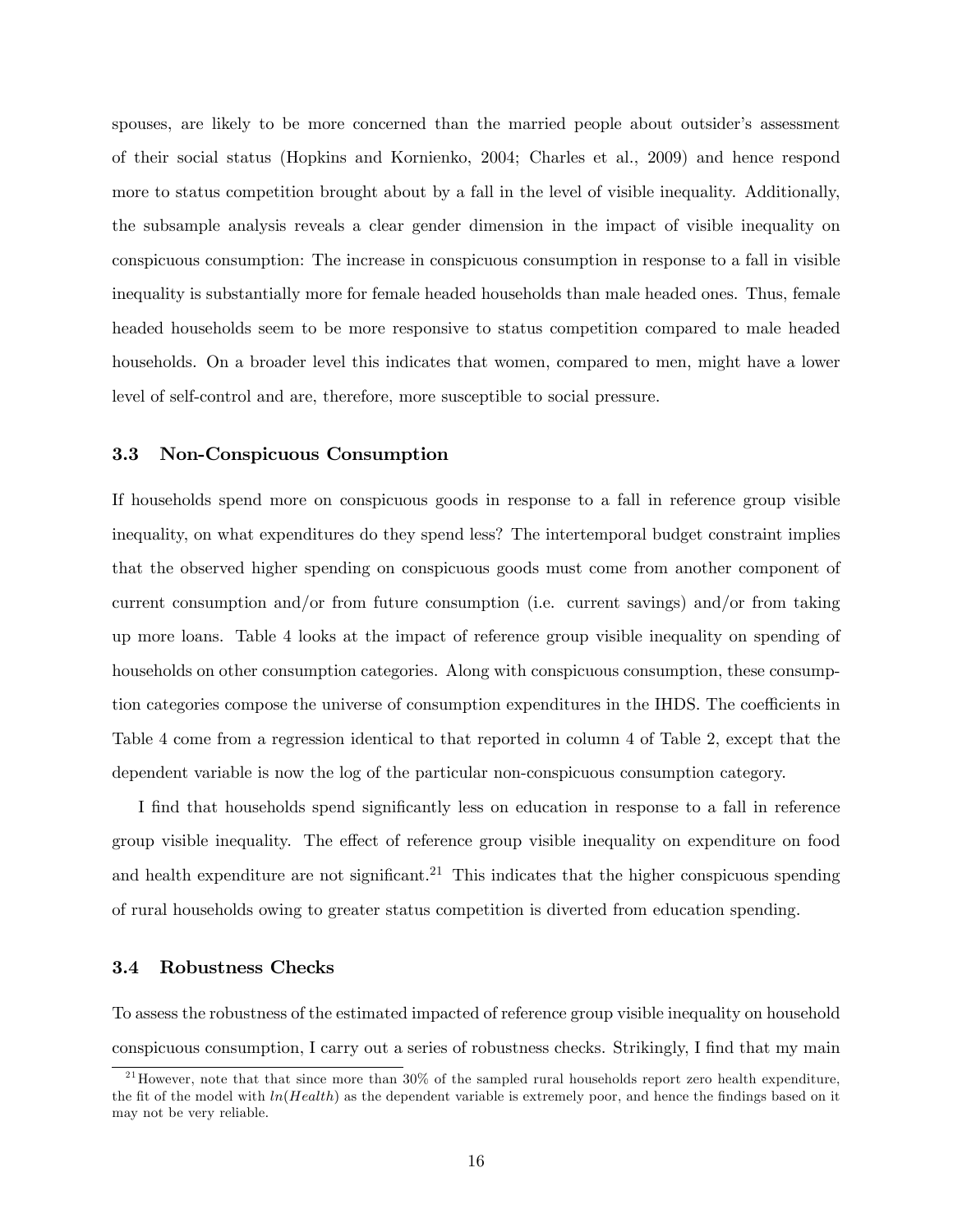results are robust to changes in the definition of conspicuous consumption, changes in the definition of reference group, changes in the metric used to measure visible inequality, as well as to inclusion of mean and median reference group (permanent) income as additional controls. Additionally, I show that households spend more on conspicuous consumption when 'local density' (Chai and Kaus, 2013) increases (i.e. the proportion of households in a particular household's social space increases), which is suggestive of the fact that the mechanism driving my findings is indeed status competition. Finally, I find that my results remain qualitatively unaltered even when I let reference group income inequality (which is my key instrumental variable) to have a direct impact on household conspicuous expenditure (Conley et al., 2012). Detailed discussion of all the robustness checks can be found in the Supplementary Appendix.

# 4 Conclusion

The status competition hypothesis predicts that if agents care about their social status as determined by their rank in the distribution of conspicuous consumption expenditure, a fall in reference group visible inequality (i.e. the dispersion of conspicuous consumption expenditure within reference group) is likely to cause them to increase their spending on conspicuous goods. Such spending, in anticipation of achieving higher societal rank, not only represents inefficient diversion of resources from other consumption categories and/or savings, but is also 'wasteful' as rank improvement does not materialize due to parallel action of others in the comparator group.

In this paper I empirically examine the main prediction of the status competition hypothesis. Using microlevel data from rural India, consonant with the status competition hypothesis, I find that a reduction in visible inequality within reference groups does indeed cause household spending on conspicuous goods to increase significantly. My results also indicate that the higher conspicuous spending of the rural households is drawn from education spending. My findings are robust to a number of alternative specifications, as well as to alternative definitions of conspicuous consumption, visible inequality and reference group.

While I do find that greater equality increases status competition and causes people to spend more on conspicuous consumption, it should be noted that this is not in itself an argument for maintaining or extending existing inequality. Rather, my findings suggest that redistributive policies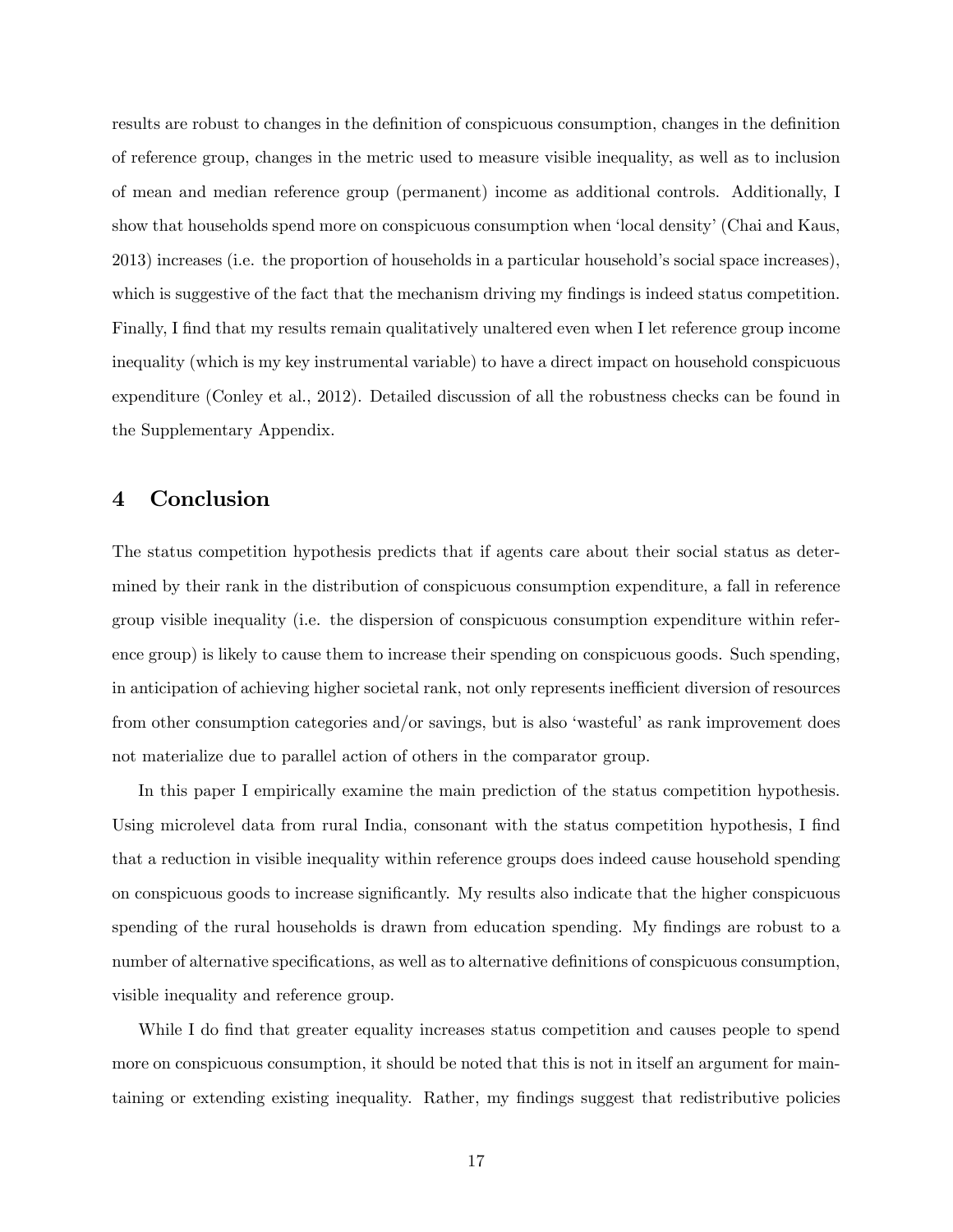that (directly or indirectly) reduce the level of local visible inequality may have unintended sideeffects and casts doubt about the effectiveness of such policies in augmenting economic efficiency and social justice. As such, a more effective approach might be to combine such redistributive policies with social policies focusing on relationships with friends, neighbors and coworkers (Ordabayeva and Chandon, 2011) that represses one's desire to compete in status. One way to do this, as suggested by Putnam  $(2007)$ , is to promote a broad sense of 'we' among members of the same community or reference groups through popular culture, education and common experiences. Such policies might not eliminate status competition entirely but might be helpful in transforming and moderating the adverse effects of falling inequality and consequent status competition on consumption behavior of households.

Future work in this area should focus more on exploring the role of status seeking behavior and status competition as the key drivers of the relation between 'local' inequality and conspicuous spending behavior of economic agents. Further research is also needed to have a better understanding of how traditional redistributive policies might be combined with social policies to minimize ëconspicuous arms racesí.

#### Supplementary material

Supplementary material (the Appendix and the data files) is available online at the OUP website.

#### Acknowledgments

I am deeply indebted to Daniel Millimet for his valuable advice and continued feedback. I am also grateful to the editor, Francis Teal, two anonymous reviewers, William Caylor, Damian Clarke, Rajeev Dehejia, Sugata Marjit, Tim Salmon, and participants at the SMU Brown Bag Seminar, Stata TX Empirical Microeconomics Conference IV, Workshop on Social Identity and Economic Development (organized jointly by Centre for Studies in Social Sciences, Kolkata and University of Exeter), 10th Annual Conference on Economic Growth and Development at the Indian Statistical Institute, New Delhi, and XXVth Annual Development Economics Conference at the Jadavpur University, Kolkata for very useful comments and suggestions. All remaining errors are my own.

## References

Akerlof, G.  $(1997)$  Social distance and social decisions, *Econometrica*, 65, 1005–1027.

Angrist, J.D. and Pischke, J.-S. (2009) Mostly Harmless Econometrics: An Empiricist's Companion, Princeton University Press, Princeton, NJ.

Baum, C.F., Schaffer, M.E. and Stillman, S. (2007) Enhanced routines for instrumental variables/generalized method of moments estimation and testing,  $Stata\ Journal$ , 7, 465–506.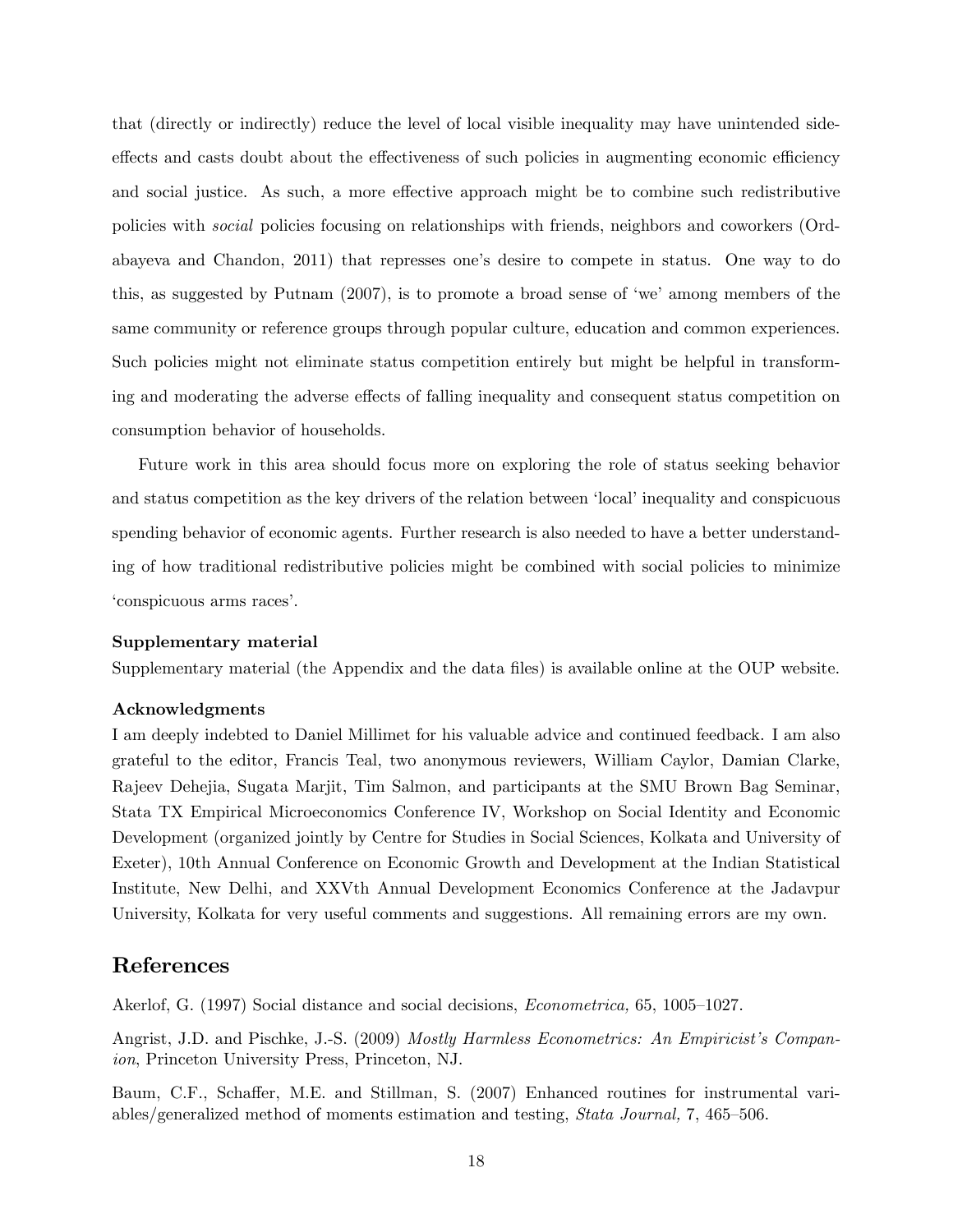Bourdieu, P. (1979) La Distinction. Critique Sociale du Jugement, Editions de Minuit, Paris.

Brown, P.H., Bulte, E. and Zhang, X. (2011) Positional spending and status seeking in rural China, Journal of Development Economics, 96, 139–149.

Bound, J., Jaeger, D.A. and Baker, R.M. (1995) Problems with instrumental variables estimation when the correlation between the instruments and the endogenous explanatory variable is weak, Journal of the American Statistical Association, 90, 443-450.

Burbidge, J.B., Magee, L. and Robb, A.L. (1988) Alternative Transformations to Handle Extreme Values of the Dependent Variable, *Journal of the American Statistical Association*, 83, 123–127.

Cameron, A.C. and Miller, D.L. (2015) A Practitioner's Guide to Cluster-Robust Inference, Journal of Human Resources, 50, 317–373.

Cameron, A.C. and Trivedi, P.K. (2005) Microeconometrics: Methods and Applications, Cambridge University Press, New York.

Chai, A. and Kaus, W. (2013) Signalling to whom? Conspicuous spending and the local density of the social group income distribution, Working Paper No. 1218, Papers on Economics and Evolution, Max Planck Institute of Economics, Jena.

Charles, K.K., Hurst, E. and Roussanov, N. (2009) Conspicuous Consumption and Race, Quarterly Journal of Economics, 124, 425-467.

Cojocaru, A. (2014) Fairness and inequality tolerance: Evidence from the Life in Transition Survey, Journal of Comparative Economics, 42, 590-608.

Conley T.G., Hansen, C.B. and Rossi, P.E. (2012) Plausibly Exogenous, Review of Economics and  $Statistics, 94, 260 - 272.$ 

Desai, S., Vanneman, R. and National Council of Applied Economic Research. (2009) India Human Development Survey (IHDS), Computer file, ICPSR22626-v5. Ann Arbor, MI: Inter-university Consortium for Political and Social Research [distributor], 2009-622.doi: 10.3886/ICPSR22626.

Duesenberry, J. (1949) Income, Saving, and the Theory of Consumer Behavior, Harvard University Press, Cambridge, MA.

Dynan, K.E., Skinner, J. and Zeldes, S.P. (2004) Do the Rich Save More?, *Journal of Political*  $Economy, 112, 397-444.$ 

Falk, A. and Knell, M. (2004) Choosing the joneses: endogenous goals and reference standards, Scandinavian Journal of Economics, 106, 417-435.

Frank, R.H. (1985) The Demand for Unobservable and Other Nonpositional Goods, American  $Economic$  Review, 75, 101-116.

Frank, R. H. (2000) Luxury Fever: Money and Happiness in an Era of Excess, Princeton University Press, Princeton, NJ.

Friedline, T., Massa, R.D. and Chowa, G.A.N. (2015) Transforming Wealth: Using the inverse hyperbolic sine (IHS) and splines to predict youth's math achievment, Social Science Research, 49, 264-287.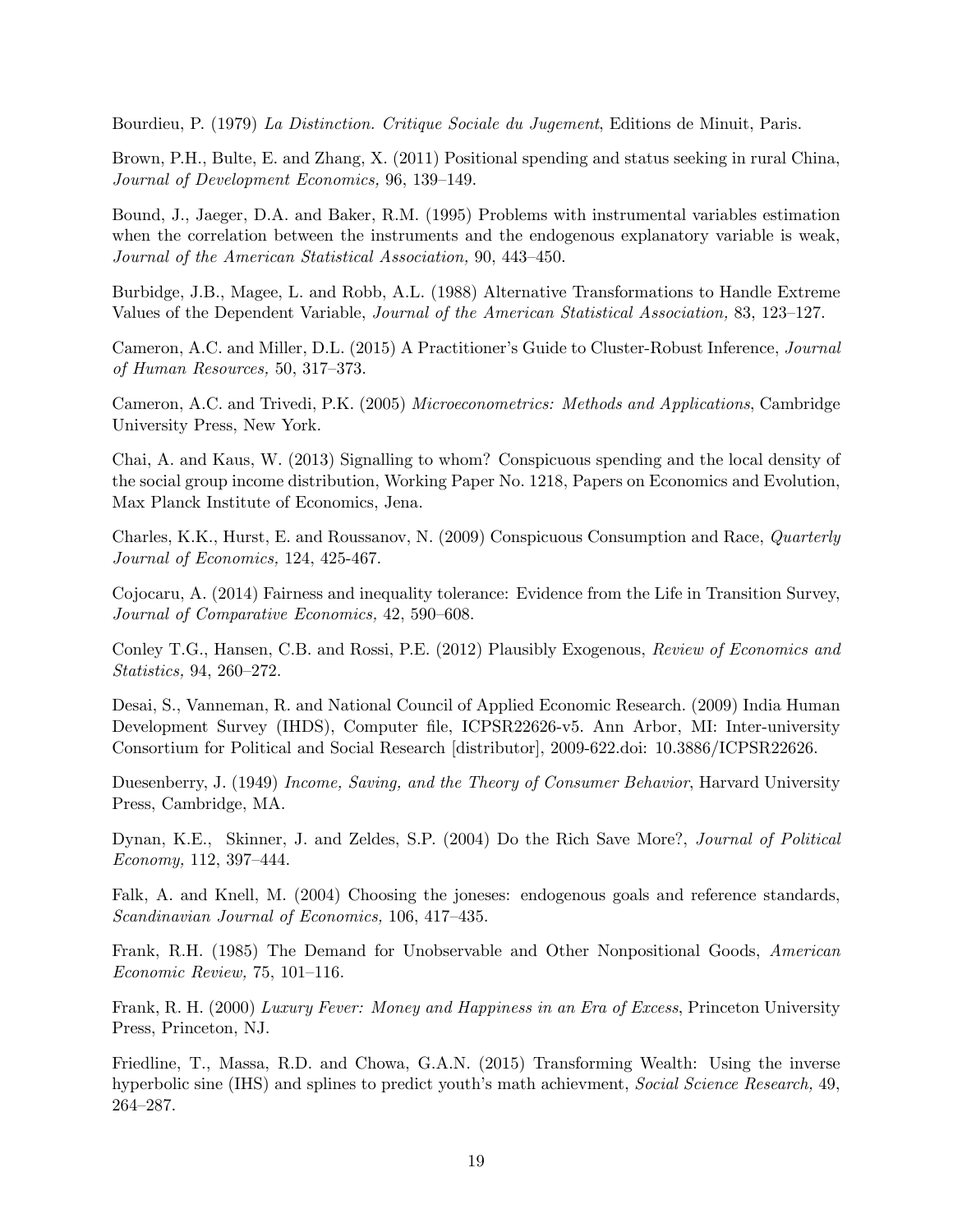Friedman, M. (1957) A Theory of the Consumption Function, Princeton University Press, Princeton, NJ.

Friehe, T. and Mechtel, M. (2014) Conspicuous Consumption and Political Regimes: Evidence from East and West Germany, European Economic Review, 67, 62–81.

Gaviria, A. and Raphael, S. (2001) School-Based Peer Effects And Juvenile Behavior, Review of Economics and Statistics, 83, 257-268.

Gibbons, S., Overman, H.G. and Patacchini, E. (2015) Spatial Methods, in J. Gilles Duranton, V. Henderson and W.C. Strange (eds.) Handbook of Regional and Urban Economics, Vol. 5A, North Holland, Amsterdam, 115–168.

Hansen, L. (1982) Large sample properties of generalized method of moments estimators, Econometrica, 50, 1029–1054.

Heffetz, O. (2011) A Test of Conspicuous Consumption: Visibility and Income Elasticities, Review of Economics and Statistics, 93, 1101-1117

Helmers, C. and Patnam, M. (2014) Does the rotten child spoil his companion? Spatial peer effects among children in rural India, *Quantitative Economics*,  $5, 67-121$ .

Hicks, D.L. and Hicks, J.H. (2014) Jealous of the Joneses: conspicuous consumption, inequality, and crime, *Oxford Economic Papers*,  $66, 1090-1120$ .

Hirsch, F. (1976) Social Limits to Growth, Harvard University Press, Cambridge, MA.

Hopkins, E. and Kornienko, T. (2004) Running to Keep in the Same Place: Consumer Choice as a Game of Status, American Economic Review, 94, 1085–1107

Hopkins, E. and Kornienko, T. (2009) Status, affluence, and inequality: Rank-based comparisons in games of status, *Games and Economic Behavior*, 67, 552–568.

Indian National Census (2011) Top 10 Smallest Districts of India by Total Area, Government of India, http://www.census2011.co.in/facts/smalldistricts.html (last accessed 4 September 2016).

Kaus, W. (2013) Conspicuous consumption and "race": Evidence from South Africa, *Journal of* Development Economics,  $100, 63-73$ .

Khamis, M., Prakash, N. and Siddique, Z. (2012) Consumption and social identity: Evidence from India, Journal of Economic Behavior  $\mathcal C$  Organization, 83, 353–371.

Kleibergen, F. and Paap, R. (2006) Generalized Reduced Rank Tests Using the Singular Value Decomposition, Journal of Econometrics, 133, 97-126.

McVicar, D. and Polanski, A. (2014) Peer Effects in UK Adolescent Substance Use: Never Mind the Classmates?, Oxford Bulletin of Economics and Statistics, 76, 589–604.

Modigliani, F. and Brumberg, R. (1954) Utility Analysis and the Consumption Function: An Interpretation of the Cross Section Data, in K. Kurihara (ed.) Post-Keynesian Economics, Rutgers University Press, New Brunswick, NJ, 388–436.

Munshi, K. and Rosenzweig, M. (2009) Why is Mobility in India so Low? Social Insurance, Inequality, and Growth, NBER Working Paper No. 14850, Cambridge, MA.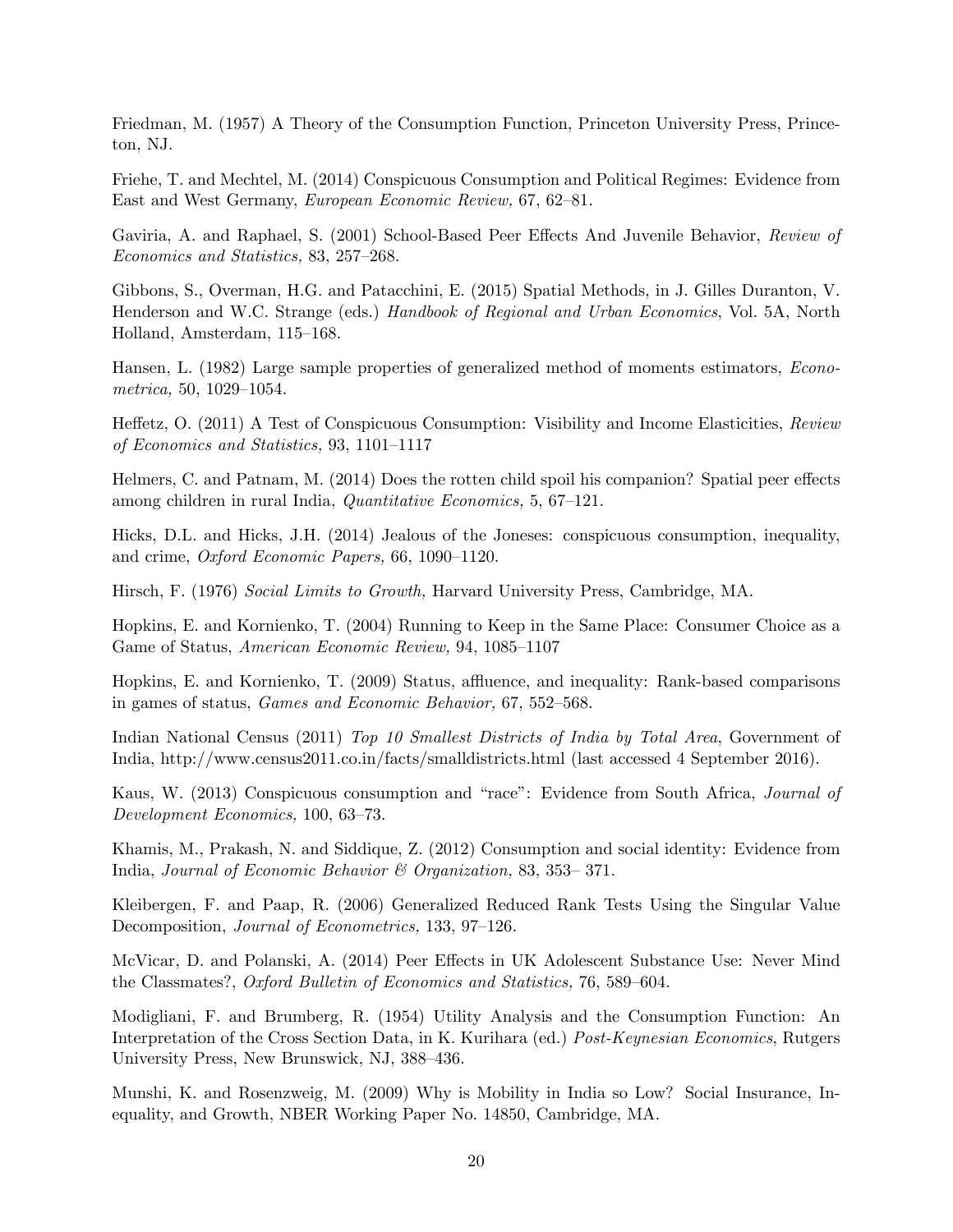Nesse, R.M. (2004) Natural selection and elusiveness of happiness, Philosophical transactions of the Royal Society B (Biological Sciences), 359, 1333-1347.

Ordabayeva, N. and Chandon, P. (2011) Getting Ahead of the Joneses: When Equality Increases Conspicuous Consumption among Bottom-Tier Consumers, Journal of Consumer Research, 38,  $27 - 41.$ 

Putnam, R.D. (2007) E Pluribus Unum: Diversity and Community in the Twenty-first Century (The 2006 Johan Skytte Prize Lecture), *Scandinavian Political Studies*, 30, 137–174.

Ravallion, M. and Lokshin, M. (2005) Who cares about relative deprivation?, Policy Research Working Paper No. 3782, Development Research Group, World Bank, Washington, DC.

Robson, A. (1992) Status, the Distribution of Wealth, Private and Social Attitudes to Risk, Econo $metrica, 60, 837-857.$ 

Sacerdote, B. (2011) Peer Effects in Education: How Might They Work, How Big Are They and How Much Do We Know Thus Far?, in E.A. Hanushek, S. Machin and L. Woessmann (eds.) Handbook of the Economics of Education, Vol. 3, North Holland, Amsterdam, 249-277.

Schor, J. (1998) The Overspent American: Upscaling, Downshifting, and the New Consumer, Basic Books, New York.

Singer, E. (1981) Reference Groups and Social Evaluations, in M. Rosenberg and R.H. Turner (eds.) Social Psychology: Sociological Perspectives, Basic Books, New York, 66-93.

Staiger, D. and Stock, J.H. (1997) Instrumental variables regression with weak instruments, Econo $metrica, 65, 557–586.$ 

Stark, O. and Taylor, J.E. (1991) Migration incentives, migration types: the role of relative deprivation, Economic Journal, 101, 1163-1178.

Stock, J.H., Wright, J.H. and Yogo, M. (2002) A survey of weak instruments and weak identification in generalized method of moments, Journal of Business and Economic Statistics, 20, 518–529.

Truyts, T. (2010) Social Status in Economic Theory, Journal of Economic Surveys, 24, 137–169.

Veblen, T. (1899) The Theory of the Leisure Class, Penguin Classics, New York (reprint 1994).

Weiss, Y. and Fershtman, C. (1998) Social Status and Economic Performance: A Survey, *European*  $Economic$  Review, 42, 801-20.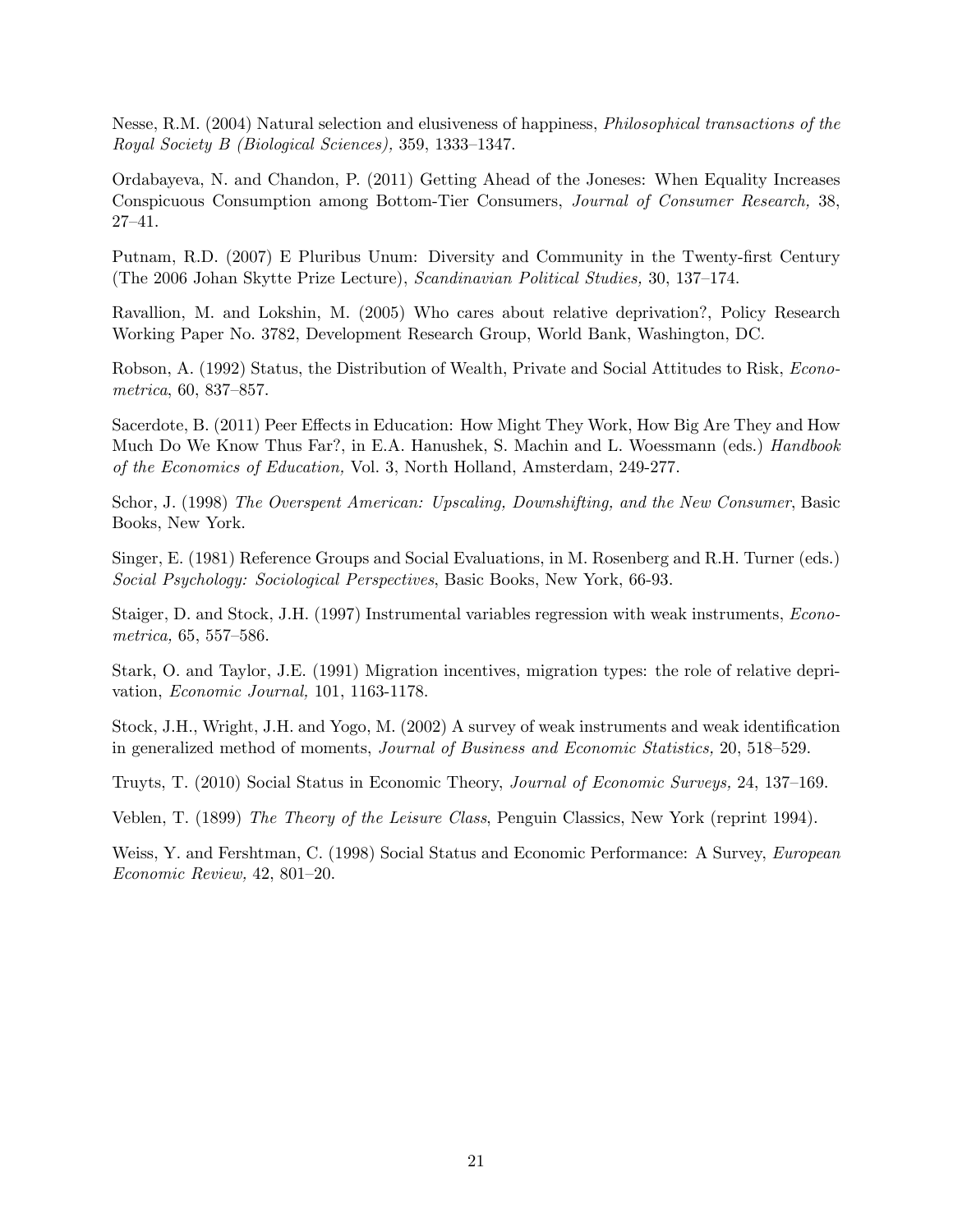|                                                         | Mean   | <b>Standard Deviation</b> |
|---------------------------------------------------------|--------|---------------------------|
| <b>Dependent Variable</b>                               |        |                           |
| Conspicuous Consumption                                 | 8,149  | 26,070                    |
| In(Conspicuous Consumption)                             | 8.68   | 1.41                      |
| <b>Measure of Visible Inequality</b>                    |        |                           |
| $\sigma$ (Conspicuous Consumption)                      | 13,543 | 21,412                    |
| In $\sigma$ (Conspicuous Consumption)                   | 8.71   | 1.30                      |
| <b>Demographics</b>                                     |        |                           |
| Income                                                  | 40,071 | 52,479                    |
| ln(Income)                                              | 10.80  | 1.11                      |
| <b>Total Consumption Expenditure</b>                    | 44,770 | 44,083                    |
| In(Total Consumption Expenditure)                       | 11.13  | 0.70                      |
| Household Size                                          | 5.33   | 2.47                      |
| Age                                                     | 44.70  | 11.09                     |
| Male $(=1$ if household head is male)                   | 0.91   | 0.29                      |
| Married (=1 if household head is married)               | 0.88   | 0.33                      |
| Literate (=1 if household head is literate)             | 0.60   | 0.49                      |
| Years of Education (of household head)                  | 4.46   | 4.47                      |
| Household member proportion: 0-14 years                 | 0.30   | 0.23                      |
| Household member proportion: 15-21 years                | 0.14   | 0.18                      |
| Household member proportion: >21 years                  | 0.55   | 0.21                      |
| Household married members: Zero                         | 0.07   | 0.25                      |
| Household married members: 1-5                          | 0.89   | 0.32                      |
| Household married members: >5                           | 0.05   | 0.21                      |
| Poor $(=1$ if officially classified as poor)            | 0.21   | 0.41                      |
| Years in Village $(=1$ if years in same village $>10$ ) | 0.97   | 0.16                      |
| Media Exposure: Men                                     | 0.77   | 0.42                      |
| Media Exposure: Women                                   | 0.70   | 0.46                      |
| Media Exposure: Children                                | 0.66   | 0.47                      |
| Upper Caste Brahmin                                     | 0.04   | 0.19                      |
| Upper Caste Non-Brahmin                                 | 0.14   | 0.35                      |
| OBC                                                     | 0.36   | 0.48                      |
| Dalit                                                   | 0.23   | 0.42                      |
| Adivasi                                                 | 0.11   | 0.32                      |
| Muslim                                                  | 0.09   | 0.29                      |
| Sikh/Jain                                               | 0.01   | 0.11                      |
| Christian                                               | 0.01   | 0.12                      |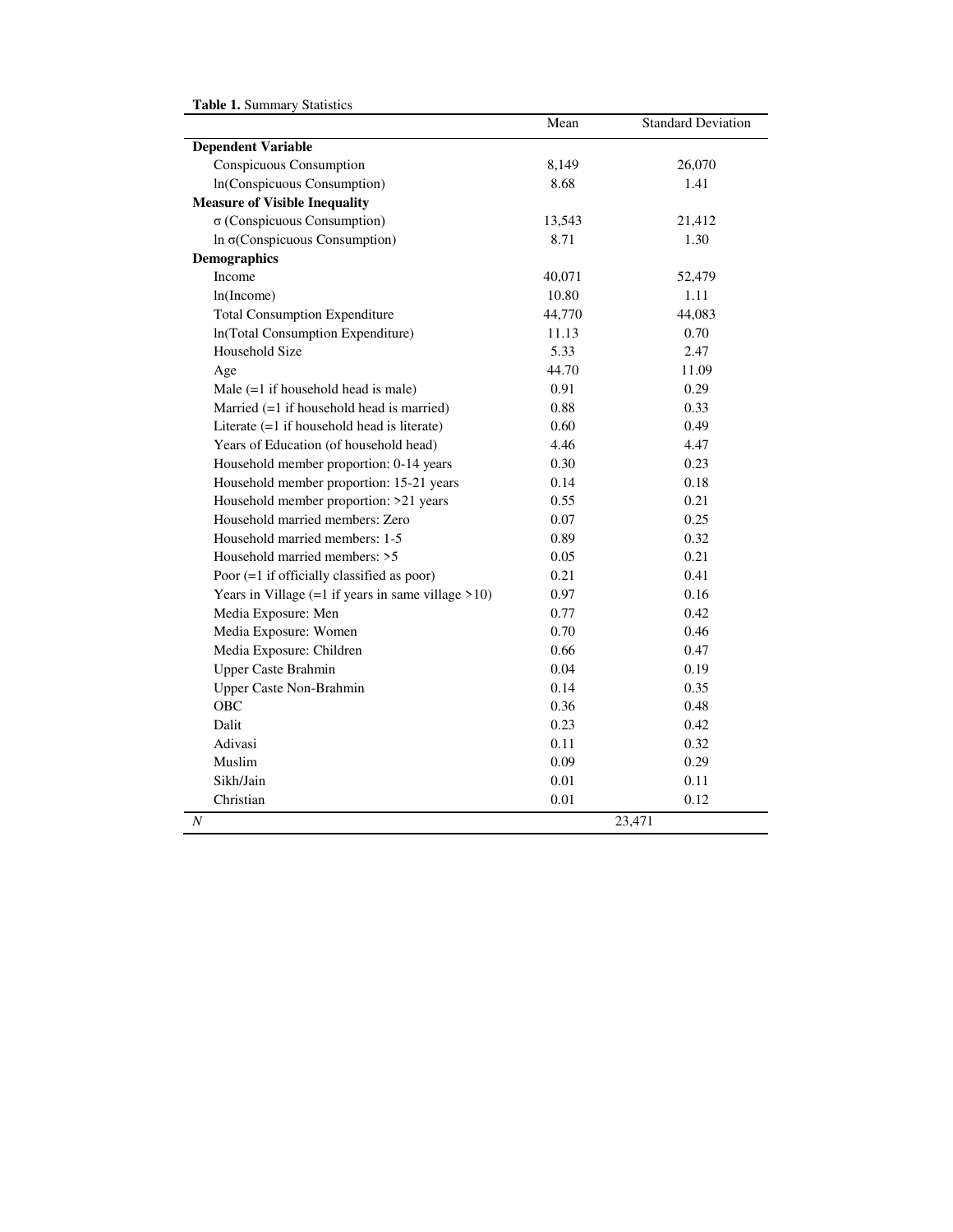| Variables                             | [1]            | [2]          | $\lceil 3 \rceil$ | $[4]$       |
|---------------------------------------|----------------|--------------|-------------------|-------------|
|                                       |                |              |                   |             |
| In $\sigma$ (Conspicuous Consumption) | $-0.095**$     | $-0.131***$  | $-0.067**$        | $-0.082***$ |
|                                       | (0.045)        | (0.046)      | (0.027)           | (0.027)     |
| In(Permanent Income)                  | $1.396***$     | $1.373***$   | $1.545***$        | 1.791***    |
|                                       | (0.049)        | (0.116)      | (0.031)           | (0.069)     |
| Demographic Controls                  | NO.            | <b>YES</b>   | NO.               | <b>YES</b>  |
| <b>District Fixed Effects</b>         | N <sub>O</sub> | NO.          | <b>YES</b>        | <b>YES</b>  |
|                                       |                |              |                   |             |
| <b>Observations</b>                   | 23,471         | 23,471       | 23,471            | 23,471      |
| Adjusted R-squared                    | 0.457          | 0.256        | 0.456             | 0.300       |
| Hansen J statistic                    | 5.373          | 7.001        | 3.699             | 1.536       |
|                                       | $[p=0.146]$    | $[p=0.0719]$ | $[p=0.296]$       | $[p=0.674]$ |
| Kleibergen-Paap rk LM statistic       | 16.790         | 18.180       | 15.400            | 17.190      |
|                                       | $[p=0.002]$    | $[p=0.001]$  | $[p=0.003]$       | $[p=0.001]$ |
| <b>Angrist Pischke F-statistics</b>   |                |              |                   |             |
| In $\sigma$ (Conspicuous Consumption) | 38.900         | 57.510       | 57.180            | 60.580      |
| In(Permanent Income)                  | 106.290        | 79.670       | 149.360           | 87.780      |

**Table 2.** Estimated Impact of Visible Inequality on Household Conspicuous Consumption: Instrumental Variables Approach

**Notes:** Estimation via two-step GMM. The dependent variable is ln(Conspicuous Consumption). ln σ(Conspicuous Consumption) measures the reference group visible inequality which is the natural log of standard deviation of conspicuous consumption expenditure of households at the village level. The set of demographic controls include Household size, Age, Age<sup>2</sup>, Male, Married, Poor, Literate, Years of Education, Household member prop.: 0-14 years, Household member prop.: 15-21 years, Household member prop.: > 21 years, Household married members: Zero, Household married members: 1-5, Media Exposure (Men), Media Exposure (Women), Media Exposure (Children), Years in Village, Upper Caste Brahmin, Upper Caste Non-Brahmin, Dalit, Adivasi, Muslim, Sikh/Jain. ln σ(Conspicuous Consumption) and ln(Permanent Income) are endogenous. First stage instruments include ln(Income) which is the natural log of household (reported) income, Zero Income which is a dummy taking a value 1 if household income is zero, ln σ(Income) which denotes natural log of standard deviation of income of households at the village level, σ(Literate) which denotes of standard deviation of literacy state (indicated by the dummy variable Literate) of household heads at the village level and σ(Education) which denotes standard deviation of years of education of household heads at the village level. All village level measures are calculated leaving out the focal household. All regressions include a constant. Heteroscedasticity robust standard errors are reported in parentheses clustered at state level. \*\*\*  $p \le 0.01$ , \*\*  $p \le 0.05$ , \*  $p \le 0.10$ .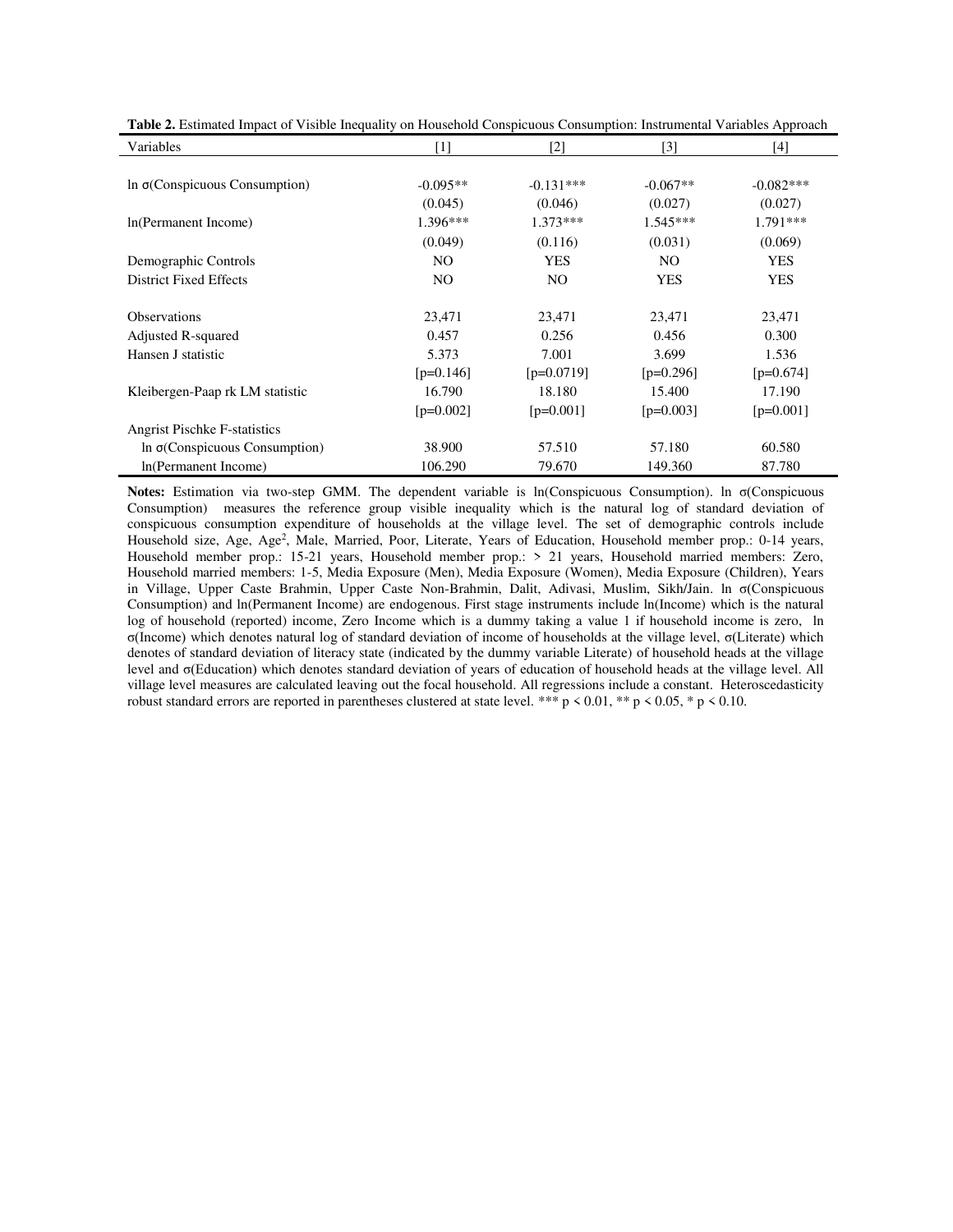|                                     | Subsample   |             |               |               |             |             |             |             |                 |             |
|-------------------------------------|-------------|-------------|---------------|---------------|-------------|-------------|-------------|-------------|-----------------|-------------|
|                                     | Relatively  | Relatively  |               |               | <b>Not</b>  |             |             |             | Education       | Education   |
| Variables                           | Poor        | Rich        | Age $\leq$ 45 | Age $\geq$ 45 | Married     | Married     | Female      | Male        | $\leq$ 10 years | $>10$ years |
|                                     |             |             |               |               |             |             |             |             |                 |             |
| $ln σ$ (Conspicuous Consumption)    | $-0.123***$ | $-0.115***$ | $-0.082**$    | $-0.077**$    | $-0.202***$ | $-0.078***$ | $-0.150**$  | $-0.082***$ | $-0.071***$     | $-0.225***$ |
|                                     | (0.0457)    | (0.0317)    | (0.032)       | (0.031)       | (0.055)     | (0.025)     | (0.067)     | (0.025)     | (0.025)         | (0.073)     |
| In(Permanent Income)                | 1.814***    | 1.965***    | $.862***$     | 1.797***      | 1.759***    | 1.806***    | 1.884***    | 1.796***    | 1.831***        | 1.544***    |
|                                     | (0.241)     | (0.0867)    | (0.092)       | (0.089)       | (0.155)     | (0.079)     | (0.230)     | (0.082)     | (0.080)         | (0.089)     |
|                                     |             |             |               |               |             |             |             |             |                 |             |
| <b>Observations</b>                 | 12,104      | 11,366      | 11,251        | 12,218        | 2,852       | 20,610      | 2,160       | 21,296      | 21,458          | 1,989       |
| Adjusted R-squared                  | 0.123       | 0.284       | 0.247         | 0.314         | 0.230       | 0.296       | 0.211       | 0.295       | 0.281           | 0.344       |
| Hansen J statistic                  | 0.0373      | 1.805       | 5.103         | 2.466         | 3.892       | 0.794       | 3.363       | 0.928       | 3.687           | 6.643       |
|                                     | $[p=0.998]$ | $[p=0.614]$ | $[p=0.164]$   | $[p=0.481]$   | $[p=0.273]$ | $[p=0.851]$ | $[p=0.339]$ | $[p=0.819]$ | $[p=0.297]$     | $[p=0.084]$ |
| Kleibergen-Paap rk LM statistic     | 18.09       | 16.48       | 16.42         | 16.78         | 16.37       | 16.79       | 16.45       | 16.86       | 17.67           | 14.60       |
|                                     | $[p=0.000]$ | $[p=0.002]$ | $[p=0.003]$   | $[p=0.002]$   | $[p=0.003]$ | $[p=0.002]$ | $[p=0.002]$ | $[p=0.002]$ | $[p=0.001]$     | $[p=0.005]$ |
| <b>Angrist Pischke F-statistics</b> |             |             |               |               |             |             |             |             |                 |             |
| $ln σ$ (Conspicuous Consumption)    | 34.23       | 49.51       | 36.14         | 58.87         | 31.20       | 62.16       | 30.37       | 61.57       | 57.63           | 24.35       |
| In(Permanent Income)                | 29.71       | 57.00       | 43.87         | 96.61         | 59.41       | 74.49       | 26.89       | 86.20       | 72.23           | 29.07       |

**Table 3.** Estimated Impact of Visible Inequality on Household Conspicuous Consumption: Subsample Analysis

**Notes:** Estimation via two-step GMM. The dependent variable is ln(Conspicuous Consumption). ln σ(Conspicuous Consumption) and ln(Permanent Income) are endogenous. All specifications include demographic controls and district fixed effects. Relatively Poor (Rich) subsample includes those households whose permanent income is lesser than or equal to (strictly greater than) group median permanent income. For definition of variables, full list of demographic controls and first stage instruments see note below Table 2 and main text. All regressions include a constant. Heteroscedasticity robust standard errors are reported in parentheses clustered at state level. \*\*\* p < 0.01, \*\* p < 0.05, \* p < 0.10.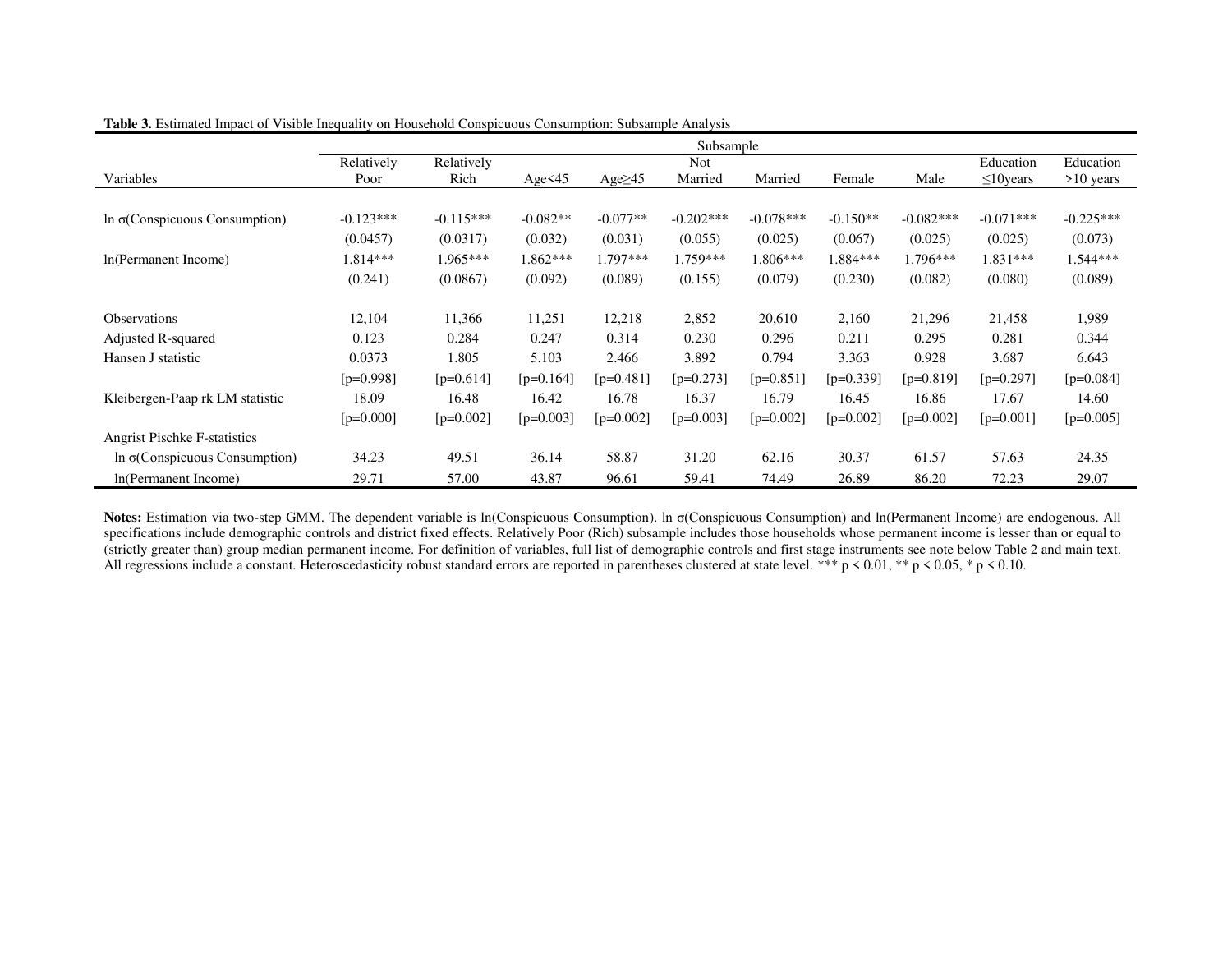|                                     | Dependent Variable |             |             |               |  |
|-------------------------------------|--------------------|-------------|-------------|---------------|--|
| Variables                           | ln(Food)           | $ln(Food+)$ | ln(Health)  | ln(Education) |  |
|                                     |                    |             |             |               |  |
| $ln σ$ (Conspicuous Consumption)    | $-0.014$           | $-0.011$    | $-0.069$    | $0.169**$     |  |
|                                     | (0.009)            | (0.008)     | (0.077)     | (0.082)       |  |
| In(Permanent Income)                | $0.391***$         | $0.730***$  | $-0.236$    | $0.517***$    |  |
|                                     | (0.041)            | (0.031)     | (0.182)     | (0.194)       |  |
|                                     |                    |             |             |               |  |
| <b>Observations</b>                 | 23,471             | 23.471      | 23.471      | 23,471        |  |
| Adjusted R-squared                  | 0.441              | 0.604       | $-0.009$    | 0.343         |  |
| Hansen J statistic                  | 4.835              | 4.772       | 1.977       | 5.426         |  |
|                                     | $[p=0.184]$        | $[p=0.189]$ | $[p=0.577]$ | $[p=0.143]$   |  |
| Kleibergen-Paap rk LM statistic     | 19.18              | 19.18       | 19.18       | 19.18         |  |
|                                     | $[p=0.000]$        | $[p=0.000]$ | $[p=0.001]$ | $[p=0.001]$   |  |
| <b>Angrist Pischke F-statistics</b> |                    |             |             |               |  |
| $ln σ$ (Conspicuous Consumption)    | 59.87              | 59.87       | 59.87       | 59.87         |  |
| In(Permanent Income)                | 135.76             | 135.76      | 135.76      | 135.76        |  |

**Table 4.** Estimated Impact of Visible Inequality on Household Non-Conspicuous Consumption: Different Categories

**Notes:** Estimation via two-step GMM. Food includes annual household expenditure on rice, wheat, sugar, kerosene, other cereals, cereal products and pulses. Food+ includes all items under the Food category plus meat, sweeteners, edible oil, eggs, milk, milk products, vegetables, salt, other food items, tobacco, fruits and nuts. Health includes annual household expenditure on out-patient and in-patient services. Education includes annual household expenditure on school fees, books and school supplies. ln σ(Conspicuous Consumption) and ln(Permanent Income) are endogenous. All specifications include demographic controls and district fixed effects. For definition of variables, full list of demographic controls and first stage instruments, see note below Table 2 and main text. All regressions include a constant. Heteroscedasticity robust standard errors are reported in parentheses clustered at state level. \*\*\* p < 0.01, \*\* p < 0.05, \* p < 0.10.

j.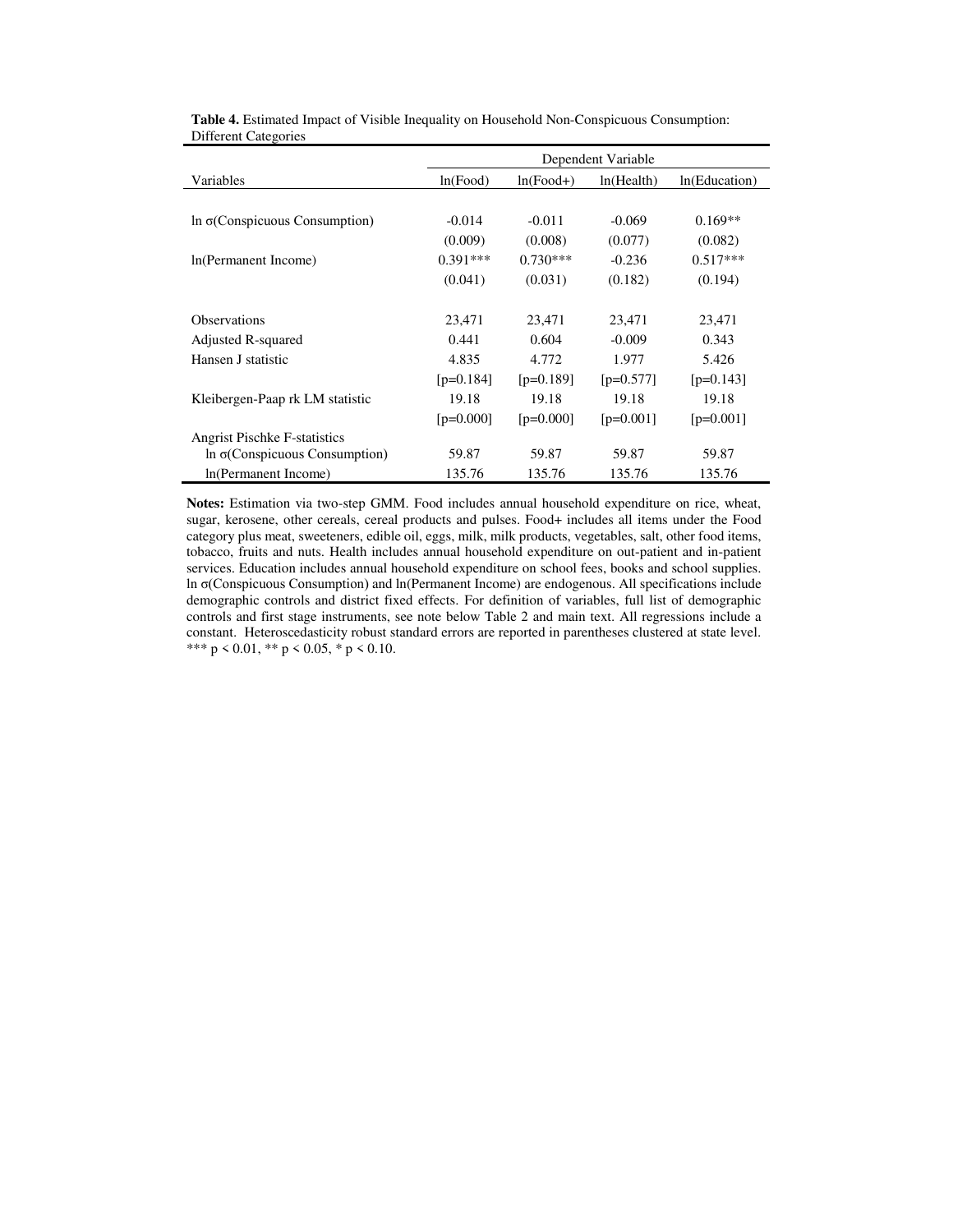# Supplementary Appendix

Visible inequality, status competition and conspicuous consumption: evidence from rural India

> Punarjit Roychowdhury Southern Methodist University

# FOR <sup>O</sup>NLINE PUBLICATION <sup>O</sup>NL<sup>Y</sup>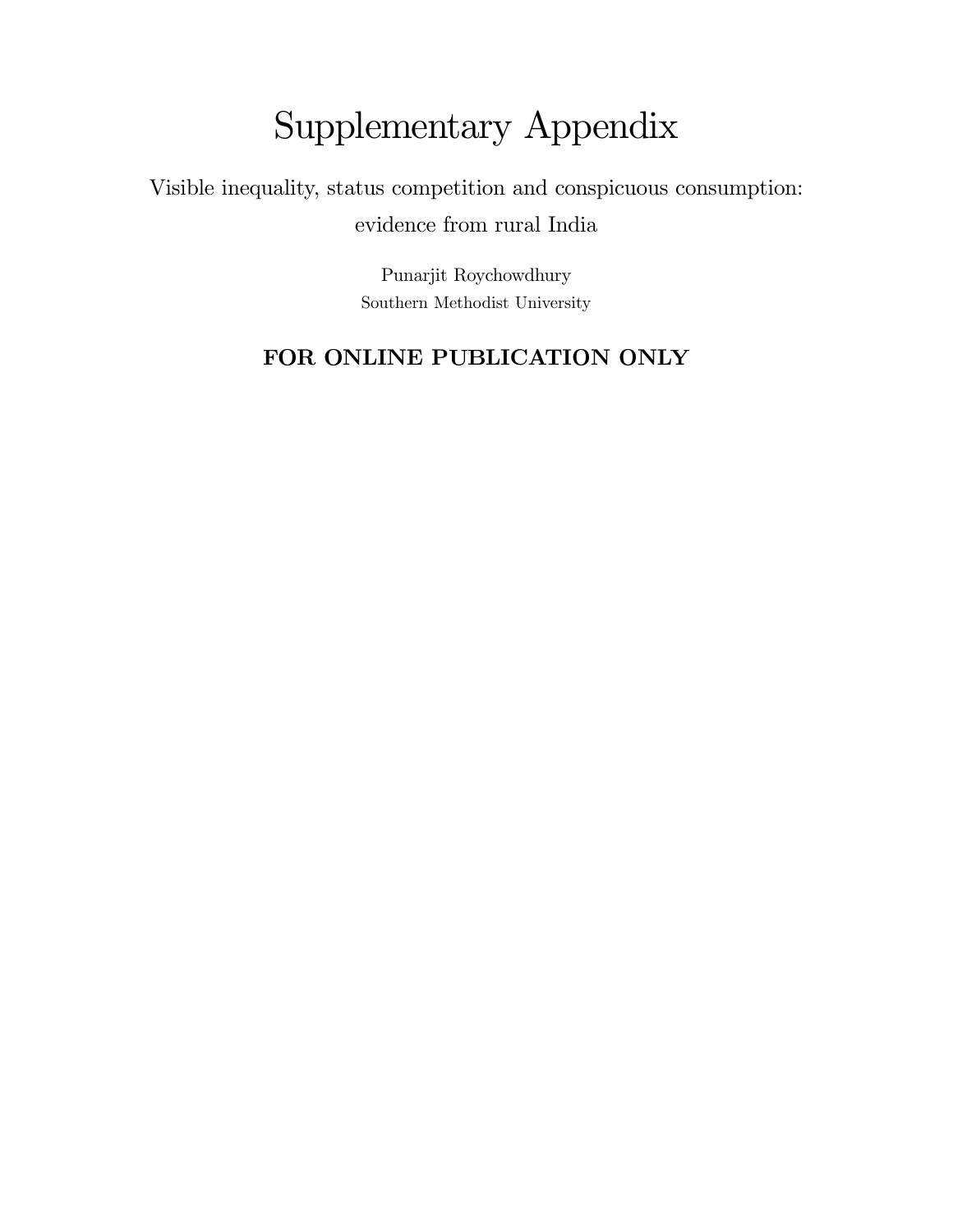# 1 Robustness Checks

To assess the robustness of my main results, I carry out several robustness checks in this section.

Alternate Definitions of Conspicuous Consumption. In my first check, I examine whether the identified effect of reference group visible inequality on conspicuous spending of households is robust to alternate definitions of conspicuous consumption expenditure. Specifically, I use three different definitions of conspicuous consumption: Charles et al.  $(2009)$ , Heffetz et al.  $(2011)$  as adopted by Friehe and Mechtel  $(2014)^1$  and Friehe and Mechtel's  $(2014)$  own definition. Results of the regressions estimated using these alternative definitions of conspicuous consumption are reported in Table SA4.

I find the estimated coefficient of visible inequality to be negative and highly significant in each of the specifications. The average value of the coefficient of visible inequality based on these specifications is roughly -0.08 which is exactly equal to that obtained from my preferred baseline model (where I defined the conspicuous consumption basket based on Khamis et al.'s (2012) survey). This indicates that the identified relation between reference group visible inequality and conspicuous consumption expenditure is robust to variations in definitions of conspicuous spending and that the baseline findings are not driven in anyway by how conspicuous consumption is defined.

Alternate Measures of Visible Inequality. Next, instead of measuring reference group visible inequality as log of standard deviation of conspicuous expenditure within reference group, I use the Gini coefficient and coefficient of variation (both calculated at the village level leaving out the focal individual as before) to measure the degree of visible inequality within the reference group. The main criticism that is often levelled against using of the second moment as a measure of inequality is that it is not scale-invariant and it depends on the measurement unit: for example, by multiplying all income of the baseline distribution by a number  $\lambda$ , the variance increases by  $\lambda^2$ . This problem can be typically avoided by alternative 'scale invariant' measures of inequality like the Gini coefficient and coefficient of variation. Thus, although these measures (particularly

<sup>&</sup>lt;sup>1</sup>Heffetz (2011) constructs a list of visible goods ranked according to degree of visibility. Following Friehe and Mechtel  $(2014)$ , I use the goods that are ranked between 2 and 11 by Heffetz  $(2011)$  to construct the Heffetz' basket of conspicuous goods. Although as per Heffetz' survey cigarettes seem to be most visible (and hence is ranked first), this item is exclude from the basket of conspicuous goods as cigarettes do not fulfill the second requirement of our definition of conspicuous consumption  $-$  namely, the impression that those who consume more of it are, on average, better off than individuals who consume less (Friehe and Mechtel, 2014).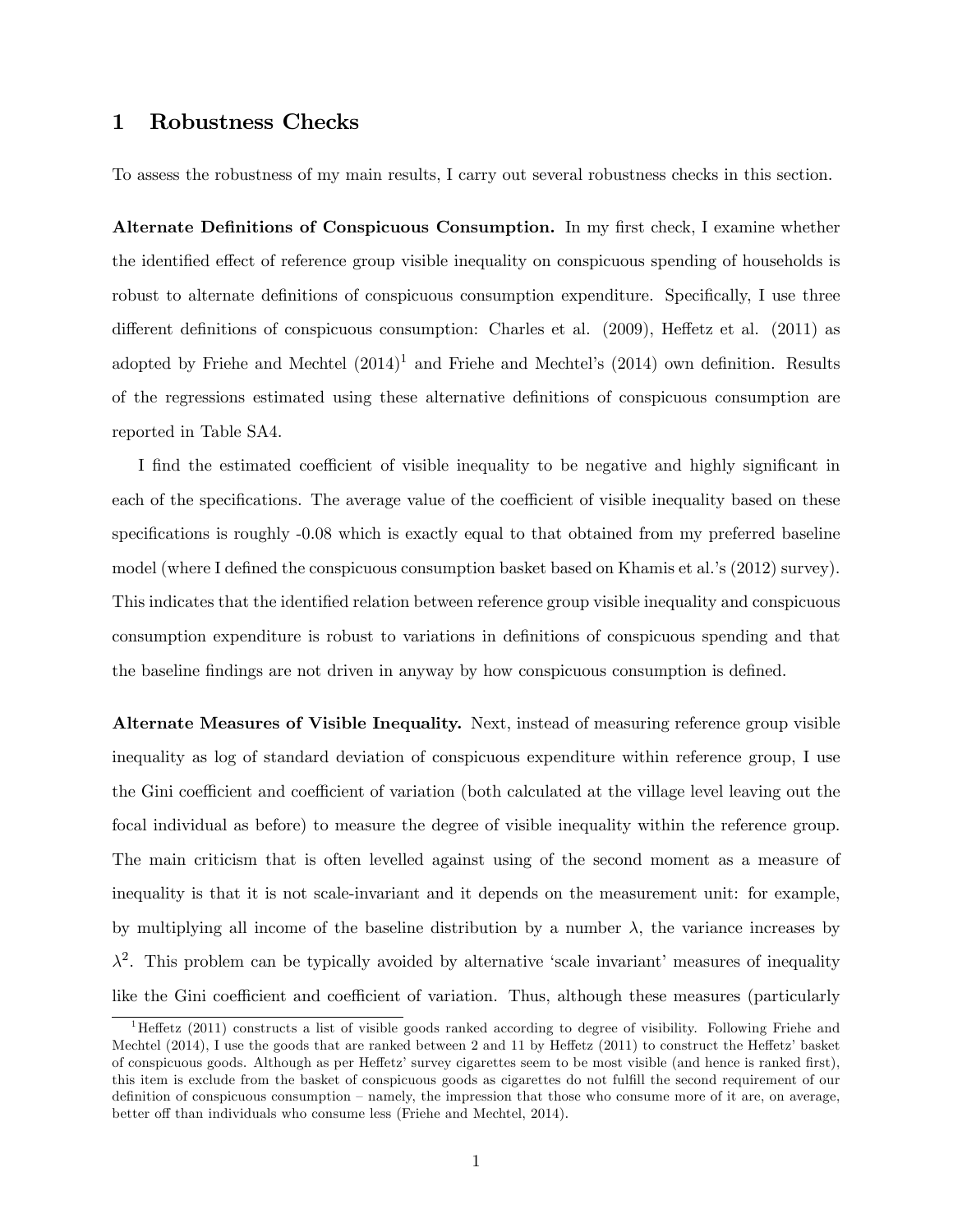Gini index) may not be as appropriate as the second moment to capture the local dispersion or spread of conspicuous consumption, using these as alternative ways to measure reference group visible inequality would give an idea about the extent to which the relation between reference group visible inequality and household conspicuous spending is sensitive to how visible inequality is measured.

Table SA5 reports the results obtained from two step GMM regressions when using the alternate unit free measures of reference group visible inequality. I find that, when Gini index is used as measure of visible inequality instead of natural log of standard deviation, visible inequality has a significant negative effect on household conspicuous expenditure. More specifically, when the Gini index increases by 0.1, household conspicuous spending drops by roughly 5%. The impact of visible inequality on conspicuous consumption is also negative and statistically significant when visible inequality is measured by coefficient of variation. These results imply that the relation between reference group visible inequality and conspicuous consumption is not driven by how visible inequality is measured.

Caste- and Religion-based Reference Group. The importance of caste and religious group affiliation in determining households' social identity particularly in India has been highlighted in various studies (see for instance Khamis et al., 2012). This in turn could potentially imply that self-identification is stronger among members of the same social group living in the same region than among households living in the same locality but belonging to very different social groups. To acknowledge this fact, I construct reference groups based on caste and religious a¢liation of households.

The ideal way to construct reference groups for households would be based on caste/religion and village of residence instead of districts. However, I am unable to do so purely because of inadequate availability of data (i.e. this yields too many reference groups with tiny numbers of households). As an alternative, I assume a households' reference group includes members of the same caste/religion living in the same district.<sup>2</sup>

This alternative definition of reference group, however, has a serious limitation. This is par-

<sup>&</sup>lt;sup>2</sup>For the purpose of constructing the reference groups based on district and caste/religious affiliation, I combine the Upper Caste Brahmins and Upper Caste Non-Brahmins as well as Sikhs/Jains and Christians given that Upper Caste Brahmins and Christians had only few observations.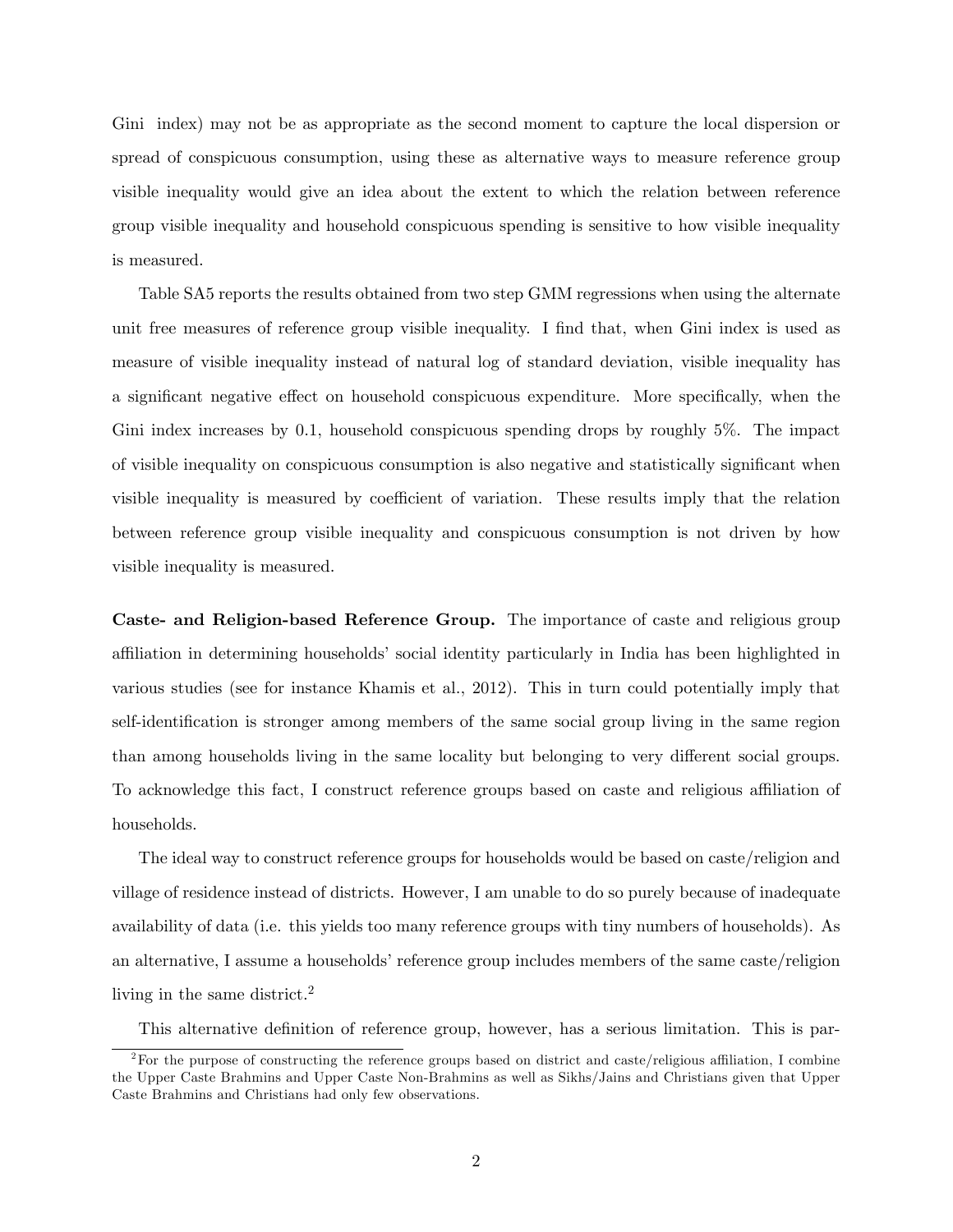ticularly due to the fact that the geographical area that districts typically represent are possibly too large for households to form comparator groups based upon. In other words, households may identify more with people of their own caste and religion group, but it is impossible for them to be influenced by other households who live in different villages as it is unlikely that they ever socially interact. Nevertheless, it would be interesting to check the sensitivity of my results obtained under this alternate definition of reference group.

From Table SA6, I find that results of regressions, when reference groups are defined based on caste/religion and district, are very similar to that obtained in my baseline analysis. The coefficients of visible inequality turns out to be negative and statistically significant when visible inequality is measured either by log of standard deviation, by coefficient of variation or by Gini index. To get a sense of economic significance, I calculate the impact of a one standard deviation change in reference group visible inequality on conspicuous consumption based on the results reported in column  $(1)$ . I find that, one standard deviation fall in the level of reference group visible inequality as measured by the log of standard deviation of conspicuous consumption causes household spending on conspicuous goods to increase by approximately 16%. Overall, the results indicate that changing the definition of reference groups does not cause estimates of the effect of reference group visible inequality on household conspicuous consumption to differ significantly.

Investigating Omitted Variable Bias. A potential concern about my baseline econometric model is that there might be some omitted group level factors (that vary across villages within districts) influencing household conspicuous consumption. A prime example of such a factor is group level income. Given that prior studies (e.g. Charles et al., 2009) document a positive relationship between mean group income and conspicuous spending of households, not controlling for group mean income may bias my estimates of visible inequality. To address this concern, I re-estimate my basic estimating equation but now controlling for group level income. Specifically, I estimate the following two different versions of my baseline econometric model: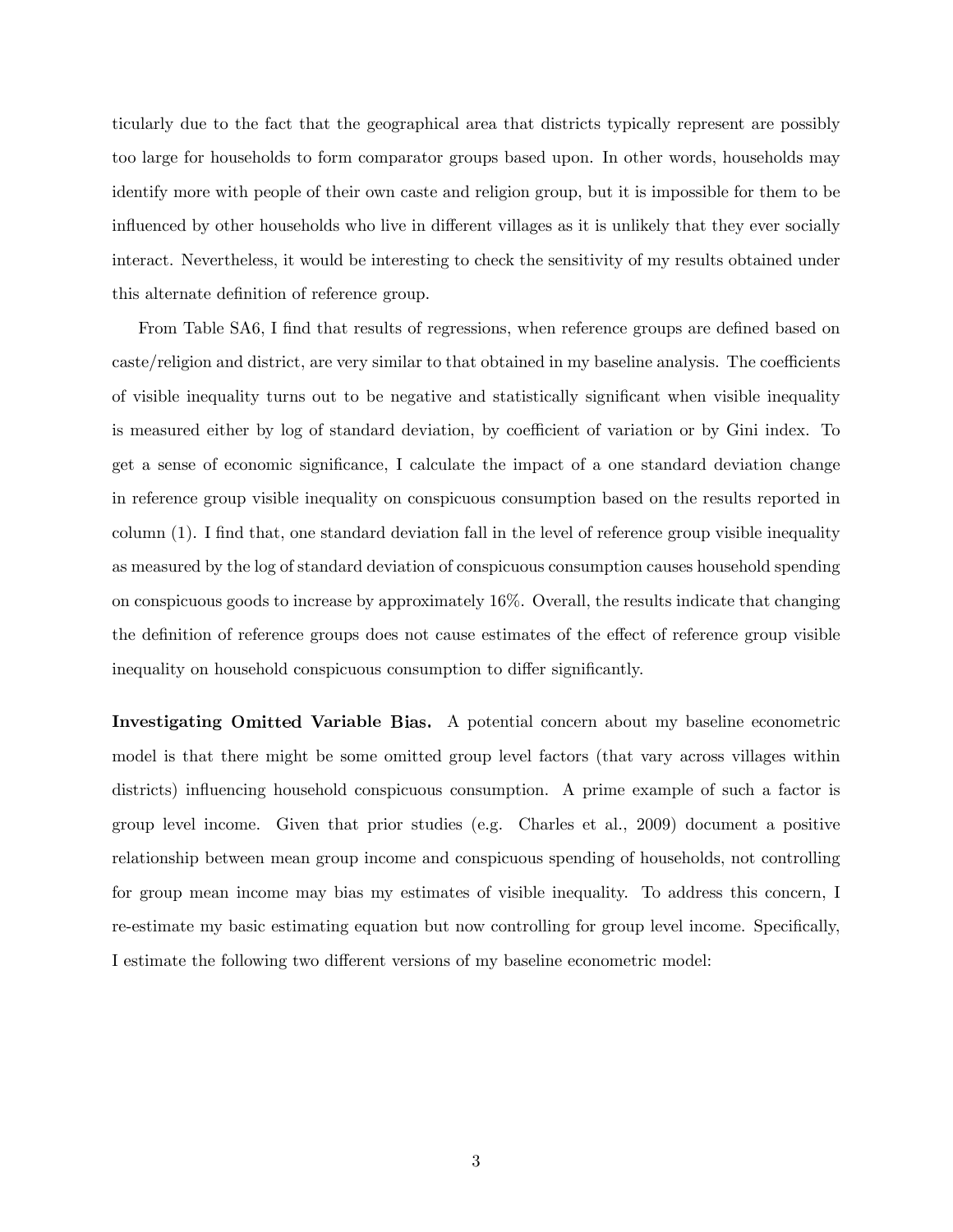$\ln(Conspicuous\ Community)_{ig} = \alpha + \beta(Visible\ Inequality)_{-ig} + \gamma \ln(Permanent\ Income)_{ig}$  $+\theta \ln(Mean\,\,Permanent\,\,Income)_{-ig} + \mathbf{X}'_{ig}\lambda + \xi_{ig},$  (1)  $i = 1, 2, ...N_q; \ g = 1, 2, ..., G.$ 

 $\ln(Conspicuous\ Community)_{ig} = \alpha + \beta(Visible\ Inequality)_{-ig} + \gamma \ln(Permanent\ Income)_{ig}$  $+\phi \ln(Median\ Permanent\ Income)_{-ig} + \mathbf{X}_{ig}'\lambda + \xi_{ig},$  (2)  $i = 1, 2, \ldots N_g; \; q = 1, 2, \ldots, G.$ 

where permanent income as before is proxied by total consumption expenditure as in Charles et al. (2009). Note that I control for mean and median group permanent income and not reported income since, as noted in the main paper, it is only the permanent component of reported income that affects consumption expenditure. Thus, any effect of group level income should operate only through permanent income.

Table SA7 report the regression results of these alternate specifications. Reassuringly, I find that inclusion of group mean and median permanent income does not significantly change the estimated coefficient of visible inequality compared to the results from my preferred specification. Moreover, the coefficients of mean and median group permanent income themselves are statistically insignificant implying that these variables do not affect household conspicuous consumption, once group visible inequality is controlled for. This suggests that my baseline results do not suffer from bias due to omission of group level income variables.

Local Density. This paper, based on Hopkins and Kornienko (2009) argues that a fall in within reference group visible inequality causes household conspicuous consumption to increase owing to greater status competition. Now, greater status competition essentially means a greater density of the conspicuous consumption distribution (since, denser is the distribution, easier it becomes for an individual to surpass her neighbors and greater is his/her returns from investing in conspic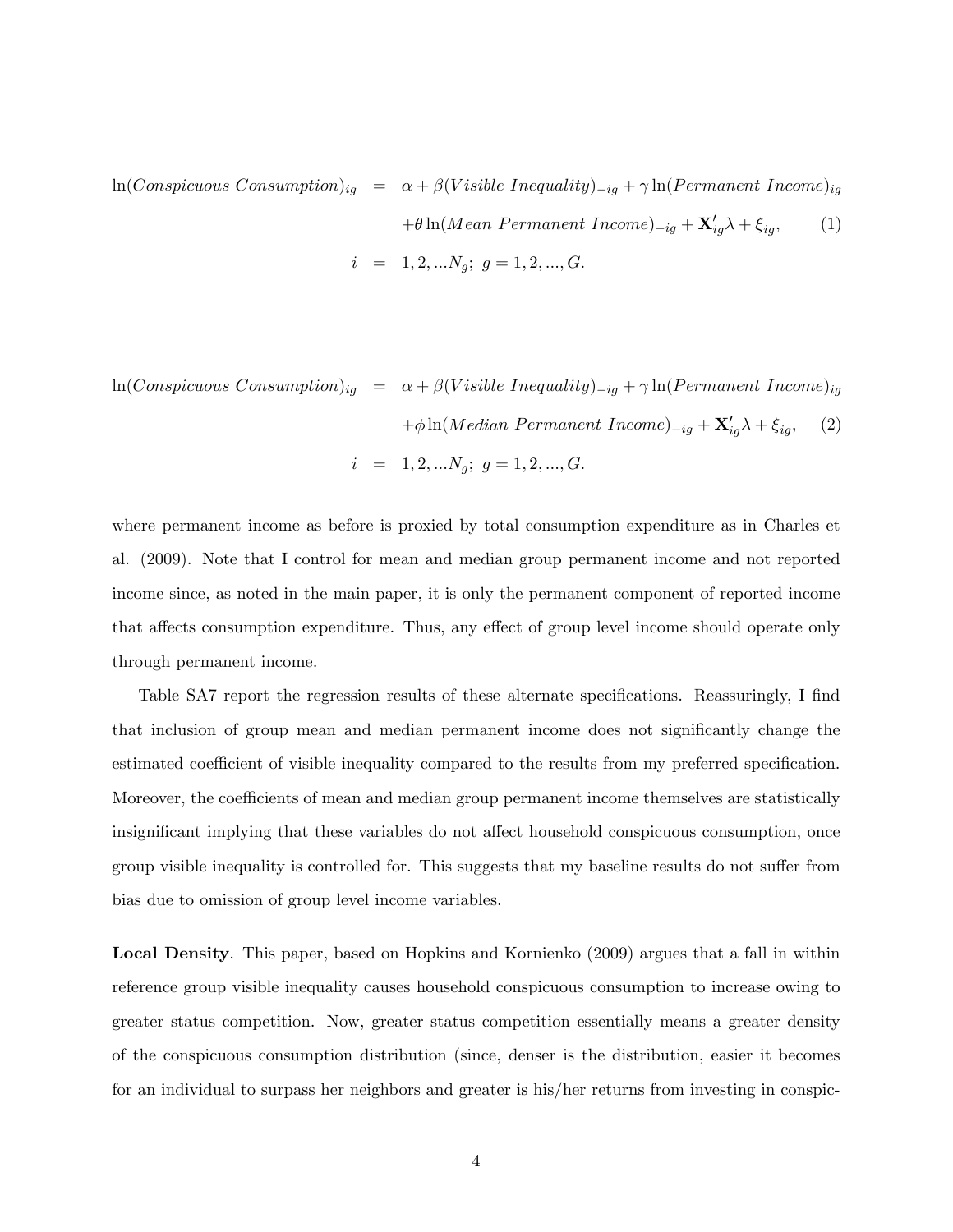uous goods). Thus, a way to verify whether households increase their spending on conspicuous consumption owing to greater status competition is to examine the link between density of conspicuous consumption distribution and household conspicuous consumption. To do this, I closely follow a novel approach developed by Chai and Kaus (2013). Specifically, I create a measure of ëlocal densityí of conspicuous consumption distribution which is the share of households within a social group that have similar conspicuous consumption expenditure (within a bandwidth b of conspicuous consumption) to a given household  $(Local Density_b)$ . After creating this measure, I use this, first, as an alternate index of visible inequality, and second, as a covariate in addition to my baseline measure of visible inequality. Needless to say that my measure of local density of conspicuous consumption is endogenous and hence is instrumented by local density of income.

Table SA8 reports the results of regressions based on this approach. I use two alternative bandwidths - 5% and 10%. Results reported in columns (1) and (2) show that an increase in local density causes households to spend more on conspicuous consumption. This is in consonance with the prediction of the status competition hypothesis. However, when I control for visible inequality (as measured by natural log of standard deviation of conspicuous consumption) in columns (3) and  $(4)$ , the coefficient of local density continues to be positive but is no longer significant. Moreover, the coefficient of visible inequality, in line with my baseline results turns out to be negative and significant. This implies that my index of local density was actually picking up the effect of visible inequality (and also that my baseline model does not suffer from omitted variable bias). This is not very surprising, since both local density and visible inequality are likely to be capturing the same effect in my model. This is because my baseline measure of visible inequality is very localized given that my reference groups are fairly small.

**Sensitivity Analysis of Instrumental Variables.** One criticism that is often levelled against the instruments used for model identification is that they might not satisfy the exclusion restriction. In the present case this concern is not valid for the instruments used for total consumption expenditure (which proxies permanent income) because income can only affect conspicuous consumption through total consumption since conspicuous consumption is a part of total consumption. However, it might be worthwhile to check the sensitivity of my baseline results when a small direct impact of the instruments, which are used to instrument reference group visible inequality, are allowed for. In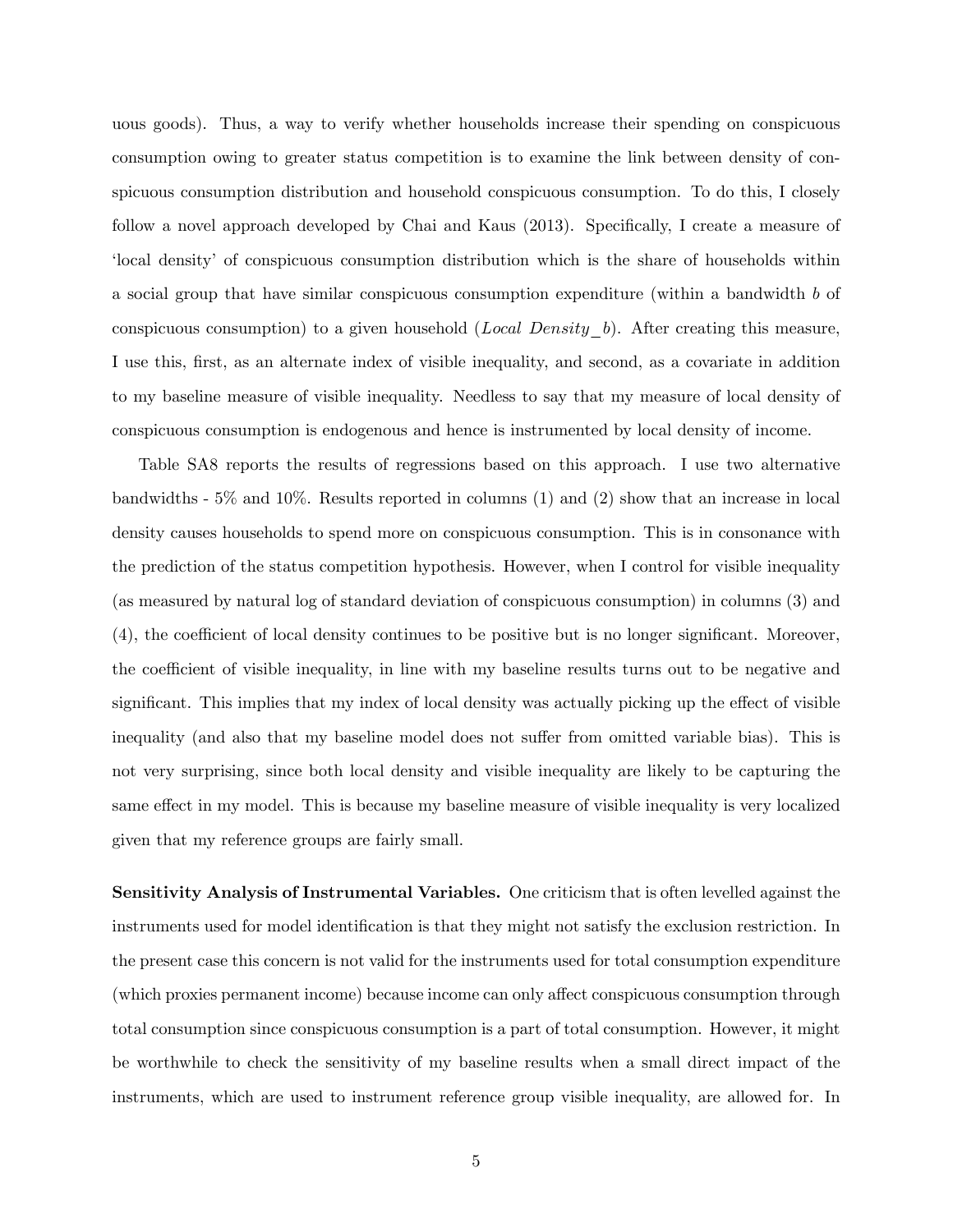other words, it might be useful to check whether my baseline regression results are sensitive when I treat these instruments as only plausibly exogenous.

To do so, I follow the method proposed in Conley et al.  $(2012)$ . To fix ideas, suppose that the true model is given by

$$
Y = X\Psi_1 + Z\Psi_2 + \varepsilon \tag{3}
$$

$$
X = \Psi_3 Z + \eta \tag{4}
$$

where Y denotes the  $N \times 1$  vector of outcomes which is  $\ln(Conspicuous\ Consum_j n_j)$ , X denotes  $N \times 2$  of matrix of endogenous variables which are *Visible Inequality* and  $\ln(Permanent)$ *Income*) with parameter of interest  $\Psi_1$ , Z is an  $N \times r$  matrix of instruments with  $r \geq 2$ ,  $\Psi_3$  is the matrix of first stage coefficients and  $\Psi_2$  is the parameter measuring the plausibility of the exclusion restriction. Notice that I omit other covariates and district fixed effects purely for notational convenience. Further, note that, as per the baseline specification, I have five instruments for two endogenous variables. However, now I use only two of the five instruments, one for each endogenous variable implying that  $r = 2$ . Specifically, I instrument  $\ln(Permanent\ Income)$  by  $\ln(Income)$ and Visible Inequality by Income Inequality. I reduce the set of the instruments purely due to computational purposes. As such, in this modified set up, the set of *plausibly exogenous* variables that I have to deal with consists only of Income Inequality (since, Income is exogenous as argued above).

A valid instrument requires  $\Psi_2 \equiv 0$ . Conley et al. (2012) seek to construct a valid confidence interval for  $\Psi_1$  even when this requirement does not hold. Their approach is referred to as the Union of Confidence Intervals (UCI) with  $\Psi_2$  support assumption approach. The approach assumes that  $\Psi_2 \in \Gamma$ , where  $\Gamma$  is the bounded support of  $\Psi_2$ . If the true value of  $\Psi_2$  was the value  $\widetilde{\Psi}_2 \in \Gamma$ , then one could subtract  $\widetilde{\Psi}_2 Z$  from both sides of the Equation (3) and estimate

$$
\widetilde{Y} = Y - Z\widetilde{\Psi}_2 = X\Psi_1 + \varepsilon\tag{5}
$$

and obtain an estimate of  $\Psi_1$  via two stage least squares (TSLS) using Z as instruments. Moreover,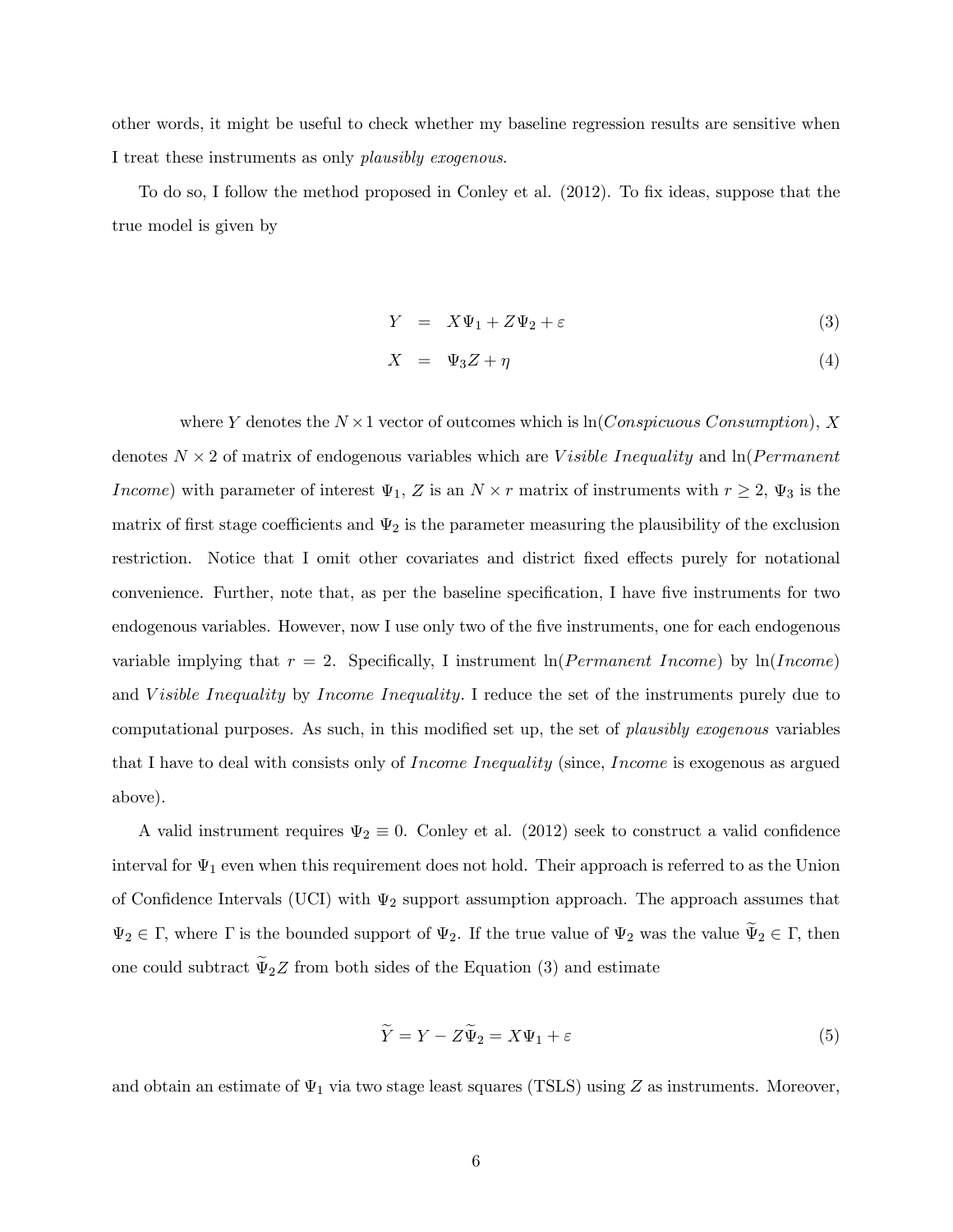one could construct a symmetric  $(1 - \alpha)$ % confidence interval,  $CI_N(1 - \alpha, \tilde{\Psi}_2)$ , based on the asymptotic variance of the TSLS estimator. However, in reality, the true value of  $\Psi_2$  is unknown. Consequently, one can estimate  $\Psi_1$  for all values within the support  $\Gamma$  via TSLS regressions of  $\tilde{Y}$ on X and construct the union of resulting confidence intervals  $\cup_{\widetilde{\Psi}_2 \in \Gamma} CI_N(1-\alpha, \widetilde{\Psi}_2)$ .

Since we know that  $\tilde{\Psi}_2 \in \Gamma$  and that the intervals  $CI_N(1 - \alpha, \tilde{\Psi}_2)$  were all constructed such that  $Pr{\Psi_1 \in CI_N(1-\alpha, \tilde{\Psi}_2)} \rightarrow (1-\alpha)$  when  $\Psi_2 = \tilde{\Psi}_2$ , it follows that asymptotically  $Pr{\Psi_1 \in CI_N(1-\alpha, \tilde{\Psi}_2)}$  $\cup_{\widetilde{\Psi}_2 \in \Gamma} CI_N(1-\alpha, \widetilde{\Psi}_2) \} \ge 1-\alpha$ . That is,  $\cup_{\widetilde{\Psi}_2 \in \Gamma} CI_N(1-\alpha, \widetilde{\Psi}_2)$  will cover the true parameter value of  $\Psi_1$  with at least probability  $(1 - \alpha)$  asymptotically.

To implement the UCI approach, one has to start with making some assumption about the interval for  $\Gamma$ . Since it is not easy to think of channels through which income inequality may have impact on conspicuous spending other than through visible inequality, I assume that  $\Psi_2$  close to zero. Moreover, since the direction of the effect (if any) is not clear a priori, I use a symmetric support centred at zero:  $\Gamma = \{-\delta, \delta\}$  for different values of  $\delta$ .

The results are shown in Figure SA1. The figure shows how large the exclusion restriction violation would need to be in order to invalidate my baseline form results. Panel A (B) is basedon the regression without (with) district fixed effect. I find that without district fixed effects, if the exclusion restriction violation is small (i.e.  $\delta \leq 0.05$ ), then the true value of the coefficient of visible inequality is indeed negative. This is in consonant with my baseline results. The confidence intervals include the zero value only if the direct impact of income inequality is sufficiently high. When district fixed effects are added, the size of the the exclusion violation required to invalidate my baseline results falls only slightly. Therefore, even if  $\Psi_2 \neq 0$ , as long as the exclusion restriction violation is small enough, the baseline results remains - at least qualitatively - unchanged.

This exercise, therefore, increases my confidence in the set of instruments used in estimating the baseline econometric model.

# References

Chai, A. and Kaus, W. (2013) Signalling to whom? Conspicuous spending and the local density of the social group income distribution, Working Paper No. 1218, Papers on Economics and Evolution, Max Planck Institute of Economics, Jena.

Charles, K.K., Hurst, E. and Roussanov, N. (2009) Conspicuous Consumption and Race, Quarterly Journal of Economics, 124, 425-467.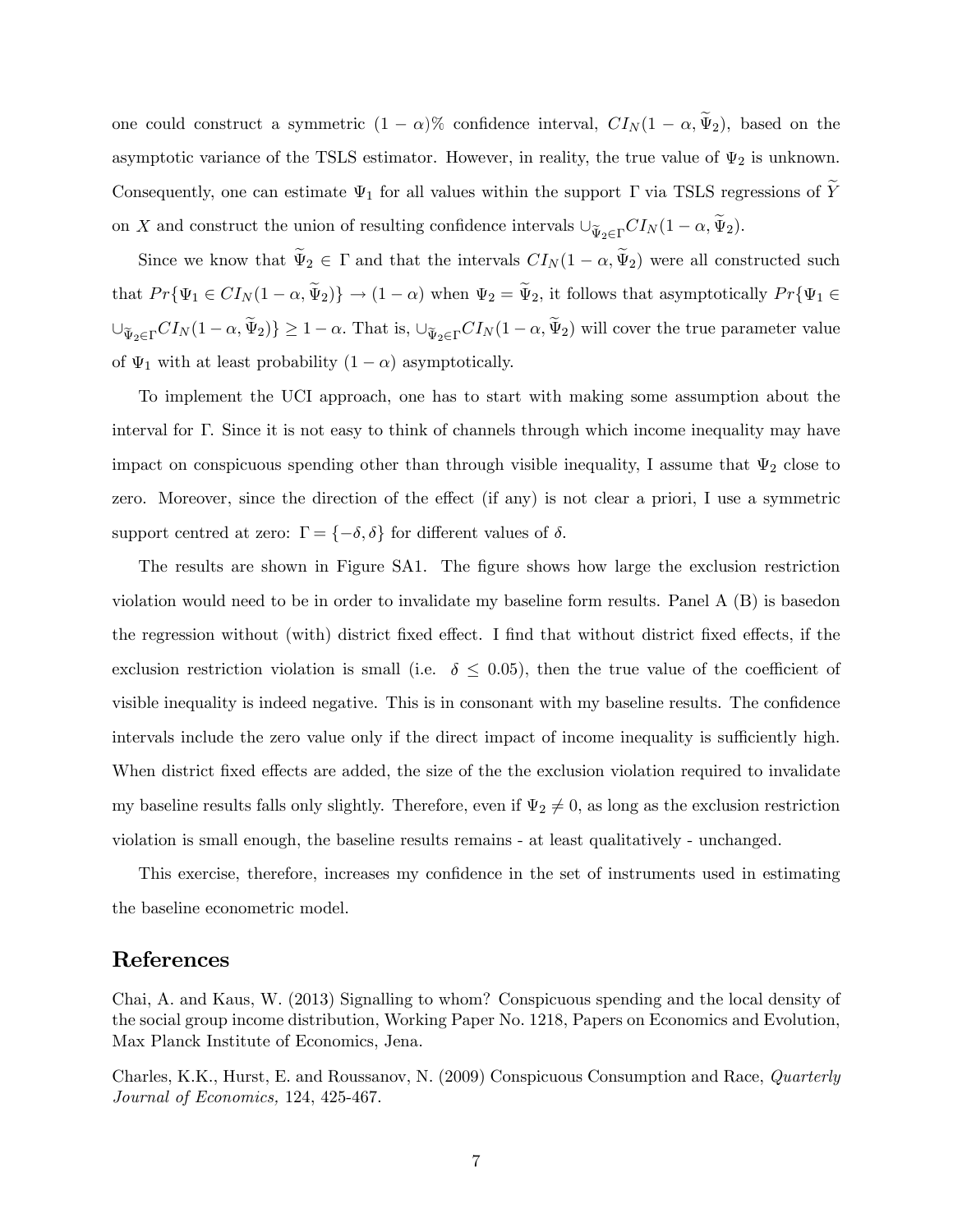Conley T.G., Hansen, C.B. and Rossi, P.E. (2012) Plausibly Exogenous, Review of Economics and  $Statistics, 94, 260-272.$ 

Friehe, T. and Mechtel, M. (2014) Conspicuous Consumption and Political Regimes: Evidence from East and West Germany, European Economic Review, 67, 62-81.

Heffetz, O. (2011) A Test of Conspicuous Consumption: Visibility and Income Elasticities, Review of Economics and Statistics, 93, 1101-1117.

Hopkins, E. and Kornienko, T. (2009) Status, affluence, and inequality: Rank-based comparisons in games of status, Games and Economic Behavior, 67, 552-568.

Khamis, M., Prakash, N. and Siddique, Z. (2012) Consumption and social identity: Evidence from India, Journal of Economic Behavior  $\mathcal C$  Organization, 83, 353–371.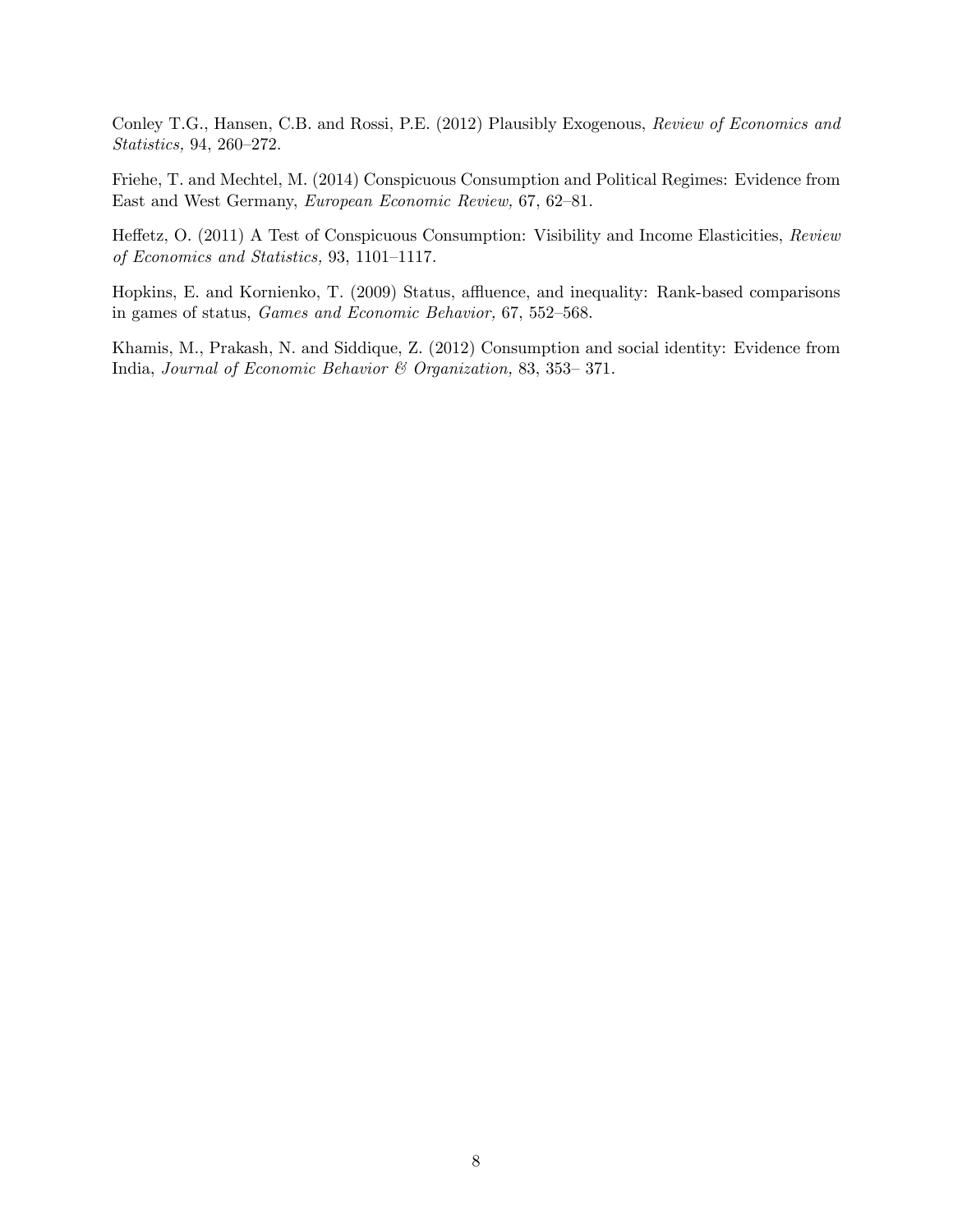| <b>Expenditure Category</b>                                                                    | Khamis et al.<br>(2012) | Charles et al.<br>(2009) | Heffetz<br>(2011) | Friehe and<br>Mechtel (2014) |
|------------------------------------------------------------------------------------------------|-------------------------|--------------------------|-------------------|------------------------------|
| Personal Transport Equipment (includes bicycle, scooter, car etc.)                             |                         |                          | ✓                 |                              |
| Footwear                                                                                       |                         |                          |                   |                              |
| Vacations                                                                                      |                         |                          |                   |                              |
| Furnitures and Fixtures (includes bedstead, almirah, suitcase, carpet, paintings, etc.)        |                         |                          |                   |                              |
| Social Functions (marriage, funerals, gifts, etc.)                                             |                         |                          |                   |                              |
| Repairs and Maintenance (of residential buildings, bathroom equipments etc.)                   |                         |                          |                   |                              |
| House rent and other rents (including expense on rented household appliances, furnitures etc.) |                         |                          |                   |                              |
| Entertainment (includes cinema, picnic, sports-club fees and video cassettes)                  |                         |                          |                   |                              |
| Clothing and Bedding                                                                           |                         |                          | ✓                 |                              |
| Jewelry                                                                                        |                         |                          |                   |                              |
| Recreation goods (includes TV, radio, taperecorder, musical instruments)                       |                         |                          |                   |                              |
| Personal goods (includes clock, watch, PC, telephone, mobile etc.)                             |                         |                          |                   |                              |
| Paan, tobacco and other intoxicants                                                            |                         |                          |                   |                              |
| Services (domestic servants etc.)                                                              |                         |                          |                   |                              |
| Food at restaurants                                                                            |                         |                          |                   |                              |
| Telephone, cable and internet                                                                  |                         |                          |                   |                              |
| Personal care (includes spectacles, umbrella, torch, lighter etc.)                             |                         |                          |                   |                              |

#### **Table SA1.** Definition of Conspicuous Consumption Expenditure

**Notes:** The dependent variable, ln(Conspicuous Consumption), in the baseline analysis is defined following Khamis et al. (2012)'s definition. Other definitions are used to check robustness of baseline results.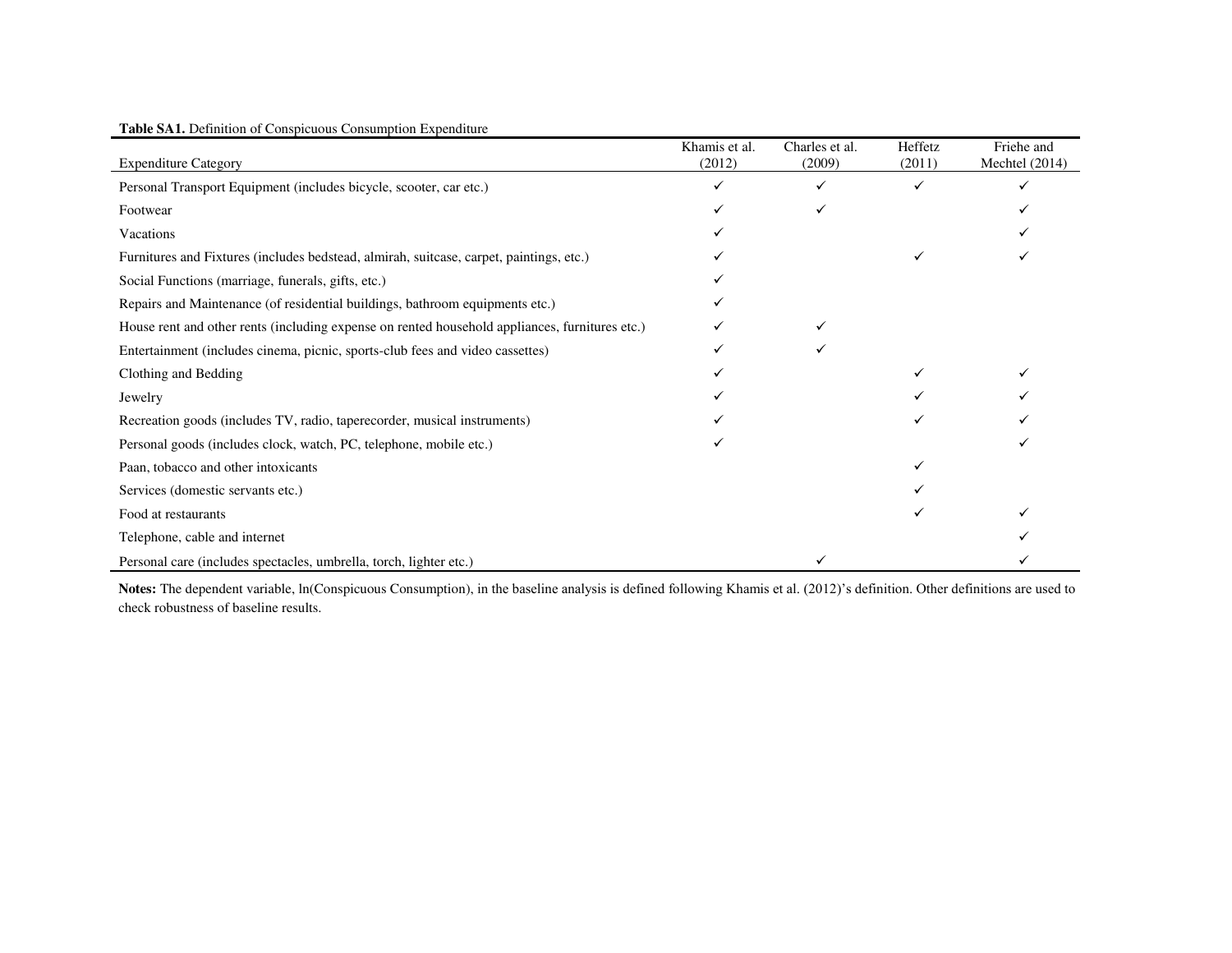| Variables                             | '11         | [2]            | [3]            | [4]        |
|---------------------------------------|-------------|----------------|----------------|------------|
|                                       |             |                |                |            |
| In $\sigma$ (Conspicuous Consumption) | $0.0687***$ | $0.0614***$    | $-0.0194$      | $-0.0237$  |
|                                       | (0.0257)    | (0.0234)       | (0.0204)       | (0.0212)   |
| In(Permanent Income)                  | $1.342***$  | $1.378***$     | $1.453***$     | $1.509***$ |
|                                       | (0.0385)    | (0.0486)       | (0.0328)       | (0.0443)   |
| Demographic Controls                  | NO.         | YES            | N <sub>O</sub> | <b>YES</b> |
| District Fixed Effects                | NO          | N <sub>O</sub> | YES            | <b>YES</b> |
|                                       |             |                |                |            |
| <b>Observations</b>                   | 23.471      | 23.471         | 23.471         | 23,471     |
| Adjusted R-squared                    | 0.478       | 0.295          | 0.459          | 0.313      |

|          | <b>Table SA2.</b> Estimated Impact of Visible Inequality on Household Conspicuous Consumption: OLS |  |  |
|----------|----------------------------------------------------------------------------------------------------|--|--|
| Approach |                                                                                                    |  |  |

**Notes:** The dependent variable is ln(Conspicuous Consumption). For definition of variables and full list of demographic controls, see note below Table 2 and main text. Heteroscedasticity robust standard errors are reported in parentheses clustered at state level. All regressions include a constant. \*\*\*  $p < 0.01$ , \*\*  $p < 0.05$ , \*  $p < 0.10$ .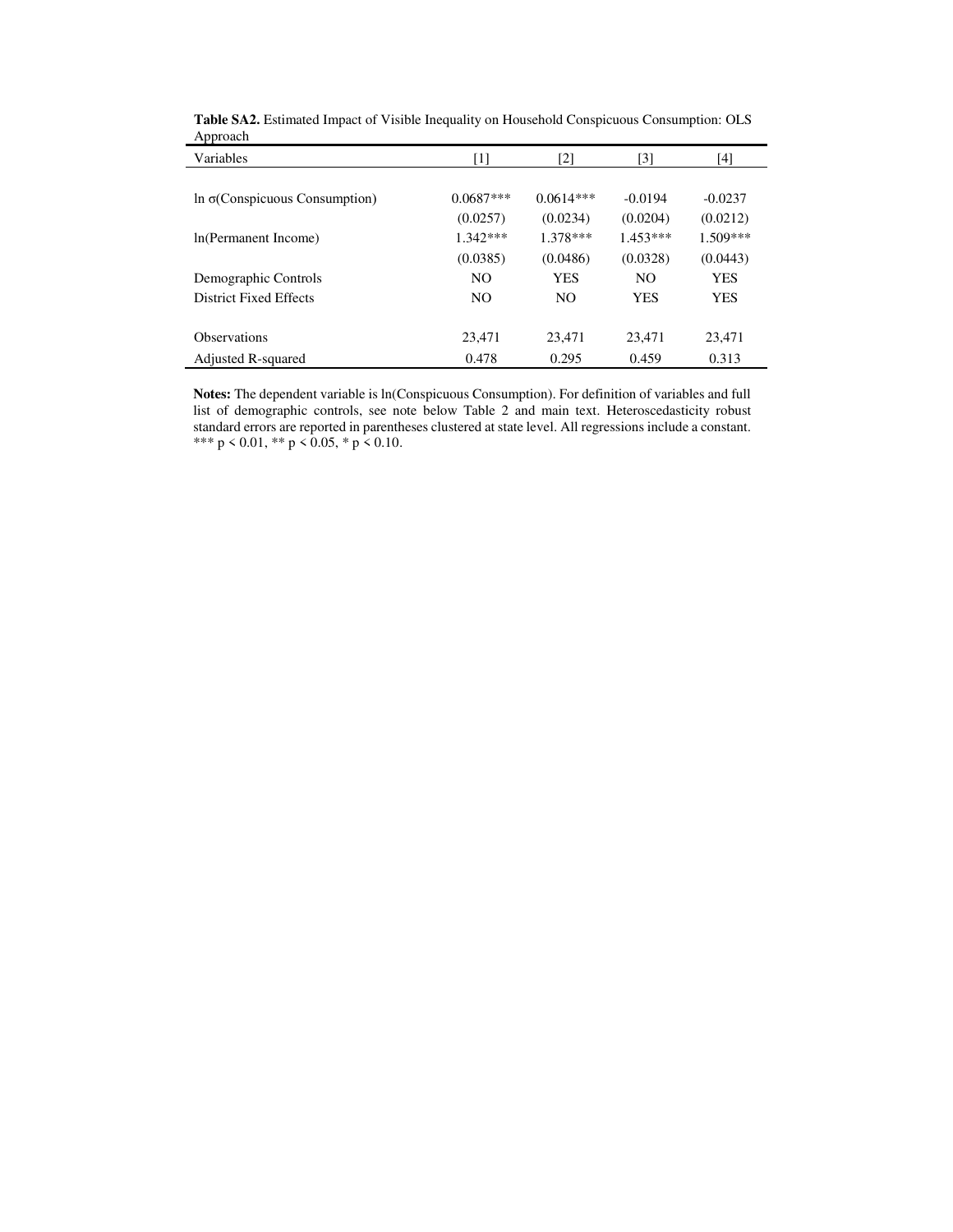|                               | Dependent Variable |                       |              |                       |                   |                       |                   |                       |
|-------------------------------|--------------------|-----------------------|--------------|-----------------------|-------------------|-----------------------|-------------------|-----------------------|
|                               |                    | Specification [1]     |              | Specification [2]     | Specification [3] |                       | Specification [4] |                       |
|                               |                    | ln                    |              | ln                    |                   | ln                    |                   | <sub>ln</sub>         |
|                               | In(Permanent       | $\sigma$ (Conspicuous | In(Permanent | $\sigma$ (Conspicuous | In(Permanent      | $\sigma$ (Conspicuous | In(Permanent      | $\sigma$ (Conspicuous |
| Variables                     | Income)            | Consumption)          | Income)      | Consumption)          | Income)           | Consumption)          | Income))          | Consumption)          |
|                               |                    |                       |              |                       |                   |                       |                   |                       |
| ln(Income)                    | $0.330***$         | 0.00334               | $0.146***$   | $-0.0560$             | $0.317***$        | 0.00164               | $0.143***$        | $-0.0167$             |
|                               | (0.0175)           | (0.0290)              | (0.0113)     | (0.0344)              | (0.0158)          | (0.0105)              | (0.00885)         | (0.0123)              |
| Zero Income                   | 3.308***           | 0.221                 | $1.529***$   | $-0.419$              | $3.115***$        | 0.146                 | $1.486***$        | $-0.0368$             |
|                               | (0.187)            | (0.285)               | (0.104)      | (0.324)               | (0.153)           | (0.142)               | (0.0988)          | (0.150)               |
| $ln \sigma($ Income)          | $0.124***$         | $0.658***$            | $0.0635***$  | $0.606***$            | $0.0185*$         | $0.462***$            | 0.00757           | $0.458***$            |
|                               | (0.0319)           | (0.0602)              | (0.0164)     | (0.0449)              | (0.0106)          | (0.0609)              | (0.00756)         | (0.0602)              |
| $\sigma$ (Literate)           | $-0.304***$        | $-0.0864$             | $-0.100*$    | 0.0184                | $-0.222***$       | $-0.437*$             | $-0.0593*$        | $-0.390$              |
|                               | (0.0986)           | (0.425)               | (0.0525)     | (0.382)               | (0.0516)          | (0.237)               | (0.0346)          | (0.231)               |
| $\sigma$ (Education)          | $0.0453***$        | $0.155***$            | 0.00767      | $0.122***$            | $0.0287***$       | $0.150***$            | $0.00880*$        | $0.143***$            |
|                               | (0.0119)           | (0.0357)              | (0.00723)    | (0.0370)              | (0.00747)         | (0.0295)              | (0.00444)         | (0.0298)              |
| Demographic Controls          | NO.                | N <sub>O</sub>        | YES          | <b>YES</b>            | NO.               | NO.                   | <b>YES</b>        | <b>YES</b>            |
| <b>District Fixed Effects</b> | NO.                | N <sub>O</sub>        | NO.          | NO.                   | <b>YES</b>        | <b>YES</b>            | <b>YES</b>        | <b>YES</b>            |
| <b>Observations</b>           | 23,471             | 23,471                | 23,471       | 23,471                | 23,471            | 23,471                | 23,471            | 23,471                |
| Adjusted R-squared            | 0.279              | 0.184                 | 0.609        | 0.222                 | 0.226             | 0.120                 | 0.537             | 0.124                 |

#### **Table SA3.** IV First Stage Results (corresponding to Table 2)

**Notes:** Estimation via OLS. Results correspond to different specifications reported in Table 2 (main text). For each specification in Table 2, there are two endogenous variables, ln(Permanent Income)(proxied by ln(Total Consumption Expenditure)) and ln σ(Conspicuous Consumption) which are instrumented. Hence, there are two first stage regressions corresponding to each specification. The dependent variables in each of the above specification are these endogenous variables (given in the column-headings). ln σ(Conspicuous Consumption) denotes natural log of standard deviation of conspicuous consumption expenditure of households at the village level leaving out the focal household. Zero Income is a dummy takes a value 1 if households have zero income. ln σ(Income) denotes natural log of standard deviation of income of households at the reference group level leaving out the focal household. σ(Literate) denotes standard deviation of Literate (dummy variable that takes value 1 if HH is literate) of household head at the reference group level leaving out the focal household. σ(Education) denotes standard deviation of years of education of household head at the reference group level leaving out the focal household. For the full list of demographic controls, see note below Table 2 (main text). Heteroscedasticity robust standard errors are reported in parentheses clustered at state level. All regressions include a constant. \*\*\* p < 0.01, \*\* p < 0.05, \* p < 0.10.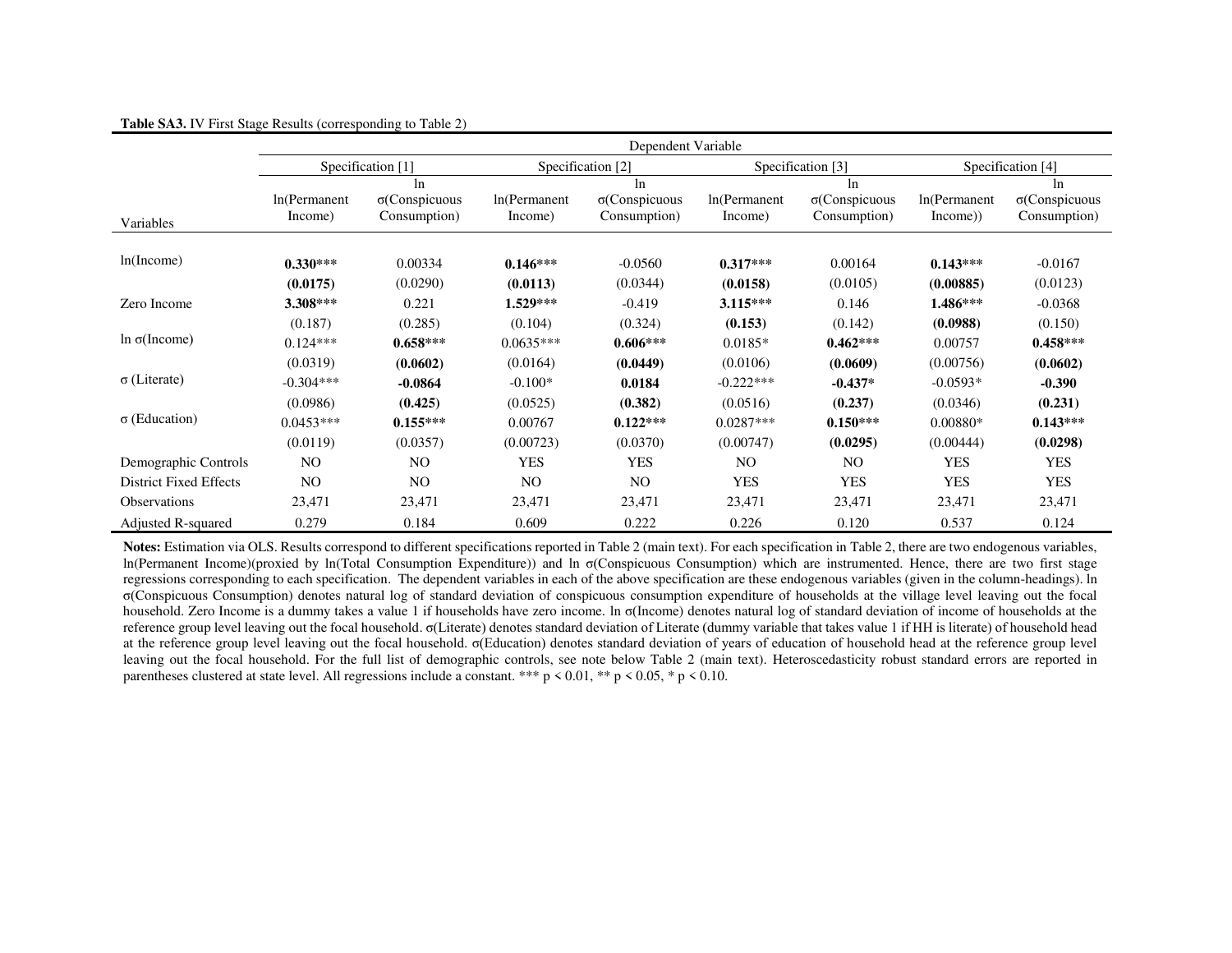|                                  | Definition of Conspicuous Consumption |                   |                                 |  |  |
|----------------------------------|---------------------------------------|-------------------|---------------------------------|--|--|
| Variables                        | Charles et al.<br>(2009)              | Heffetz<br>(2011) | Friehe and<br>Mechtel<br>(2014) |  |  |
|                                  |                                       |                   |                                 |  |  |
| $ln σ$ (Conspicuous Consumption) | $-0.071***$                           | $-0.123***$       | $-0.043**$                      |  |  |
|                                  | (0.024)                               | (0.037)           | (0.020)                         |  |  |
| In (Permanent Income)            | $1.583***$                            | $1.747***$        | $1.926***$                      |  |  |
|                                  | (0.09)                                | (0.076)           | (0.09)                          |  |  |
|                                  |                                       |                   |                                 |  |  |
| <b>Observations</b>              | 23,469                                | 23,470            | 23,471                          |  |  |
| Adjusted R-squared               | 0.251                                 | 0.226             | 0.310                           |  |  |
| Hansen J statistic               | 3.263                                 | 3.319             | 4.834                           |  |  |
|                                  | $[p=0.353]$                           | $[p=0.345]$       | $[p=0.184]$                     |  |  |
| Kleibergen-Paap rk LM statistic  | 16.520                                | 16.850            | 16.820                          |  |  |
|                                  | $[p=0.002]$                           | $[p=0.002]$       | $[p=0.002]$                     |  |  |
| Angrist Pischke F statistic      |                                       |                   |                                 |  |  |
| $ln σ$ (Conspicuous Consumption) | 82.780                                | 49.060            | 106.070                         |  |  |
| In (Permanent Income)            | 87.330                                | 88.240            | 87.210                          |  |  |

**Table SA4.** Robustness of Estimated Impact of Visible Inequality on Household Conspicuous Consumption: Alternate Definitions of Conspicuous Consumption

**Notes:** Estimation via two-step GMM. The dependent variable is ln(Conspicuous Consumption). See Appendix Table 1 for a complete list of goods included in the conspicuous consumption basket as per each definition. ln σ(Conspicuous Consumption) and ln(Permanent Income) are endogenous. All specifications include demographic controls and district fixed effects. For definition of variables, full list of demographic controls and first stage instruments, see note below Table 2 and main text. Heteroscedasticity robust standard errors are reported in parentheses clustered at state level. All regressions include a constant. \*\*\*  $p < 0.01$ , \*\*  $p < 0.05$ , \*  $p < 0.10$ .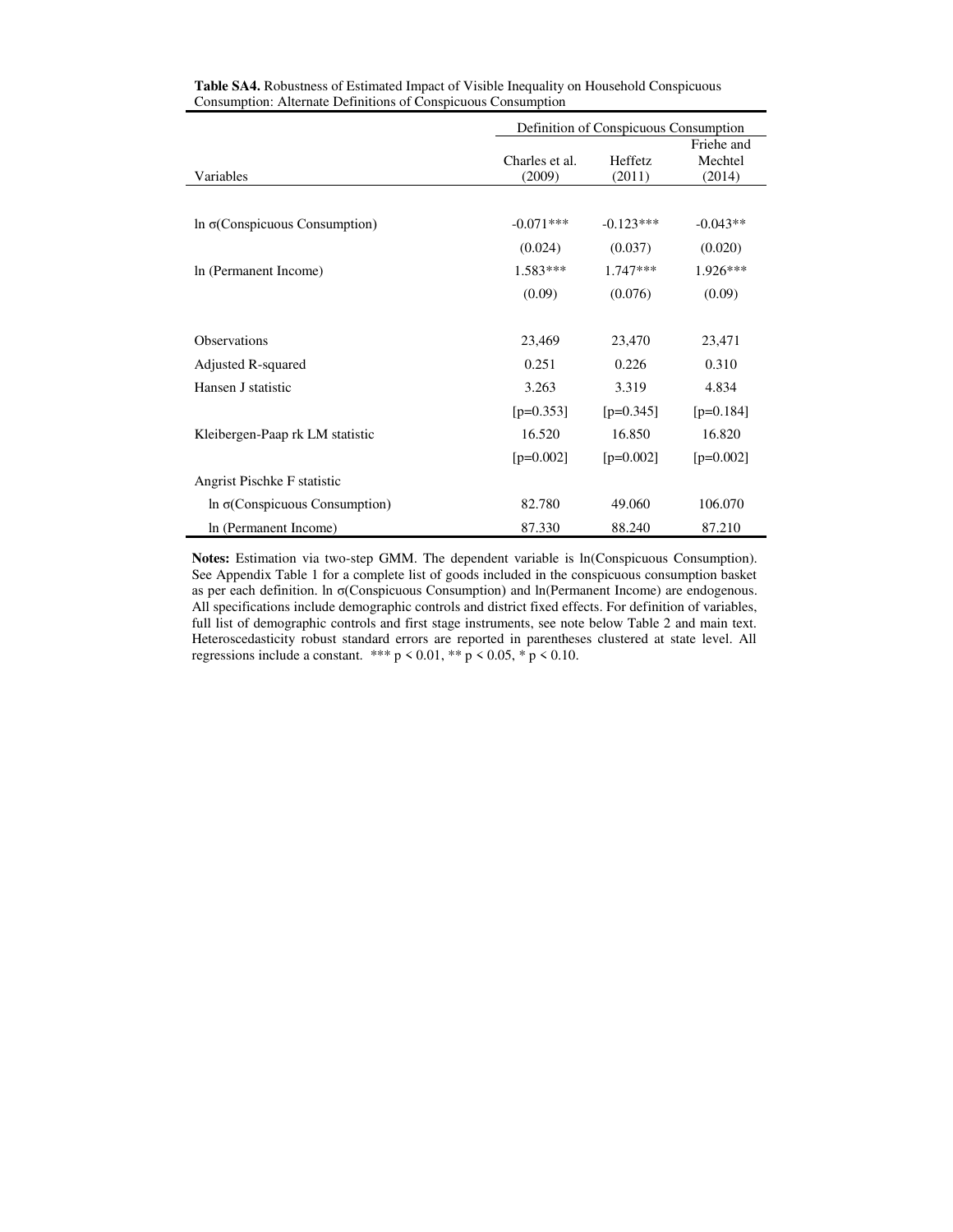| Variables                       | $\lceil 1 \rceil$ | [2]         |
|---------------------------------|-------------------|-------------|
|                                 |                   |             |
| Gini (Conspicuous Consumption)  | $-0.471**$        |             |
|                                 | (0.221)           |             |
| CV(Conspicuous Consumption)     |                   | $-0.141*$   |
|                                 |                   | (0.076)     |
| In(Permanent Income)            | $1.802***$        | $1.820***$  |
|                                 | (0.071)           | (0.067)     |
|                                 |                   |             |
| <b>Observations</b>             | 23,471            | 23,401      |
| R-squared                       | 0.467             | 0.464       |
| Adjusted R-squared              | 0.460             | 0.456       |
| Hansen J statistic              | 0.331             | 3.803       |
|                                 | $[p=0.565]$       | $[p=0.149]$ |
| Kleibergen-Paap rk LM statistic | 16.020            | 14.590      |
|                                 | $[p=0.000]$       | $[p=0.002]$ |
| Angrist Pischke F statistic     |                   |             |
| Gini (Conspicuous Consumption)  | 21.660            |             |
| CV(Conspicuous Consumption)     |                   | 9.860       |
| In(Permanent Income)            | 158.090           | 105.610     |

**Table SA5.** Robustness of Estimated Impact of Visible Inequality on Household Conspicuous Consumption: Alternate Measures of Visible Inequality

**Notes:** Estimation via two-step GMM. The dependent variable is ln(Conspicuous Consumption). Specification [1] uses Gini(Conspicuous Consumption) and specification [2] uses CV(Conspicuous Consumption) as the measure of visible inequality. Gini(Conspicuous Consumption) is defined as the Gini coefficient of conspicuous expenditure of households at the village level leaving out the focal household, and CV(Conspicuous Consumption) is defined as the coefficient of variation of conspicuous expenditure of households at the village level leaving out the focal household. CV(Conspicuous Consumption), Gini(Conspicuous Consumption) and ln(Permanent Income) are endogenous. CV(Conspicuous Consumption) is instrumented by CV(Income), Gini(Conspicuous Consumption) is instrumented by Gini(Income). All specifications include demographic controls and district fixed effects. For full list of demographic variables, and instruments for ln(Permanent Income), see note below Table 2 and main text. All regressions include a constant. Heteroscedasticity robust standard errors are reported in parentheses clustered at state level. \*\*\*  $p < 0.01$ , \*\*  $p < 0.05$ , \*  $p < 0.10$ .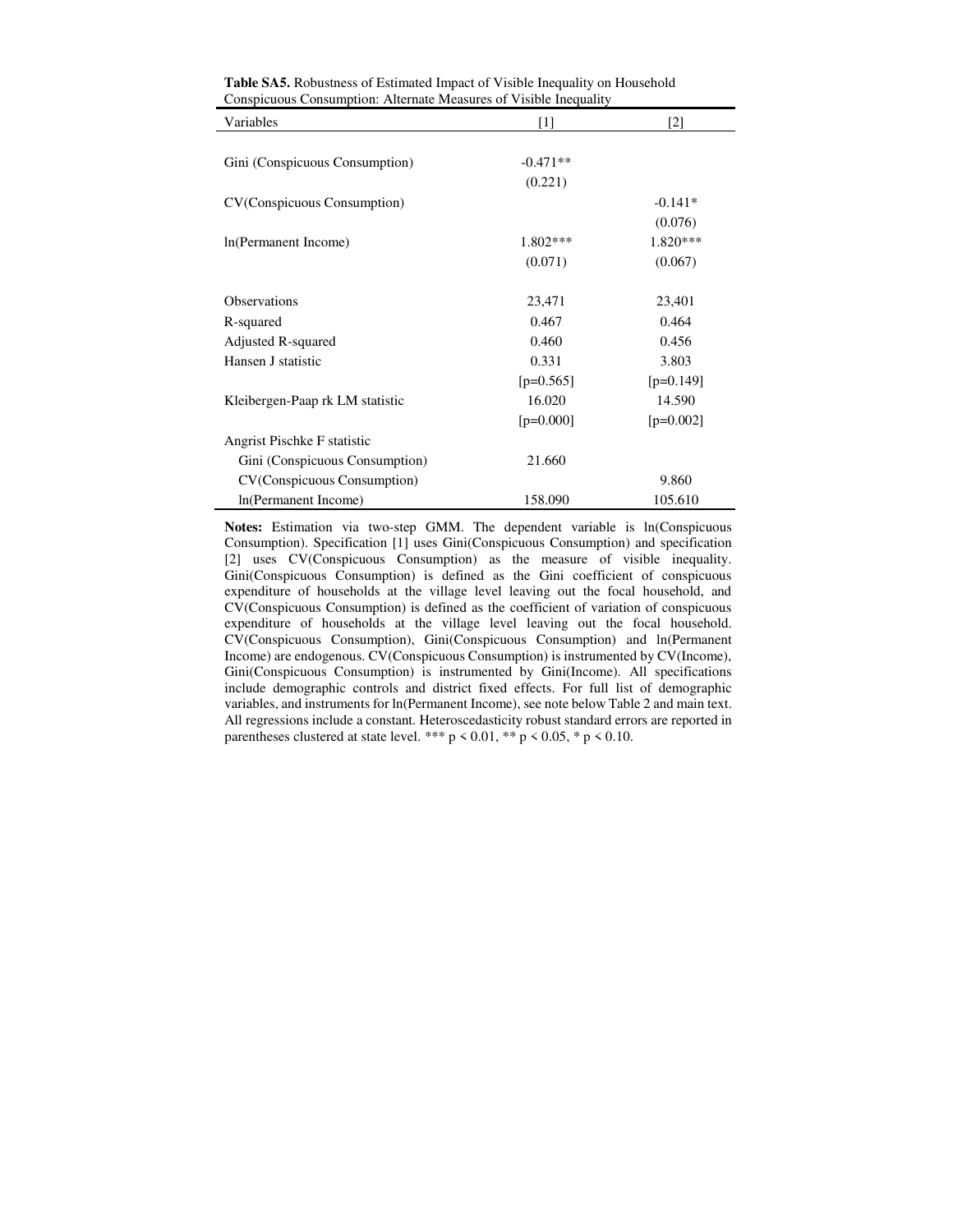| Variables                             | $\lceil 1 \rceil$ | [2]         | $[3]$       |
|---------------------------------------|-------------------|-------------|-------------|
|                                       |                   |             |             |
| In $\sigma$ (Conspicuous Consumption) | $-0.130***$       |             |             |
|                                       | (0.048)           |             |             |
| CV (Conspicuous Consumption)          |                   | $-0.165*$   |             |
|                                       |                   | (0.089)     |             |
| Gini (Conspicuous Consumption)        |                   |             | $-0.717**$  |
|                                       |                   |             | (0.318)     |
| In(Permanent Income)                  | $1.802***$        | $1.790***$  | 1.799***    |
|                                       | (0.073)           | (0.071)     | (0.073)     |
|                                       |                   |             |             |
| <b>Observations</b>                   | 23,308            | 23,309      | 23,309      |
| Adjusted R-squared                    | 0.452             | 0.451       | 0.454       |
| Hansen J statistic                    | 0.379             | 0.373       | 0.384       |
|                                       | $[p=0.538]$       | $[p=0.541]$ | $[p=0.536]$ |
| Kleibergen-Paap rk LM statistic       | 16.200            | 6.170       | 16.120      |
|                                       | $[p=0.000]$       | $[p=0.045]$ | $[p=0.000]$ |
| Angrist Pischke F statistic           |                   |             |             |
| $\ln \sigma$ Conspicuous Consumption) | 19.080            |             |             |
| CV (Conspicuous Consumption)          |                   | 7.810       |             |
| Gini(Conspicuous Consumption)         |                   |             | 13.950      |
| In(Permanent Income)                  | 164.350           | 166.310     | 165.950     |

**Table SA6.** Robustness of Estimated Impact of Visible Inequality on Household Conspicuous Consumption: Alternate Definition of Reference Group

**Notes:** Estimation via two-step GMM. The dependent variable is ln(Conspicuous Consumption). Reference group of a household includes other households of the household's district of residence having same caste/religious affiliation. ln σ(Conspicuous Consumption) denotes natural log of standard deviation of conspicuous consumption expenditure of households at the village level leaving out the focal household. CV(Conspicuous Consumption) is defined as the coefficient of variation of conspicuous expenditure of households at the village (reference group) level leaving out the focal household and Gini(Conspicuous Consumption) is defined as the Gini coefficient of conspicuous expenditure of households at the village (reference group) level leaving out the focal household. ln σ(Conspicuous Consumption), CV(Conspicuous Consumption), Gini(Conspicuous Consumption) and ln(Permanent Income)are endogenous. CV(Conspicuous Consumption) and Gini(Conspicuous Consumption) are instrumented by CV(Income) and Gini(Income respectively). All specifications include demographic controls and district fixed effects. For full list of demographic controls and first stage instruments for ln(Permanent Income), see note below Table 2 (main text). All regressions include a constant. Heteroskedasticity robust standard errors are reported in parentheses clustered at state level. \*\*\*  $p \le 0.01$ , \*\*  $p \le 0.05$ , \*  $p \le 0.10$ .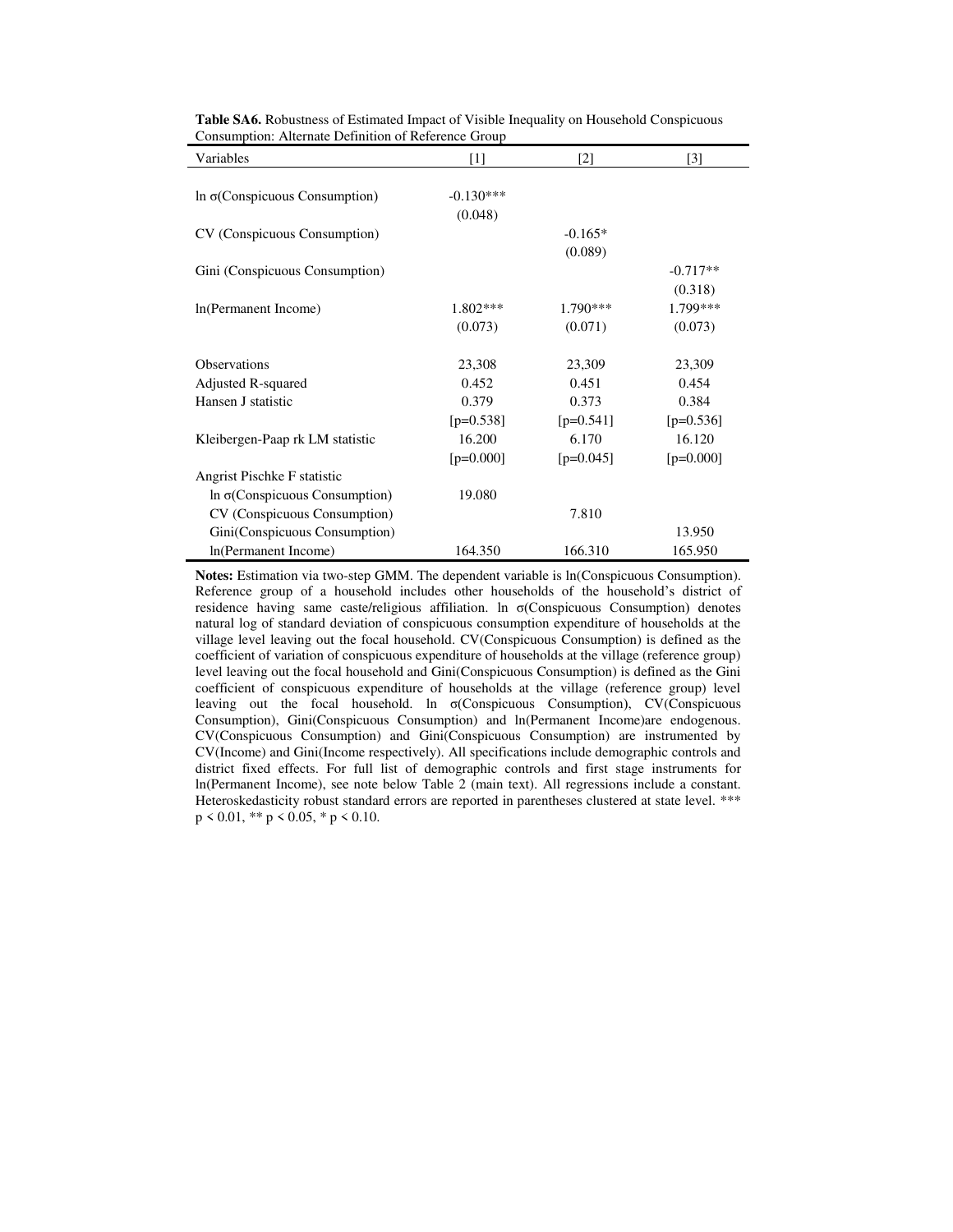| Variables                             | $[1]$       | [2]         |
|---------------------------------------|-------------|-------------|
|                                       |             |             |
| In $\sigma$ (Conspicuous Consumption) | $-0.095*$   | $-0.094**$  |
|                                       | (0.054)     | (0.037)     |
| In(Permanent Income)                  | 1.812***    | $1.812***$  |
|                                       | (0.065)     | (0.069)     |
| In Mean(Permanent Income)             | 0.078       |             |
|                                       | (0.135)     |             |
| In Median(Permanent Income)           |             | 0.051       |
|                                       |             | (0.108)     |
|                                       |             |             |
| <b>Observations</b>                   | 23,471      | 23,471      |
| Adjusted R-squared                    | 0.298       | 0.297       |
| Hansen J statistic                    | 3.941       | 0.421       |
|                                       | $[p=0.558]$ | $[p=0.810]$ |
| Kleibergen-Paap rk LM statistic       | 15.97       | 15.86       |
|                                       | $[p=0.014]$ | $[p=0.001]$ |
| <b>Angrist Pischke F-statistics</b>   |             |             |
| In $\sigma$ (Conspicuous Consumption) | 3.95        | 13.5        |
| In(Permanent Income)                  | 63.78       | 116.66      |
| In Mean(Permanent Income)             | 20.56       |             |
| In Median(Permanent Income)           |             | 91.01       |

**Table SA7.** Robustness of Estimated Impact of Visible Inequality on Household Conspicuous Consumption: Additional Group-Level Income Controls

**Notes:** Estimation via two-step GMM. The dependent variable is ln(Conspicuous Consumption). ln σ(Conspicuous Consumption), ln(Permanent Income), ln Mean(Permanent Income) and ln Median(Permanent Income) are endogenous. First stage instruments include ln(Income), Zero Income, ln σ(Income), ln σ(Literate), ln σ(Years of Education), ln Mean(Literate), ln Mean(Years of Education) and ln Median(Income). ln  $\sigma(.)$ , ln Mean(.) and ln Median(.) are measured at the village level leaving out the focal individual. All specifications include demographic controls and district fixed effects. For complete list of demographic controls, see note below Table 2 (main text). All regressions include a constant. Heteroscedasticity robust standard errors are reported in parentheses clustered at state level. \*\*\*  $p < 0.01$ , \*\*  $p < 0.05$ , \*  $p < 0.10$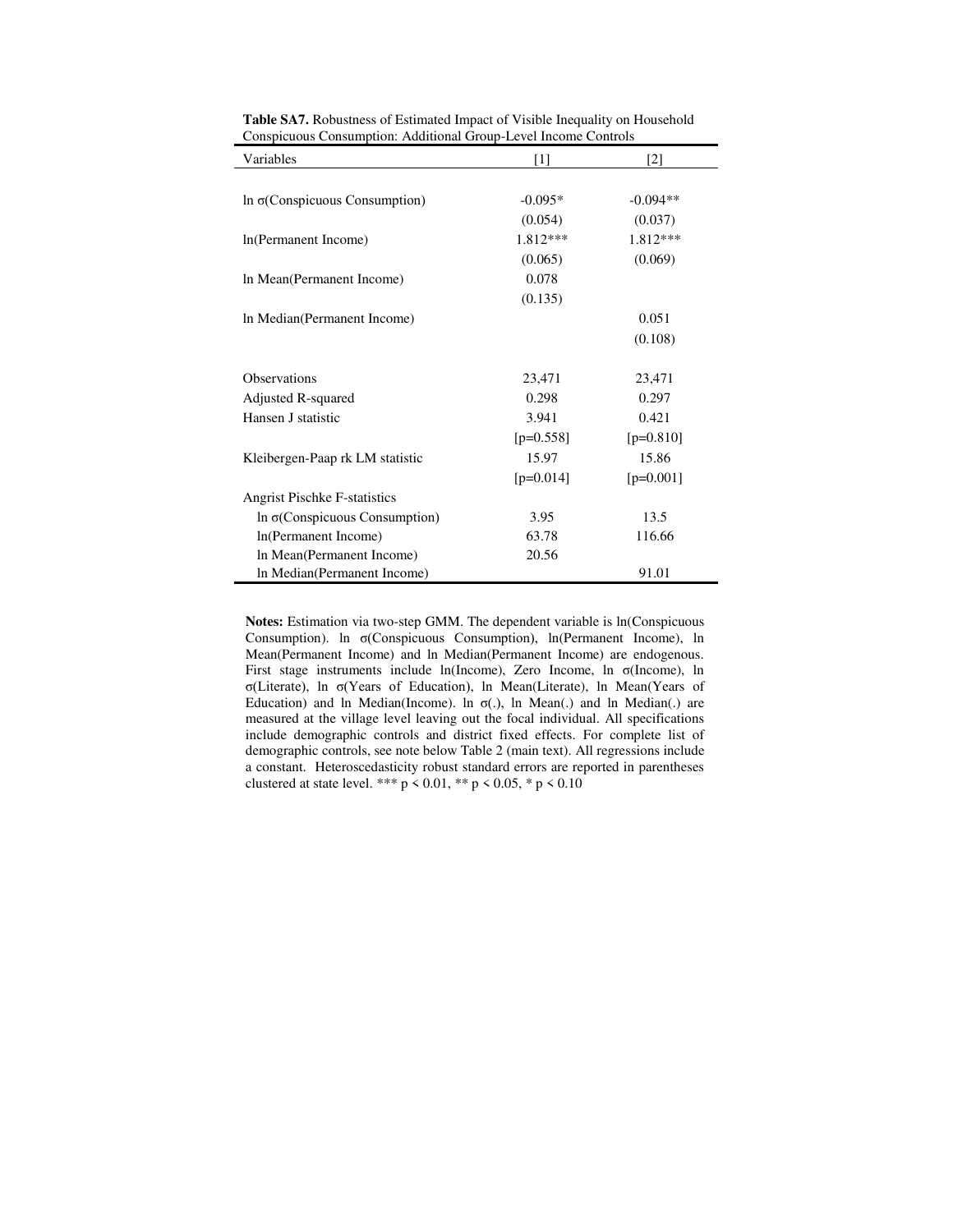| Variables                             | $[1]$       | $[2]$       | $[3]$       |             |
|---------------------------------------|-------------|-------------|-------------|-------------|
|                                       |             |             |             |             |
| Local Density 5%                      | 4.448*      |             | 3.329       |             |
|                                       | (2.371)     |             | (2.499)     |             |
| Local Density_10%                     |             | $2.359*$    |             | 1.974       |
|                                       |             | (1.286)     |             | (1.282)     |
| In $\sigma$ (Conspicuous Consumption) |             |             | $-0.0609*$  | $-0.0580**$ |
|                                       |             |             | (0.0335)    | (0.0275)    |
| In(Permanent Income)                  | 1.835***    | $1.840***$  | 1.813***    | 1.819***    |
|                                       | (0.0885)    | (0.0857)    | (0.0794)    | (0.0808)    |
|                                       |             |             |             |             |
| <b>Observations</b>                   | 23,471      | 23,471      | 23,471      | 23,471      |
| Adjusted R-squared                    | 0.226       | 0.265       | 0.254       | 0.274       |
| Hansen J statistic                    | 0.158       | 0.156       | 1.266       | 1.450       |
|                                       | $[p=0.691]$ | $[p=0.692]$ | $[p=0.737]$ | $[p=0.694]$ |
| Kleibergen-Paap rk LM statistic       | 8.940       | 11.25       | 9.312       | 13.24       |
|                                       | $[p=0.011]$ | $[p=0.003]$ | $[p=0.054]$ | $[p=0.010]$ |
| <b>Angrist Pischke F-statistics</b>   |             |             |             |             |
| Local Density 5%                      | 11.09       |             | 5.82        |             |
| Local Density 10%                     |             | 11.55       |             | 11.64       |
| In $\sigma$ (Conspicuous Consumption) |             |             | 51.03       | 63.79       |
| In(Permanent Income)                  | 158.72      | 162.14      | 89.60       | 89.60       |

**Table SA8.** Robustness of Estimated Impact of Visible Inequality on Household Conspicuous Consumption: 'Local Density' Approach

**Notes:** Estimation via two-step GMM. The dependent variable is ln(Conspicuous Consumption). ln σ(Conspicuous Consumption) denotes natural log of standard deviation of conspicuous consumption expenditure of households at the village level leaving out the focal household. Local Density\_5% (10%) is measured as the proportion of households within a village having conspicuous expenditure with  $5\%(10\%)$ bandwidth of the focal household's own conspicuous expenditure. Local Density\_5%, Local Density\_10%, ln σ(Conspicuous Consumption) and ln(Permanent Income) are endogenous. Local Density\_5% and Local Density\_10% are instrumented by local densities calculated for the respective bandwidths based on Income. All specifications include demographic controls and district fixed effects. For full list of demographic controls and first stage instruments for ln(Permanent Income) and ln σ(Conspicuous Consumption), see note below Table 2 (main text). Heteroscedasticity robust standard errors are reported in parentheses clustered at state level. All regressions include a constant. \*\*\*  $p \le 0.01$ , \*\*  $p \le 0.05$ , \* $p \le 0.10$